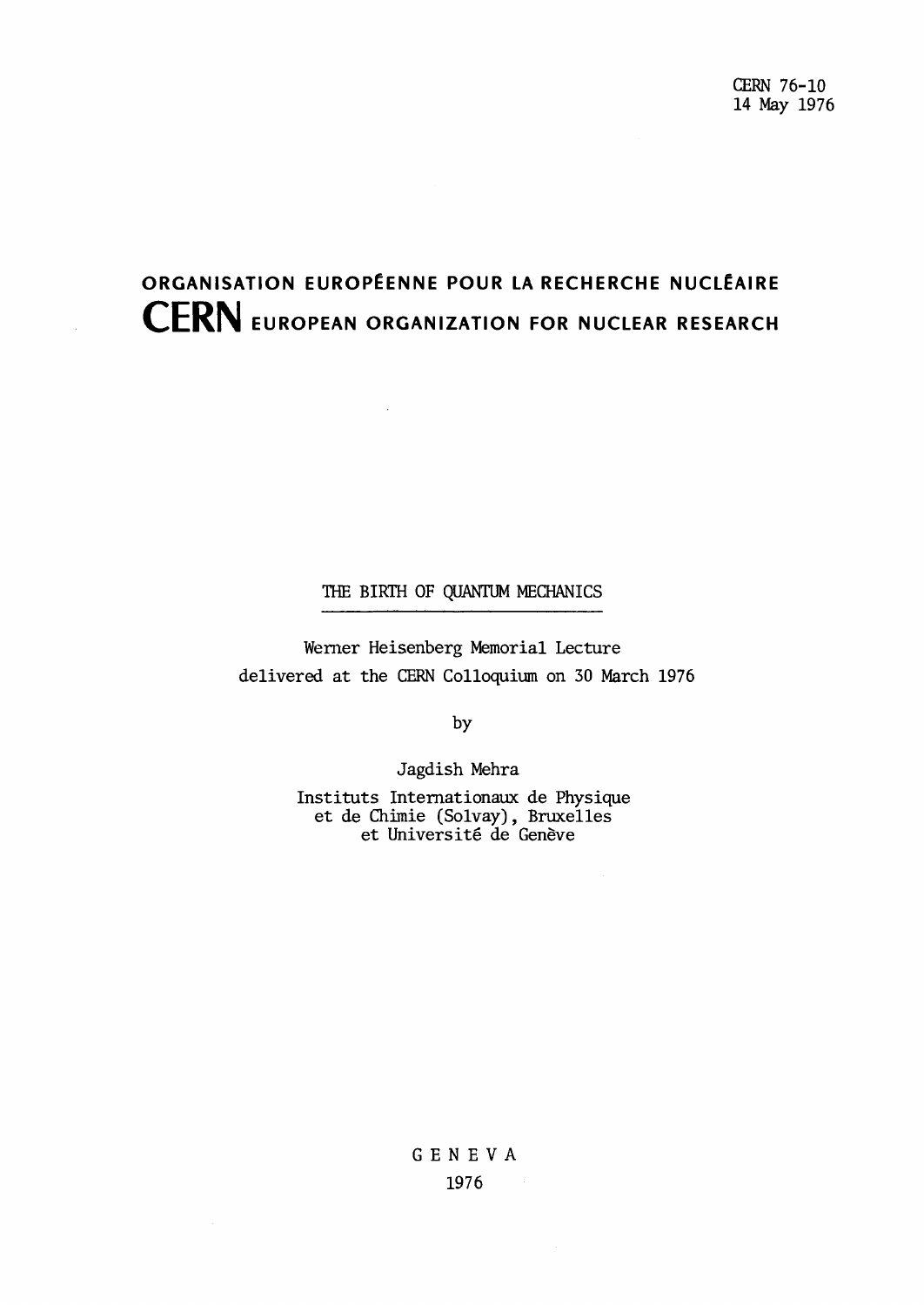#### © Copyright CERN, Genève, 1976

**Propriété littéraire et scientifique réservée pour tous les pays du monde. Ce document ne peut être reproduit ou traduit en tout ou en partie sans l'autorisation écrite du Directeur général du CERN, titulaire du droit d'auteur. Dans les cas appropriés, et s'il s'agit d'utiliser le document à des fins non commerciales, cette autorisation sera volontiers accordée.** 

**Le CERN ne revendique pas la propriété des inventions brevetables et dessins ou modèles susceptibles de dépôt qui pourraient être décrits dans le présent document; ceux-ci peuvent être librement utilisés par les instituts de recherche, les industriels et autres intéressés. Cependant, le CERN se réserve le droit de s'opposer à toute revendication qu'un usager pourrait faire de la propriété scientifique ou industrielle de toute invention et tout dessin ou modèle décrits dans le présent document.** 

**Literary and scientific copyrights reserved in all countries of the world. This report, or any part of it, may not be reprinted or translated without written permission of the**  copyright holder, the Director-General of **CERN. However, permission will be freely granted for appropriate non-commercial use. If any patentable invention or registrable design is described in the report, CERN makes no claim to property rights in it but offers it for the free use of research institutions, manufacturers and others. CERN, however, may oppose any attempt by a user to claim any proprietary or patent rights in such inventions or designs as may be described in the present document.**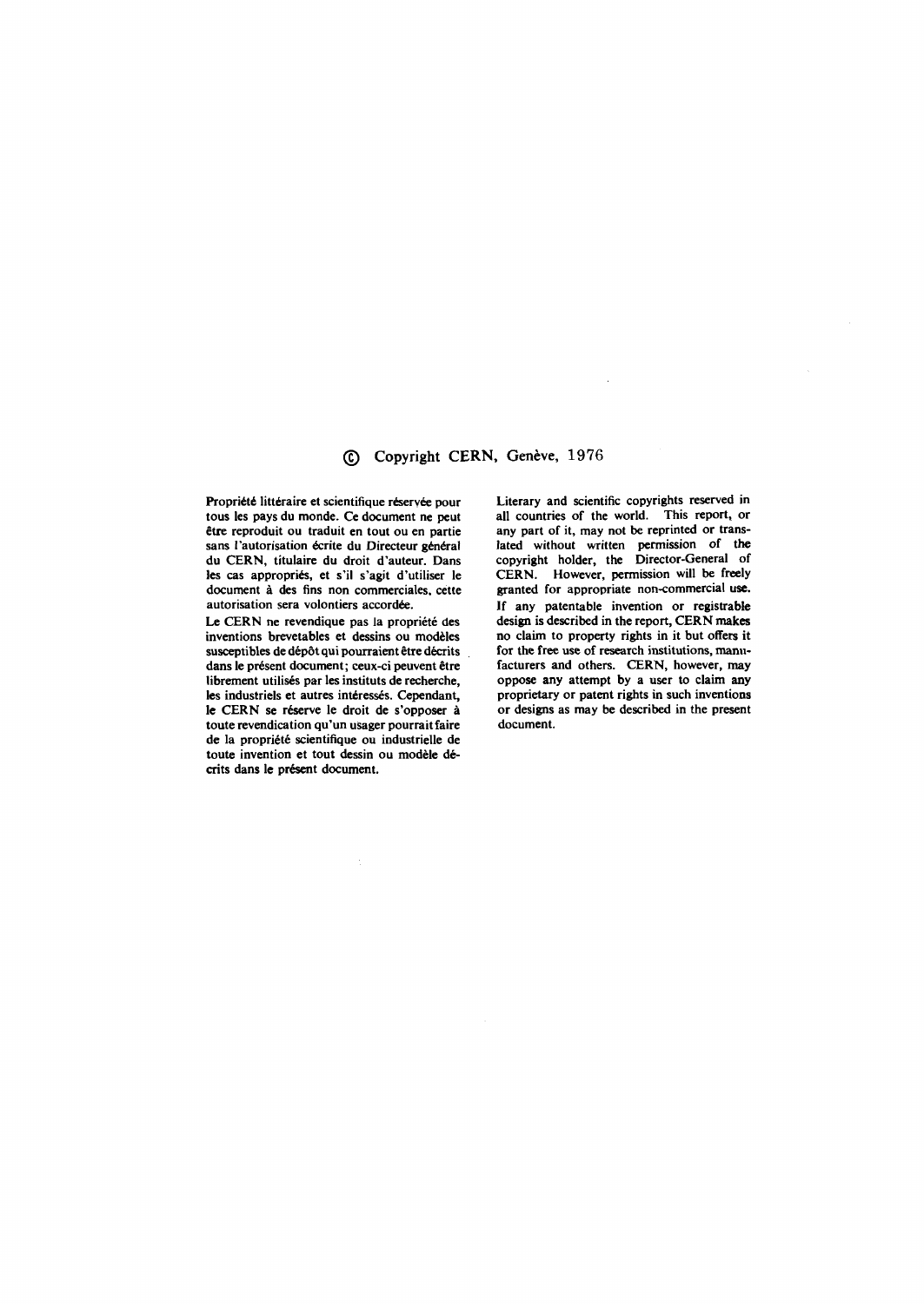# **ORGANISATION EUROPÉENNE POUR LA RECHERCHE NUCLÉAIRE CERN EUROPEAN ORGANIZATION FOR NUCLEAR RESEARCH**

# THE BIRTH OF QUANTUM MECHANICS

Werner Heisenberg Memorial Lecture delivered at the CERN Colloquium on 30 March 1976

by

Jagdish Mehra

Instituts Internationaux de Physique et de Chimie (Solvay), Bruxelles et Université de Genève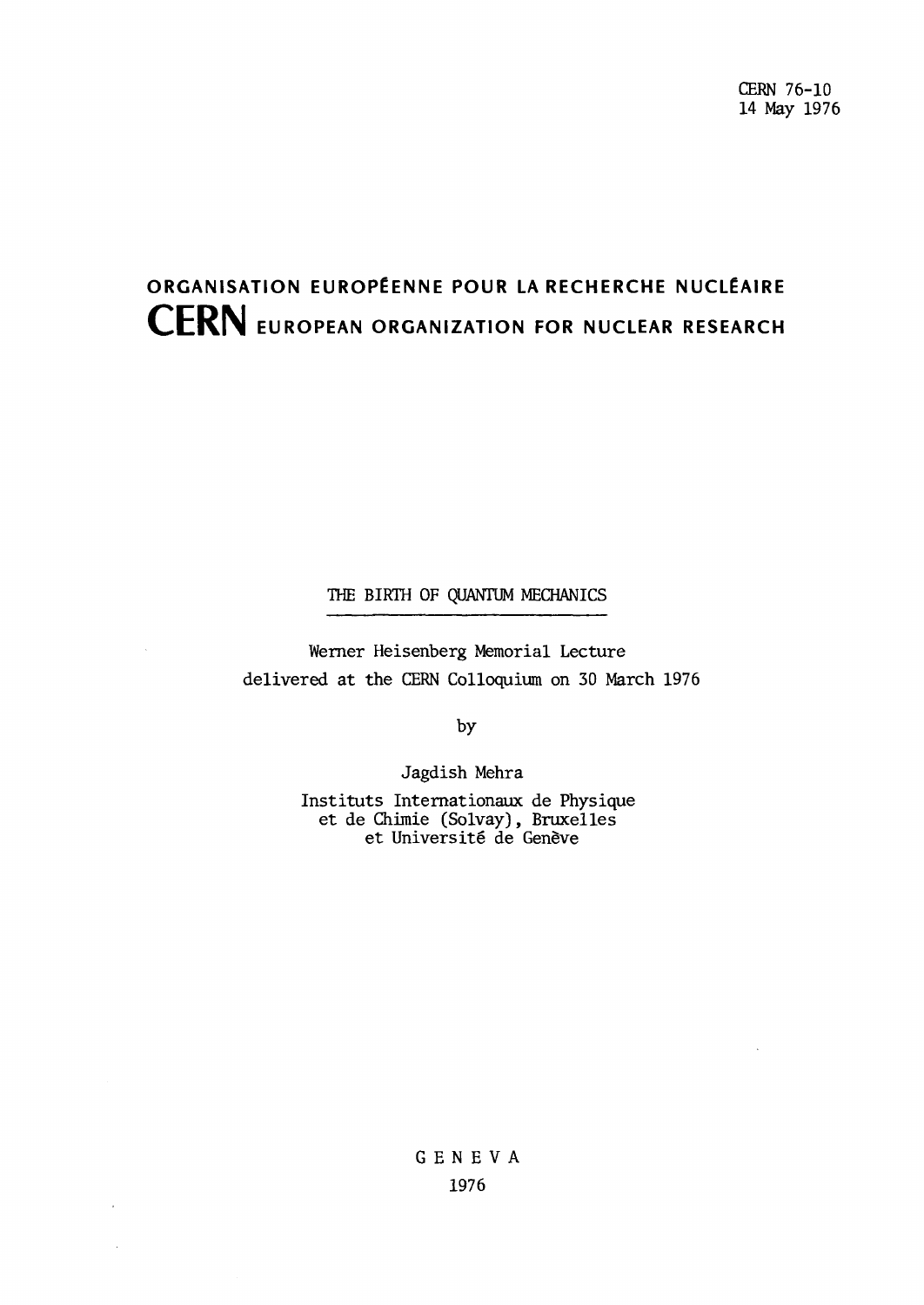## Abstract

In an attempt to give an exact mathematical formulation of Bohr's Correspondence Principle, Heisenberg (June 1925) discovered the rules governing the behaviour of quantum-theoretical magnitudes. In fall 1925 Born, Heisenberg and Jordan and, independently, Dirac, formulated consistent algebraic schemes of quantum mechanics. Early in 1926 Schrödinger developed wave mechanics. In quick succession were discovered : Born's probability interpretation of the wave function, the transformation theory of Dirac, Jordan and F. London, Heisenberg's Uncertainty Relations and Bohr's Principle of Complementarity. By September 1927 the basis of a complete theory of atomic phenomena had been established. Aspects of this development, in which Heisenberg played a central role, are presented here as a tribute to his memory.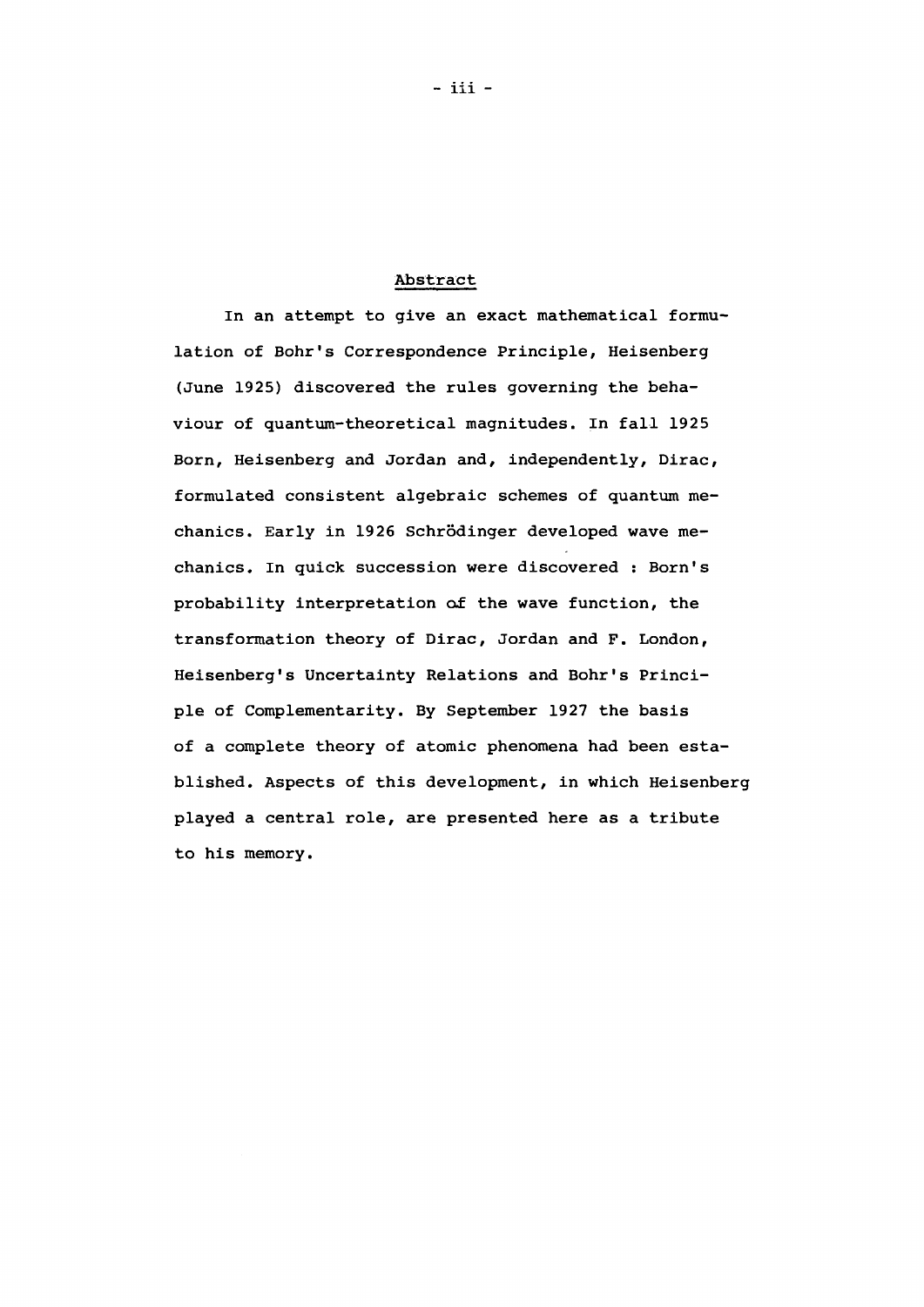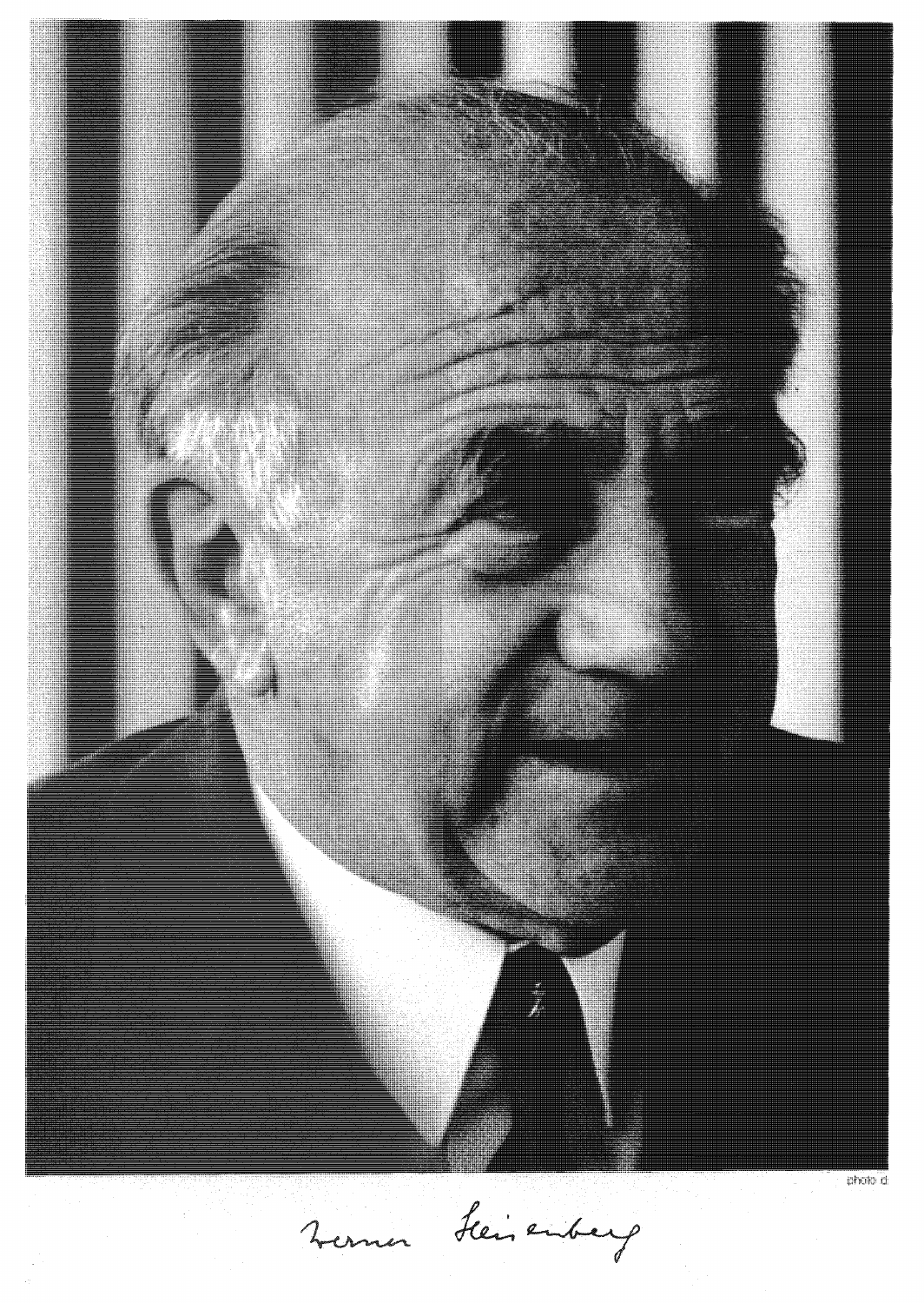#### FOREWORD

Professor Werner HEISENBERG, one of the greatest physicists of all times, died on 1 February 1976. His distinguished career was marked by many scientific contributions and activities in public life.

Werner Heisenberg, born on 5 December 1901 in Wurzburg, studied physics in Munich and Gôttingen, and took his doctoral degree in 1923 with A. Sommerfeld. He worked in 1924/25 with Niels Bohr in Copenhagen, and was appointed professor at the University of Leipzig in 1927. The 1932 Nobel Prize for Physics was awarded to him in 1933 for his work in quantum mechanics. In 1941 he became Director at the Kaiser Wilhelm Institute for Physics in Berlin and, in 1946, he took over the direction of the successor institution, the Max Planck Institute for Physics in Gôttingen, which was transferred to Munich in 1958. He retired in 1971.

After World War II, Werner Heisenberg played a leading role in the reconstruction of science in Germany and in the development of European scientific collaboration, including the first deliberations which led to the establishment of CERN. In 1952 he chaired the Committee which was set up at the first session of the Interim Council, with the task of preparing recommendations on type and energy range of accelerators to be constructed by CERN. In addition to being one of the representatives of the Federal Republic of Germany in various Council sessions Werner Heisenberg was a member of the Scientific

 $V -$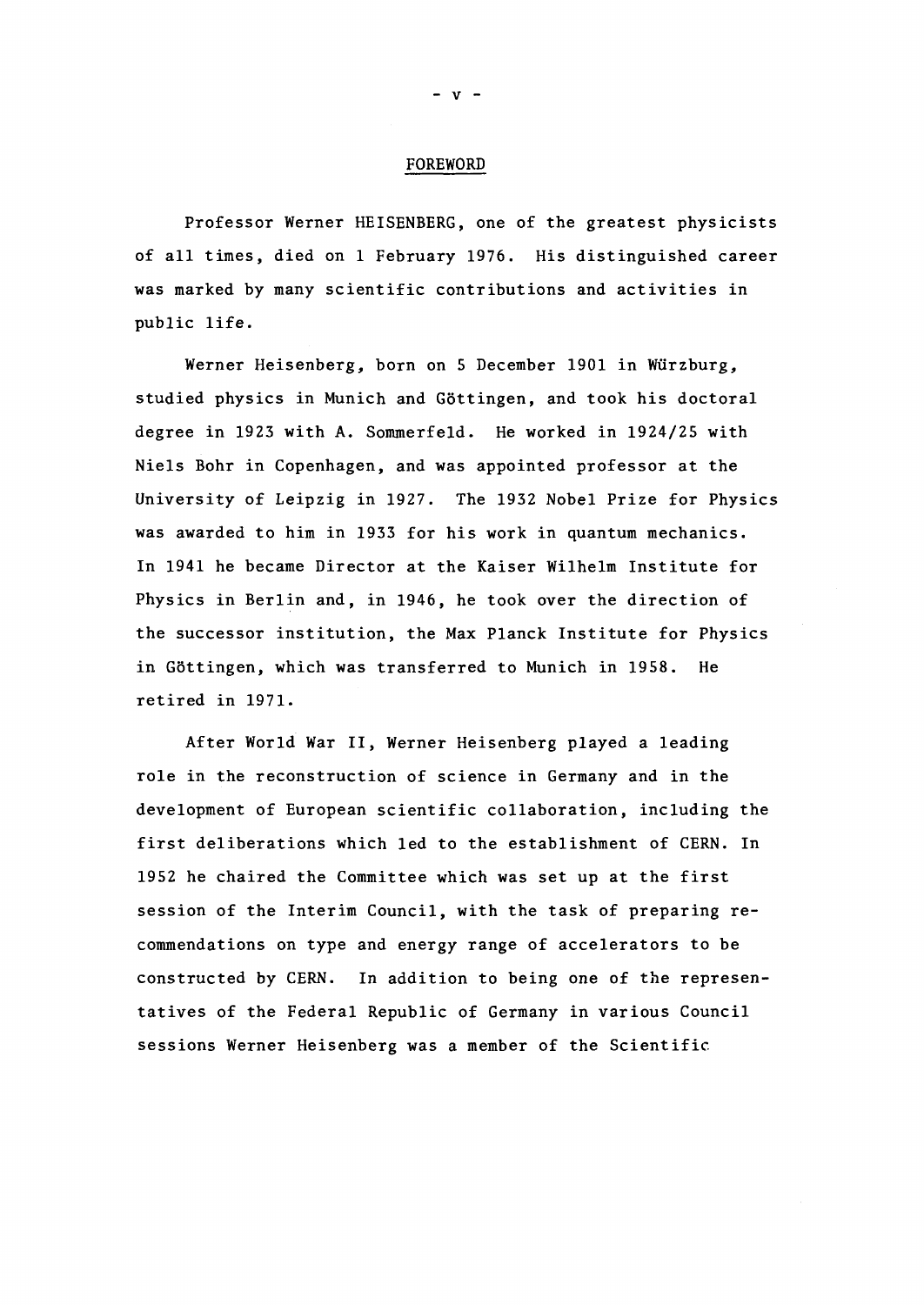Policy Committee of CERN from its creation in 1954 until 1961. He was the first Chairman of the Committee and served in this capacity until 1957. His last official function at CERN was the inauguration of the ISR in October 1971.

Werner Heisenberg made important contributions to many branches of theoretical physics, in particular to the theory of turbulence, of ferromagnetism, of nuclear forces and, in the last decades of his life, to elementary particle physics. His most fundamental and celebrated work was on the foundation of modern quantum mechanics. This work was reviewed by Professor Jagdish Mehra in a Memorial lecture entitled "The Birth of Quantum Mechanics", delivered at the CERN Colloquium on 30 March 1976. I take great pleasure in presenting this lecture as a CERN Report.

> L. Van Hove Research Director-General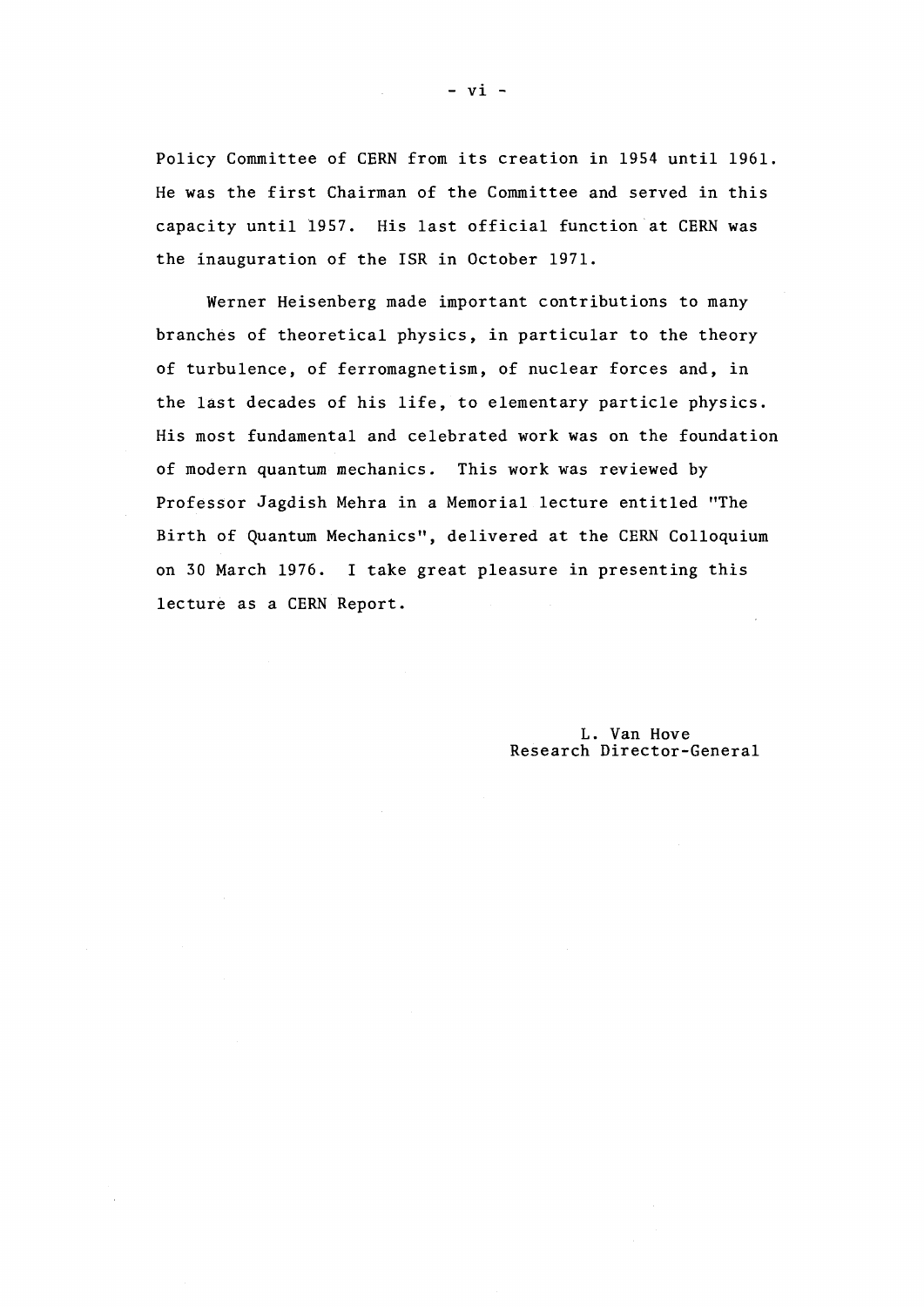#### THE BIRTH OF QUANTUM MECHANICS

Professor Van Hove, Ladies and Gentlemen : It gives me a great pleasure to address this distinguished Colloquium, and I find it particularly moving that this occasion is dedicated to the memory of Werner Heisenberg.

Heisenberg made important contributions to the development of many fields of quantum physics : atomic and molecular physics, physics of nuclei and elementary particles, and quantum field theory — but it is with the discovery of quantum mechanics that his name is inalienably associated. The birth of quantum mechanics presents us with one of the most remarkable episodes in the history of science ; it is as rich, complex, dramatic, and touching as any in the history of human thought.

It shall be presumptuous of me to pretend to invoke more than just a few images dealing with the ideas and events which led to the birth of quantum mechanics, and I invite you to share these images with me.

#### 1. The Wolfskehl Endowment

The birth of quantum mechanics bears a curious relationship with Fermat's Last Theorem of 1637. In this theorem Fermat denied the existence of integers  $x$ ,  $y$ ,  $z$ , which satisfy the equation,  $x^n + y^n = z^n$ , for x, y, z  $\neq$  0 and n > 2. This theorem has not yet been proved, but it is probably the problem for which the greatest number of incorrect 'proofs' has ever been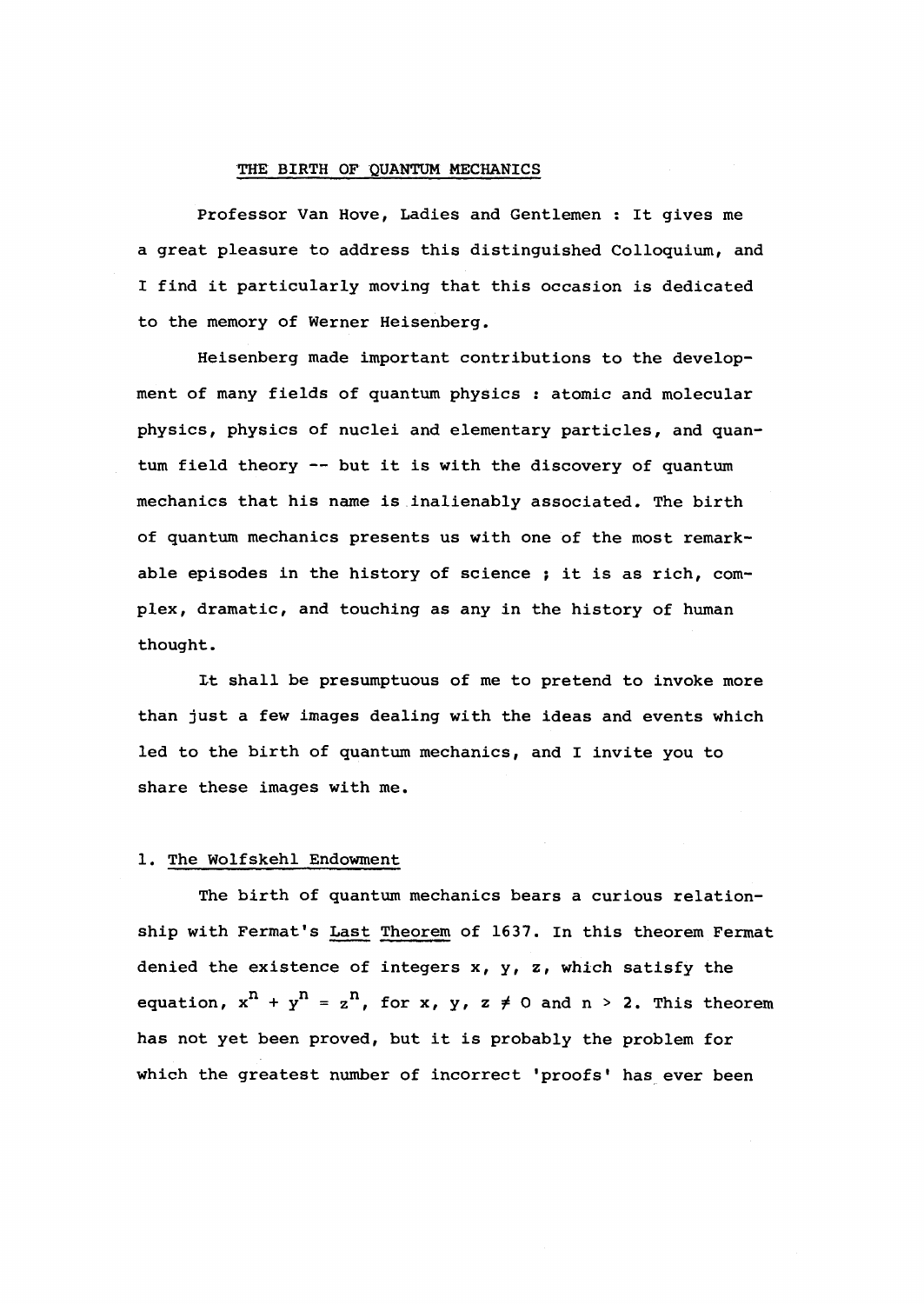published.

In 1906 the mathematician Paul Wolfskehl from Darmstadt bequeathed a sum of 100,000 Marks to the Royal Academy of Sciences in Göttingen to be given as an award to the first person who, during the next 100 years (i.e. up to 13 September 2007), would publish a complete proof of Fermat's Theorem. In 1908, the Wolfskehl Commission — consisting of Ehlers, Hilbert, Klein, Minkowski, and Runge — decided to use the interest on the principal, amounting to 5000 Marks per annum, for the purpose of inviting prominent scientists as guest speakers to Göttingen. There were those who asked Hilbert to submit the proof of Fermat's Theorem himself to win the Wolfskehl Prize, but he laughed it off by saying that, 'One should not kill the goose that lays the golden eggs. '

Henri Poincarê was the first person to be invited to Göttingen under the new arrangement in April 1909. In his first talk, on 22 April, he spoke on Fredholm's equations in connection with the work of G.W. Hill and Helge von Koch. The relevance of this subject to quantum theory was not recognized until 1925. In his last lecture, on 28 April, on 'La mécanique nouvelle', the only one which he gave in French, Poincarê discussed the Theory of Relativity — incidentally, without mentioning the name of Einstein.<sup>1</sup>

Hendrik Antoon Lorentz was invited the following year. From 24 to 29 October 1910, he delivered six lectures on 'Old and New Problems of Physics', which were subsequently edited

 $- 2 -$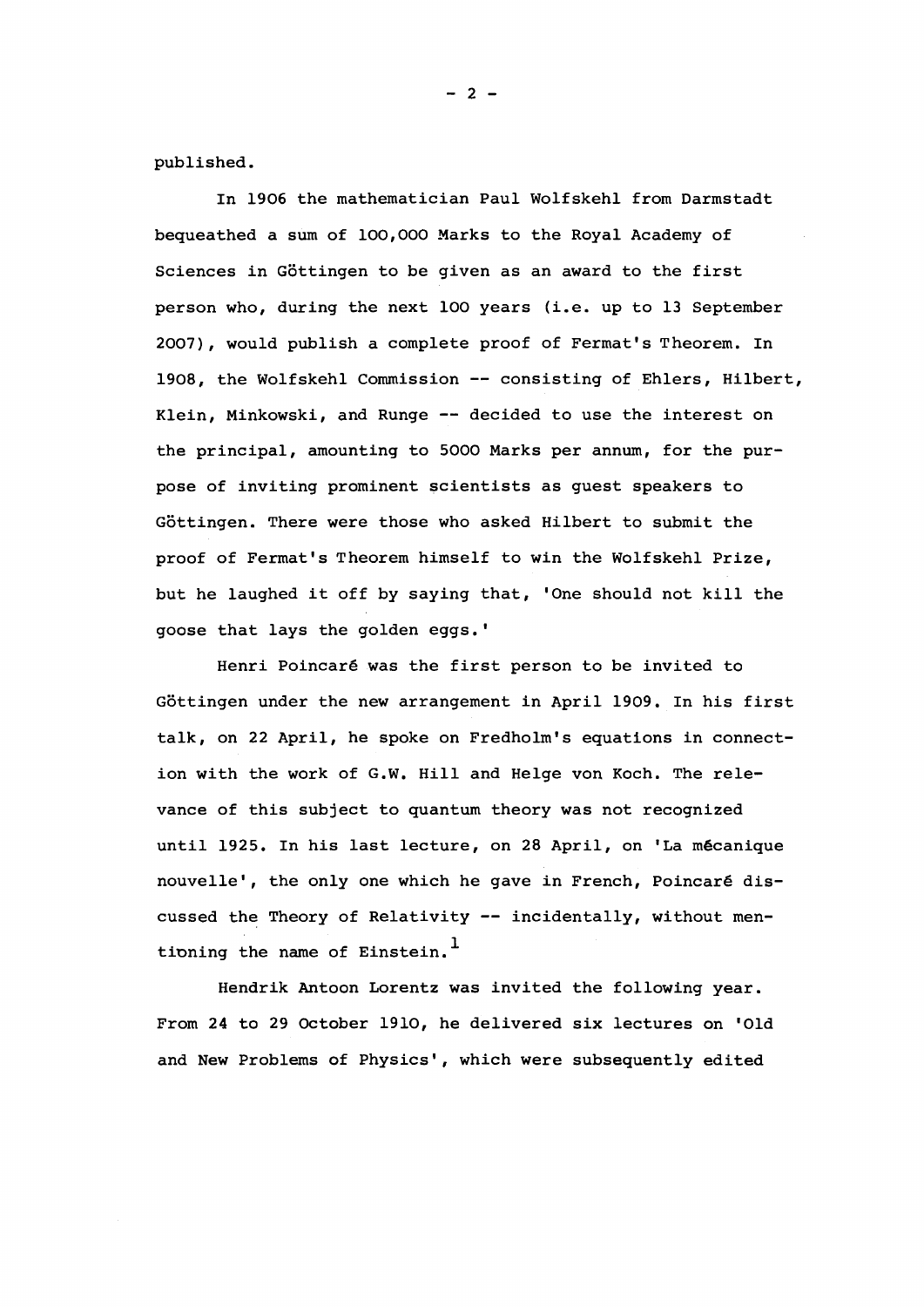by Max Born and published in the Physikalische Zeitschrift.<sup>2</sup> Lorentz devoted last three of these lectures to the problem of the black-body radiation.

In spring 1913, Hilbert organized the Kinetischen Gas Kongress at Göttingen, the lecturers at which were Planck, Nernst, Debye, Lorentz, and Smoluchowski.<sup>3</sup> In the summer semester of 1914, Sommerfeld gave a series of lectures on problems of mathematical physics, and in 1915 Hilbert invited Einstein to Göttingen. During the next three years the distinguished invitees were, respectively, Marian v. Smoluchowski<sup>4</sup>, Gustav Mie<sup>5</sup> and Max Planck<sup>6</sup>.

At Hilbert's request extra funds from the Ministry of Education were added to augment the income from the interest on the Wolfskehl endowment, making it possible to invite a prominent scientist as a visiting professor for up to a semester each year in the Faculty of Mathematics and Natural Sciences at Göttingen. The first man to be so honoured after World War I was Niels Bohr. The Wolfskehl Commission invited Bohr to lecture at Göttingen in spring 1921 on the problems of atomic theory.<sup>7</sup> Illness prevented him from doing so in 1921, but he delivorta his fectures from 12 to 22 cune fort, butef on that fear Bohr was awarded the Nobel Prize for Physics, in which he succeeded Einstein. <sup>8</sup>

# 2. Bohr's Lectures : Atomic Structure

In seven lectures at Göttingen, which came to be called

 $- 3 -$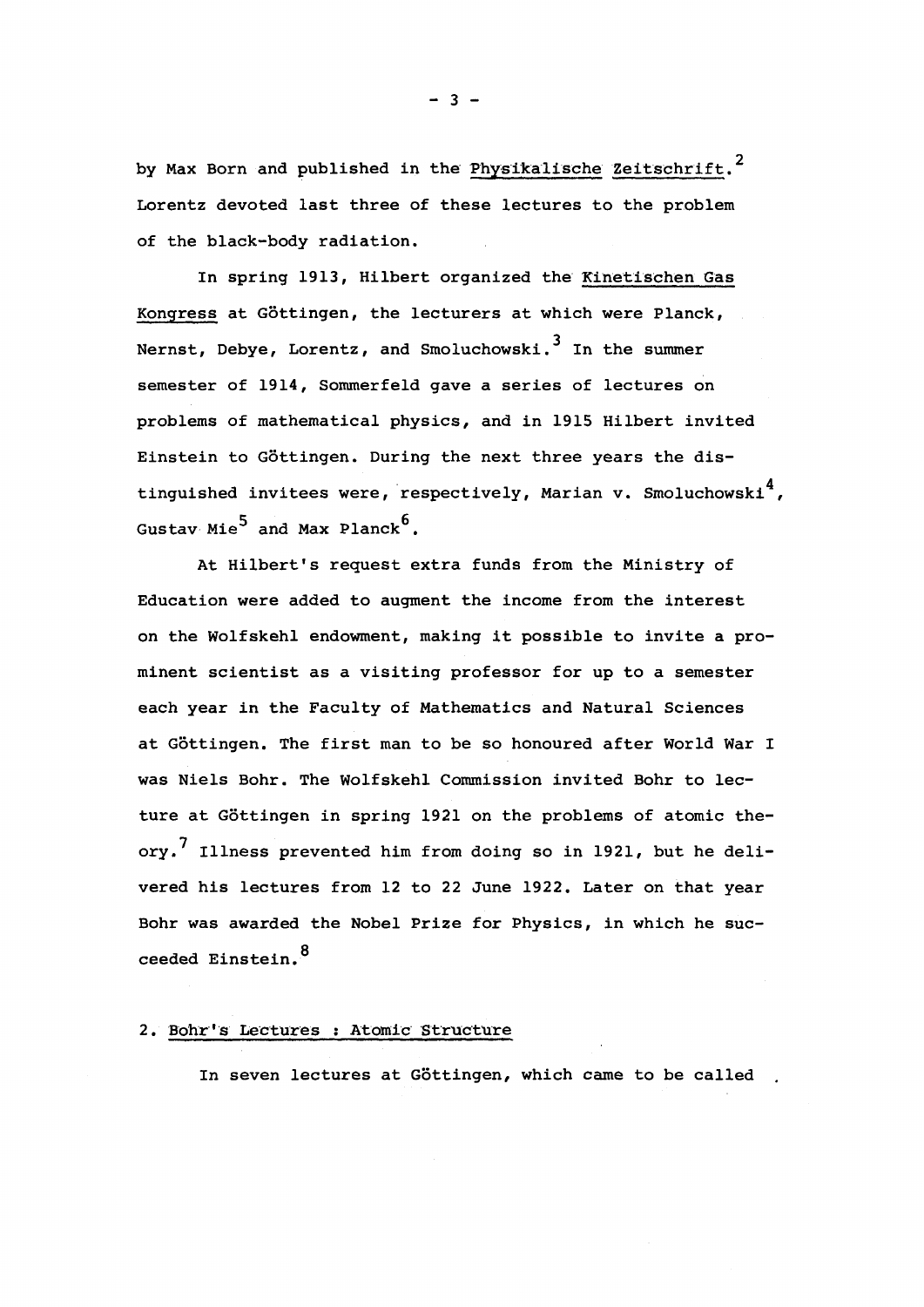the Bohr Festival, Niels Bohr covered the full range of the theory of atomic structure, beginning with Ernest Rutherford's (1911) nuclear model of the atom and his own attempt, in 1913, to use quantum theory to explain some of the most important features of the atom.<sup>9</sup> For instance, he discussed the formula connecting the discrete frequencies v of the spectrum of hydrogen with the parameters determining its constitution :

$$
\nu = \frac{2\pi^2 m e^4}{h^3} \left( \frac{1}{n_1^2} - \frac{1}{n_2^2} \right), \qquad (1)
$$

where m and e are the mass and charge of the electron, respectively, h is Planck's constant, and  $n_1$ ,  $n_2$  are positive integers with  $n_1 < n_2$ .

During ten years of exciting work since 1913, outstandingly skillful experimentalists and profound theoreticians men like Friedrich Paschen and Arnold Sommerfeld — had prepared the ground for an extremely successful theory which seemed to explain all the known facts about atoms : this was Bohr's theory of the periodic system of elements, based on detailed considerations of their structure. By the end of 1922 this theory was to receive a brilliant confirmation by the experimental work of Dirk Coster and George de Hevesy. Coster and de Hevesy, at Bohr's Institute in Copenhagen, demonstrated the existence of an element with the atomic number  $z = 72$ , whose chemical properties showed a great similarity to those of zirconium and a decided difference from those of the rare earths. Alexandre Dauvillier, working with Maurice de Broglie

**- 4 -**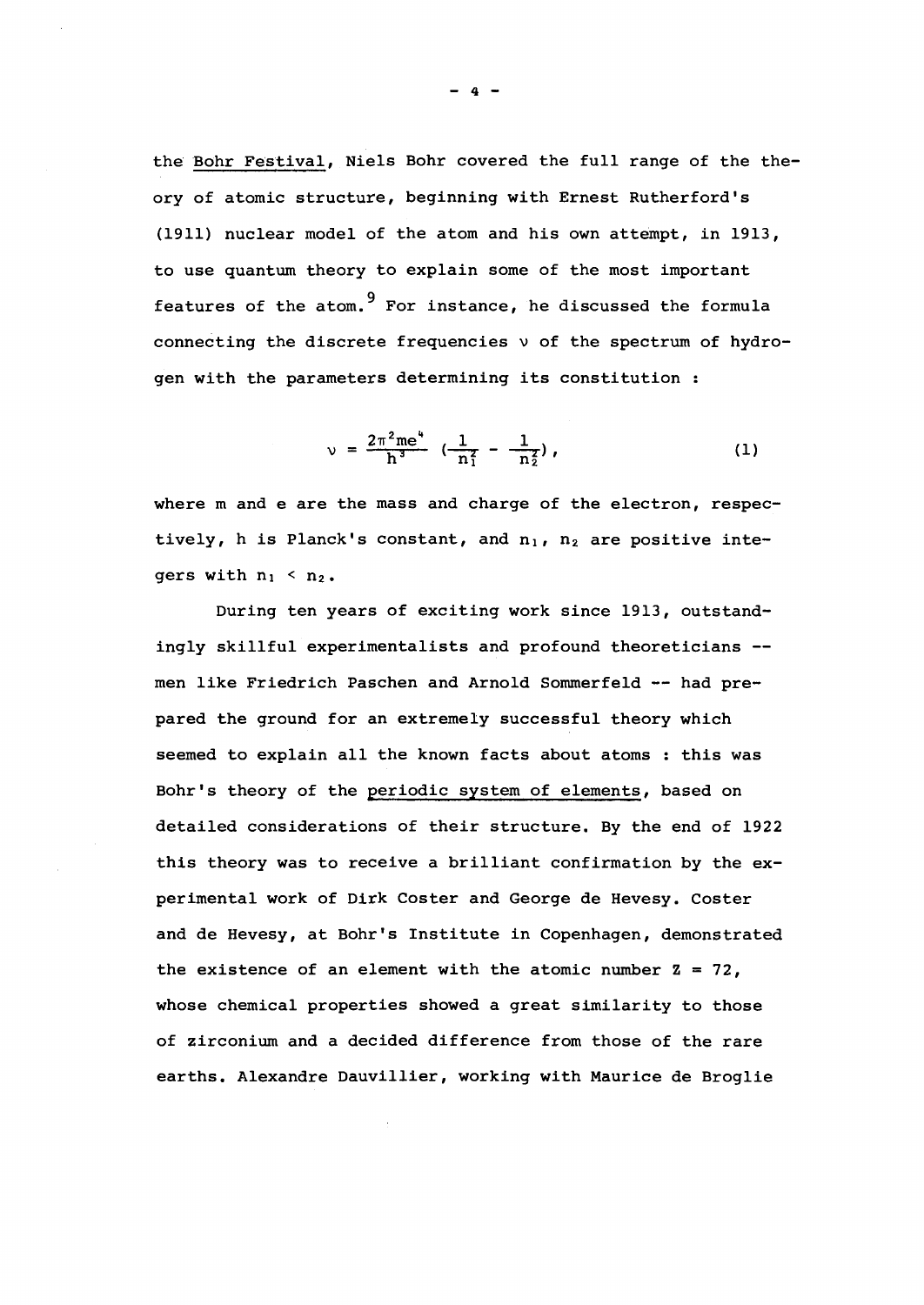in Paris, had, a little earlier, assigned the new element to the rare earths based upon his X-ray studies — but this assignment seemed to be incompatible with Bohr's theory, and the element was appropriately christened Hafnium in honour of its birthplace.

In his Gôttingen lectures, Niels Bohr discussed in detail the principles of his theory of atomic structure and their application to actual configurations. The principal idea was that the mechanical orbits of the electrons, moving in the Coulomb field of the nucleus, were determined by the phase integral subject to the quantum condition,

$$
\oint p dq = nh, \qquad (2)
$$

a condition which can be traced back to Planck's treatment of the heat radiation in 1906. Here p is the momentum and q the position coordinate of an electron performing a periodic motion.

Beginning in 1915, Arnold Sommerfeld examined, in his theory of the hydrogen atom, the systematic use of quantum conditions. For instance, in the non-relativistic approximation, the radial quantum number,  $n_r$ , and the azimuthal quantum number,  $n_A$ , determine the Kepler ellipses of the electron by the equations,

$$
\oint P_{r} dr = n_r h \text{ and } \int_{0}^{2\pi} p_{\phi} d\phi = n_{\phi} h. \tag{3}
$$

The sum of both quantum numbers,

$$
n = n_r + n_\phi \tag{4}
$$

 $-5 -$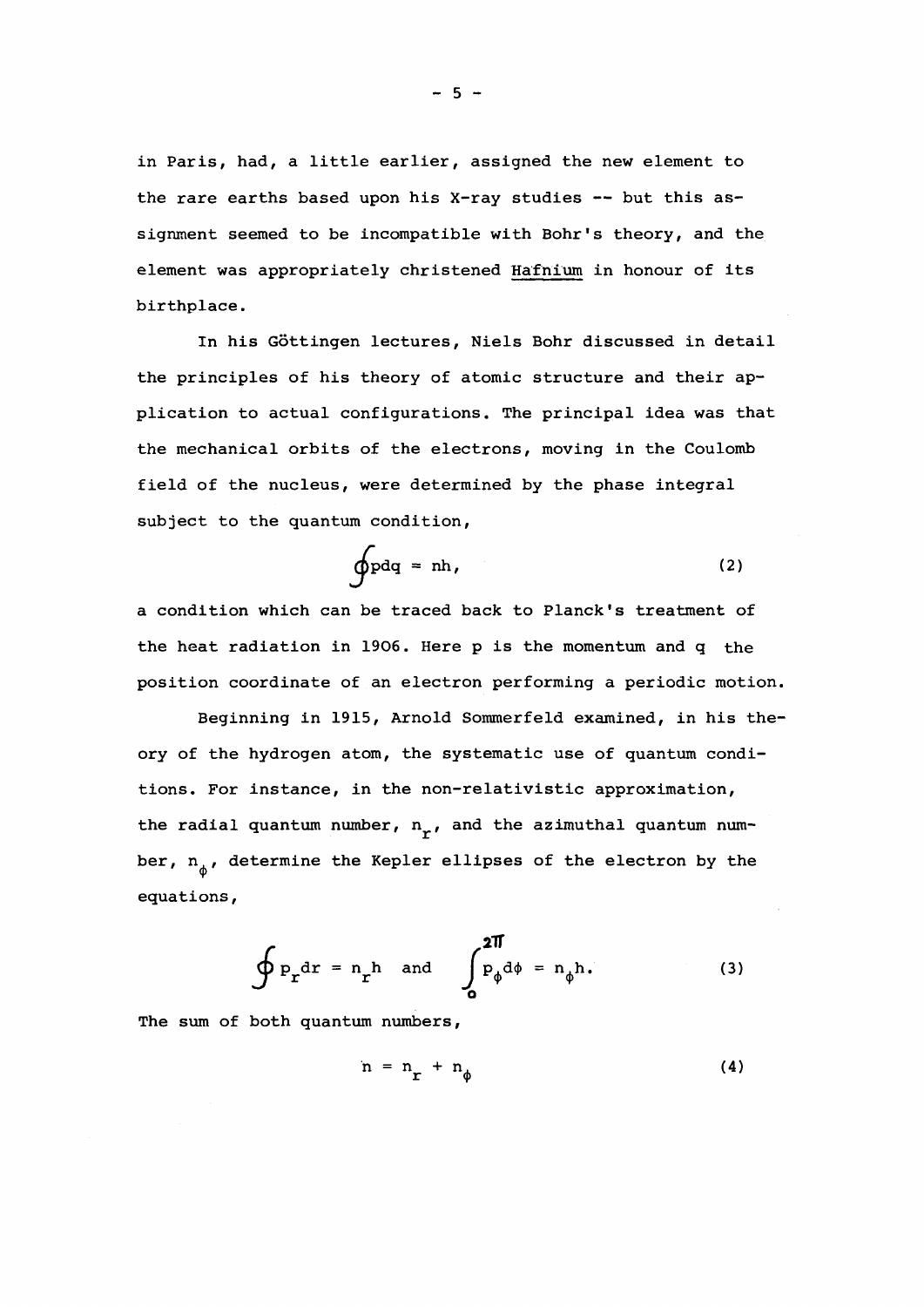plays the role of the principal quantum number n which had already made its appearance in Bohr's (1913) theory of the Balmer spectrum.

For non-hydrogenic atoms, i.e. atoms having more than one electron, the stability of the orbits could not be guaranteed by the simple quantum conditions, given by Eqs.(2) and (3), because repulsion from the other electrons in the atom causes serious perturbation of the planar motions. The new degrees of freedom, which thus arise, could be described by other quantum numbers, the hope being that the motions in an atom remain multiply periodic.

By carefully estimating all the interactions between the electrons and the nucleus, and between electrons and electrons, Niels Bohr arrived at the explanation of the structure of atoms, including the existence of finite groups of electrons having very similar energies. The maximum number of electrons in these groups seemed to be 2, 8, 8, 18, 18, 32, in agreement with the observed lengths of periods in the system of chemical elements.

In his lectures at Gôttingen, Bohr emphasized the physical principles of the theory, especially the two which were most useful : First, Paul Ehrenfest's Adiabatic Principle which stated that by means of an 'adiabatic' change one could transform an allowed motion into another allowed motion ; second, his own Correspondence Principle which made it possible, in the limit of high quantum numbers, to relate all properties of an atomic system determined by the quantum conditions to analogous properties of the system determined by means of classical

- 6 -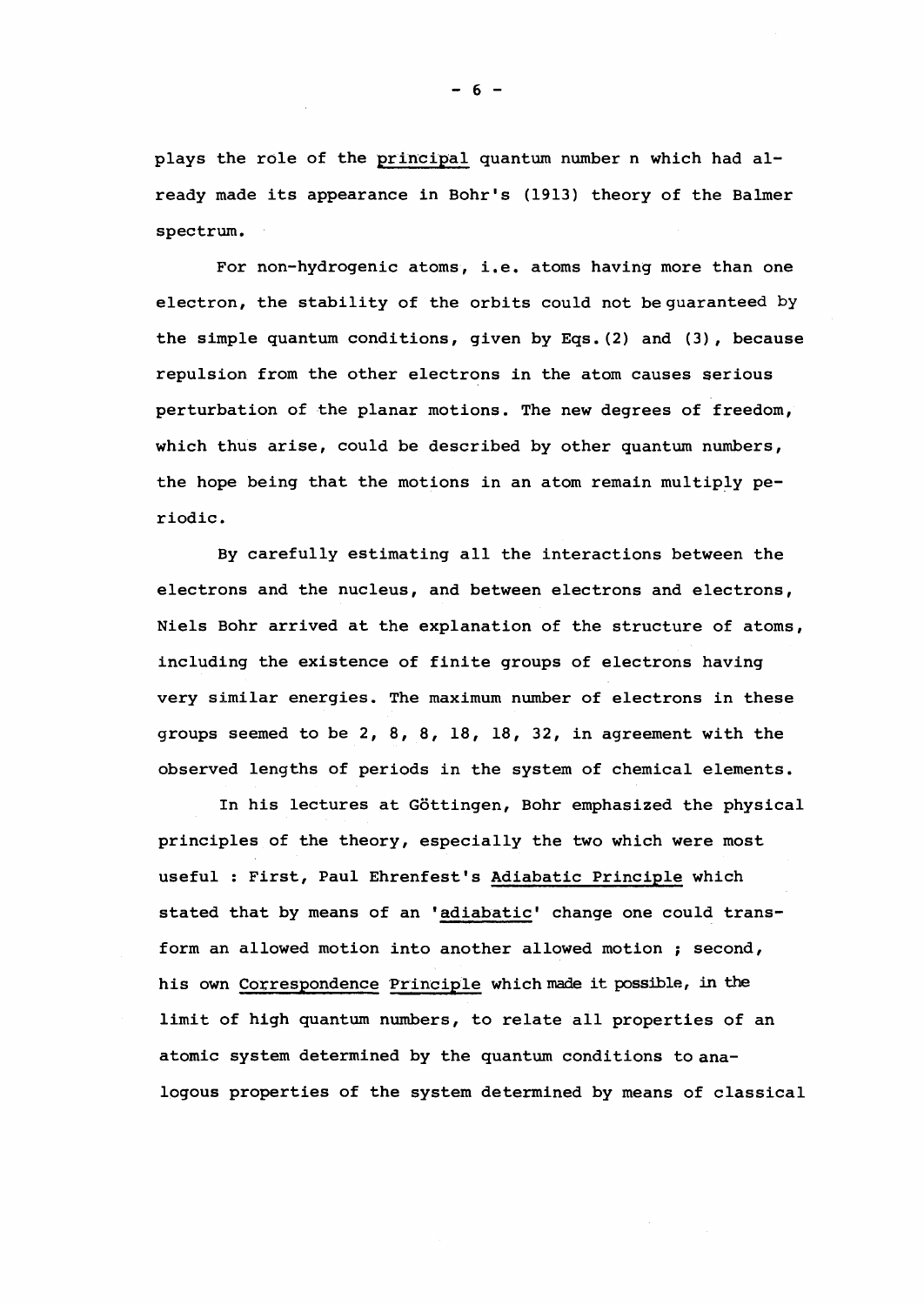mechanics. For instance, this consideration of analogy required that the characteristic frequency of the quantum radiation from the atom should pass, in the correspondence limit, into the frequency of the electron's motion around the atom.

#### 3. Bohr's Audience

Bohr's lectures attracted a large audience. All the physicists and mathematicians, young and old, from Gôttingen, including Born, Franck and Hilbert, attended his lectures. Many others came to listen from distant universities, such as Ehrenfest from Leiden and Sommerfeld from Munich. Sommerfeld, next to Bohr the foremost representative of atomic theory, had two of his brightest students there. Bohr's lectures had an historic impact upon Wolfgang Pauli and Werner Heisenberg, and perhaps it is no exaggeration to say that quantum theory was the main beneficiary of Wolfskehl's endowment for the encouragement of the proof of Fermat's Theorem.

At one point during his lectures Bohr discussed the calculation of the quadratic Stark effect that had been made by Hendrik Kramers (1920)<sup>10</sup> on the basis of correspondence considerations. Heisenberg raised a serious objection because the result did not agree with any of the classical frequencies of the atom. On the other hand, the phenomenon of quadratic Stark effect could be related to the dispersion of light of small frequencies by bound electrons in an atom ; moreover, in the existing description of dispersion only the classical frequency

- 7 -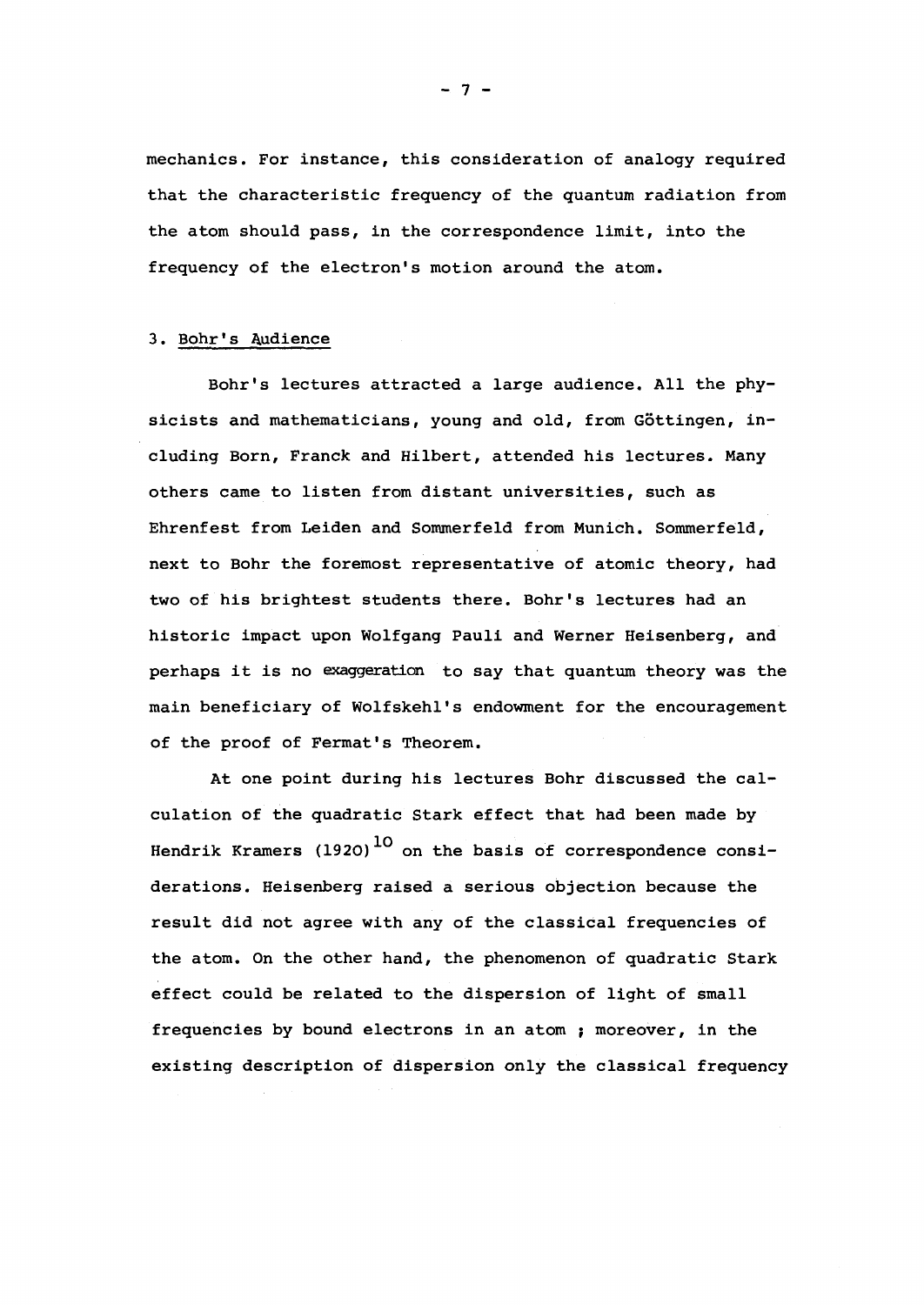of the electron's motion always appeared.

Bohr gave an evasive answer to this objection — the correct answer was in fact not available until spring 1925 — but he was very impressed with the incisiveness of the young man who had put him on the spot with the question concerning the validity of the correspondence principle in treating the quadratic Stark effect. He invited the young Heisenberg to go for walks with him on the Hainberg in Göttingen to discuss the problems of atomic theory.

Werner Karl Heisenberg was born on 5 December 1901 in Wiirzburg in Bavaria. He attended the Maximilian Gymnasium at Munich, where he studied classical languages, mathematics, and a smattering of the sciences. In the spring of 1919, as a young man of seventeen, Heisenberg did voluntary sentry duty with the Cavalry Rifle Command during the revolution involving the 'Räterepublik'. During this service he often spent nights on the roof of the Theological Seminary Building, where he brushed up on his Greek by reading with great fascination Plato's Timaeus.<sup>11</sup> Platonic ideas about the structure of matter left a deep impression on his mind and, at times, guided his later views on atomic and particle physics.

Heisenberg entered the University of Munich in fall 1920. Under the friendly guidance of Sommerfeld he was immediately drawn into research on atomic theory : his task was to explain the frequencies of the lines observed in the so-called anomalous Zeeman effects on the basis of Bohr's theory of atomic constitution — that is, as differences of energy terms determined

- 8 -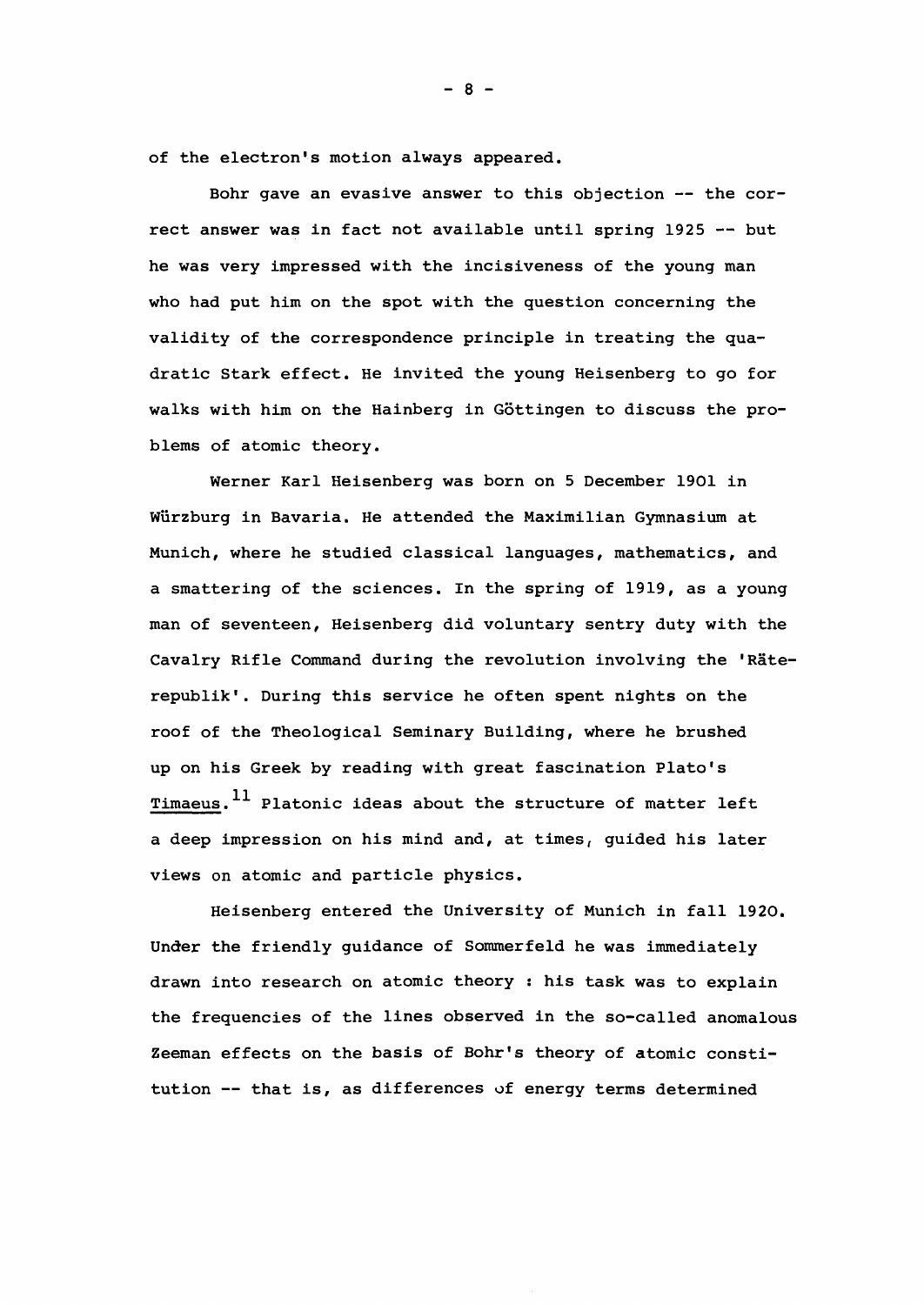by quantum numbers. Heisenberg solved the problem by introducing half quantum numbers which had not occurred before in the description of atomic phenomena. Pauli derided Heisenberg's solution by saying : 'Now you introduce half quantum numbers, then you will introduce quarters and eighths as well, until finally the whole quantum theory will crumble to dust in your capable hands. $12$ 

Sommerfeld, himself given to the magic of integral quantum numbers, did not particularly appreciate the half-quantum numbers, but he admired Heisenberg's unconventional approach. He invited Heisenberg in helping him to reformulate Woldemar Voigt's 'phenomenological' theory of the anomalous Zeeman effect, and they published a joint paper in 1922 on the intensities of the anomalous Zeeman lines.  $^{13}$  The results of this work remained valid even after quantum mechanics was discovered. Heisenberg was thus well acquainted with Bohr's theory before he first met him in Gôttingen.

For Heisenberg's doctoral dissertation, Sommerfeld gave him a problem of classical hydrodynamics : the transition from laminar into turbulent flow. Heisenberg developed his own approximation methods to deal with the non-linear problem, and showed that the Poiseuille flow between two parallel walls would become unstable if the Reynold's number connected with the problem exceeded the value of about  $1000$ . <sup>14</sup> This result, obtained in 1923, was re-confirmed in 1952 by L.H. Thomas.  $^{15}$ Heisenberg's early success with the problem of turbulence

 $-9 -$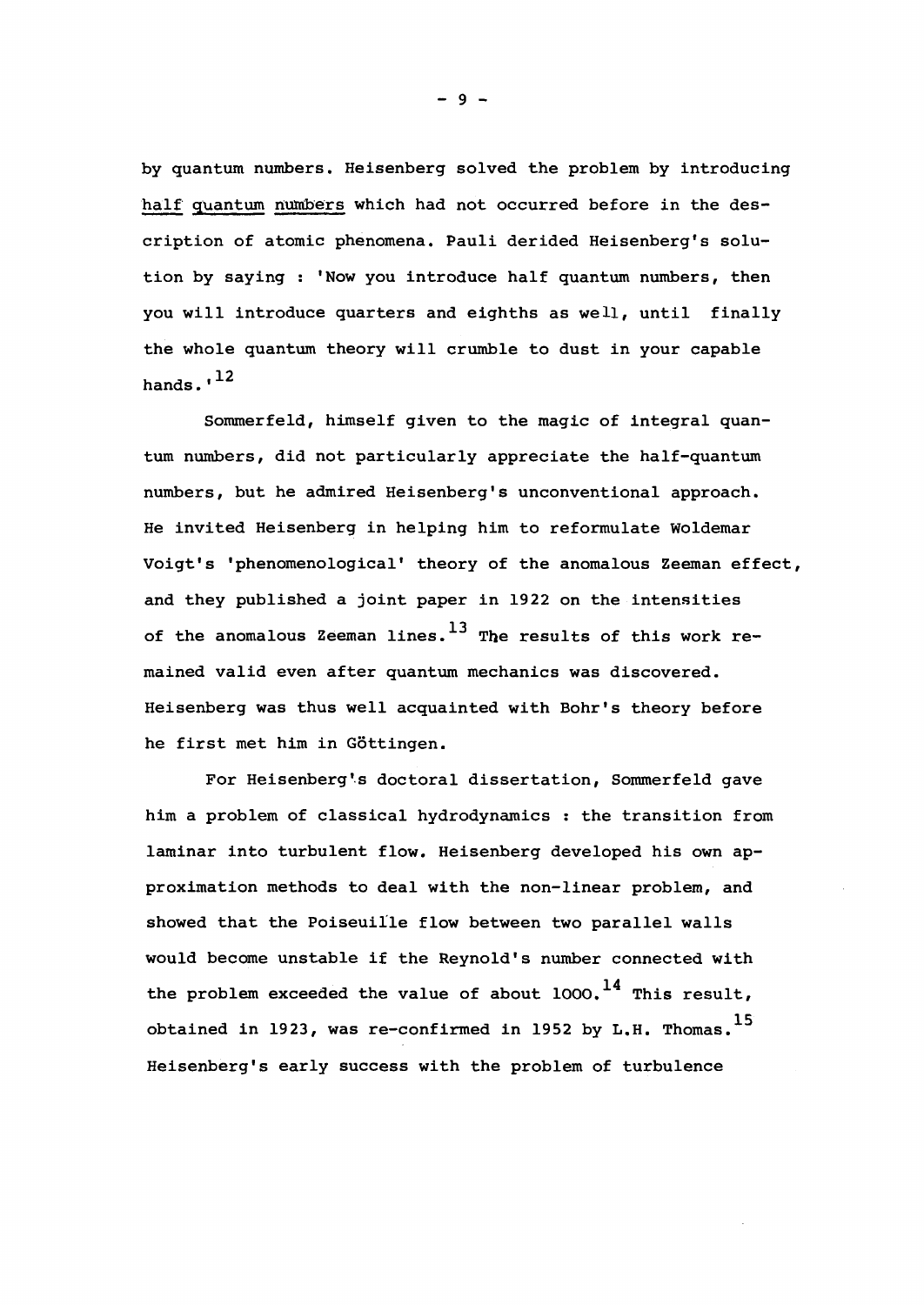provided him with a certain love of non-linear theories to which he always remained loyal.

Heisenberg's oral examination for the doctorate was a near disaster. In addition to theoretical physics, in which he was examined by Sommerfeld and did very well, he had to take the examination in experimental physics from Willy Wien (of Wien's law fame). Wien asked Heisenberg questions on the theory of storage batteries and the resolving power of microscopes, telescopes, and the Fabry-Perot interferometer -- questions which Heisenberg could not answer. Wien insisted on failing him, but Sommerfeld's intervention saved the day, and Heisenberg got the lowest possible grade of Rite or just sufficient according to the rules.  $^{16}$  As a dutiful German student, Heisenberg would learn about the resolving power of optical instruments, and would apply these ideas to his thought-experiment with the Y-ray microscope in relation to the understanding of the uncertainty principle in 1927.

# 4. The Breakdown of Calculations ; Helium Problem and Anomalous Zeeman Effects

Right after the examination in July 1923, totally dejected on account of the onslaught of Willy Wien, Heisenberg went to Gôttingen to find shelter under Max Born. Born described his coming as follows : 'He looked like a simple peasant boy, with short, fair hair, clear bright eyes and a charming expression. He took his duties as an assistant more seriously than Pauli and was a great help to me. His incredible quickness and

 $-10 -$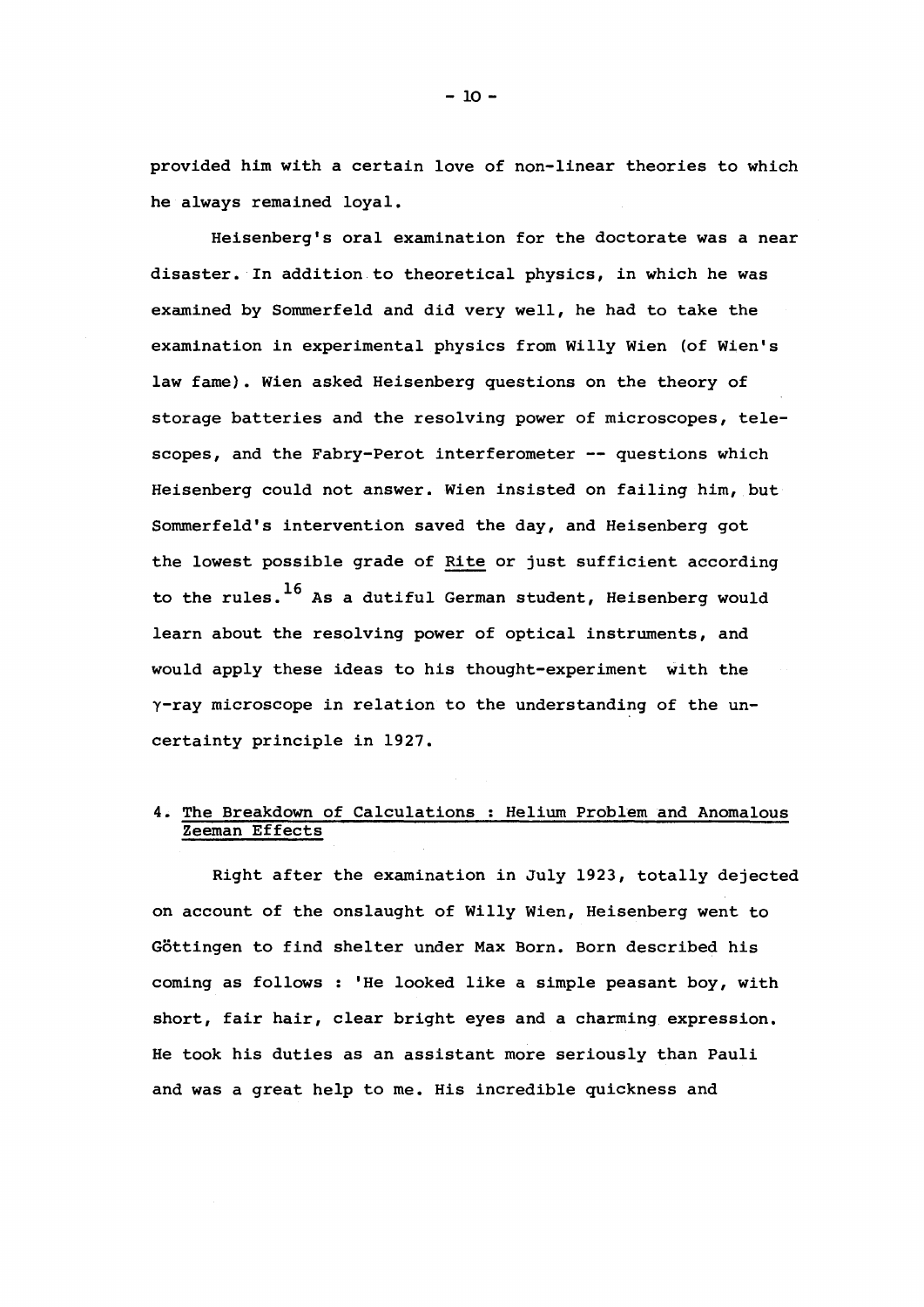acuteness of apprehension has always enabled him to do a colossal amount of work without much effort. Having finished his hydrodynamical thesis, he worked on atomic problems partly alone, partly in collaboration with me, and helped me to direct my research students.'<sup>17</sup>

With Born, Heisenberg embarked upon a systematic study of complex atoms with the help of the perturbation methods of classical mechanics and astronomy. Born & Heisenberg treated the helium atom as a 'multiply periodic' system.  $^{18}$  By applying quantum conditions of the form of Eq. (2) they found that the energy states which they calculated did not agree with the experimental data ; the ionization energy of parahelium turned out to be 4 volts higher than the observed value. Heisenberg $^{19}$ had already found, however, that if he took the azimuthal quantum number of the ground state to be  $\frac{1}{2}$ , that is,

$$
\oint P_{\phi} d\phi = \frac{1}{2} h,
$$
\n(5)

then the experimental value of 24.6 volts for the ionization energy could be reproduced. Again, the half-quantum number made its appearance.

From Copenhagen, Pauli reported Bohr's reaction, and his own, concerning this matter. Bohr thought that it was the mechanics that was wrong and had to be righted, and one could dispense with the half quantum numbers. Bohr had also suggested to Pauli to study the problem of the anomalous Zeeman effects -- upon which Sommerfeld, Landé and Heisenberg had worked

 $-11 -$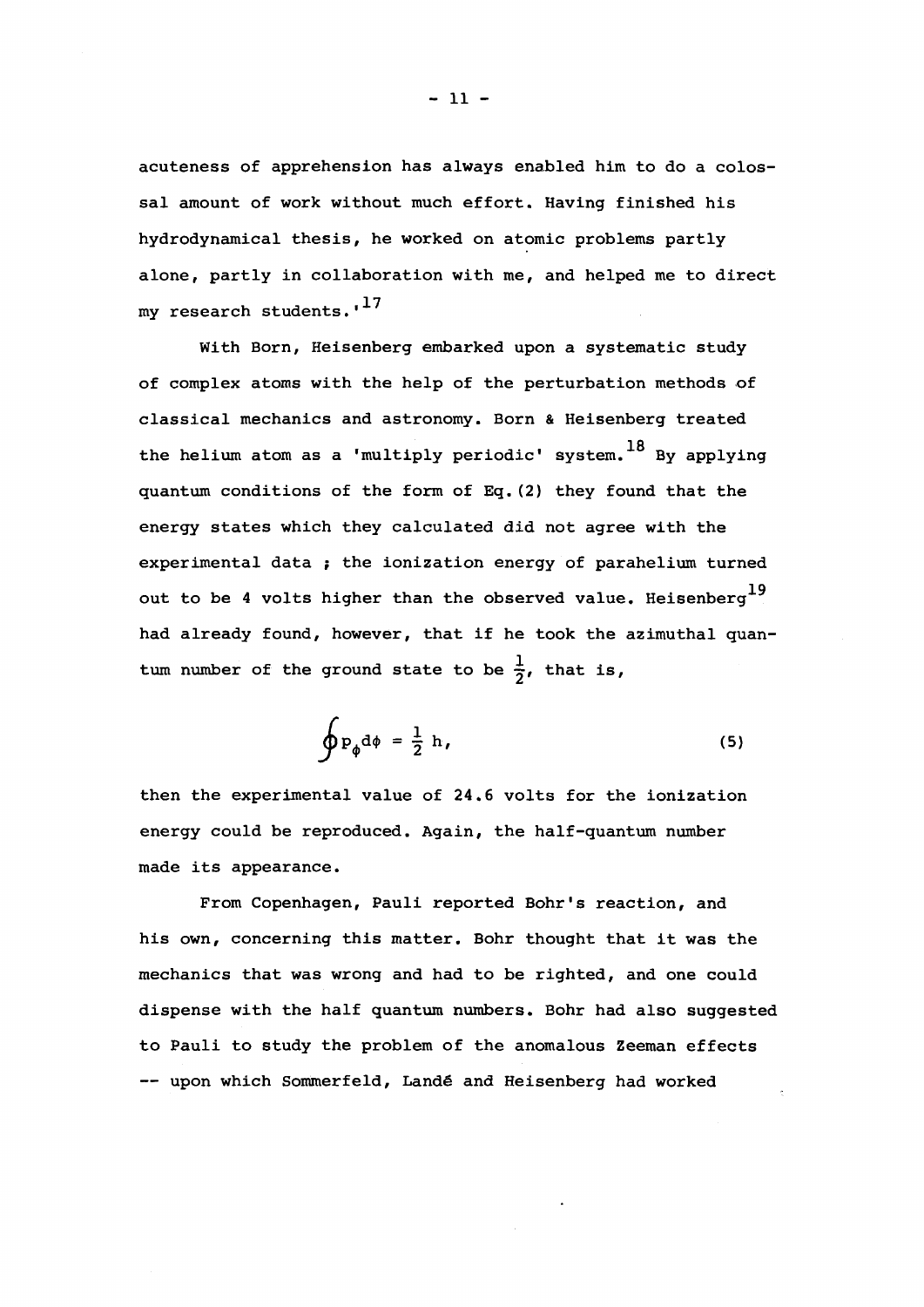earlier, but Bohr disapproved of their approaches -- and Pauli reported to Heisenberg about his preliminary conclusions on this matter.<sup>20</sup> Heisenberg's exasperation was complete. As he wrote to Sommerfeld : 'I am convinced about the incorrectness of Pauli's ideas, but what I find most terrible is the fact that Bohr considers all that is wrong to be right, and all that is right to be wrong.'<sup>21</sup> Heisenberg was beginning to make the acquaintance of Bohr's dialectical thought and of Pauli's criticism, while learning to cope with the difficulties which atomic theory presented.

Pauli, on the other hand, was also not particularly happy with what atomic physics looked like at the time. Five years earlier, in 1918, the eighteen year old Wolfgang Pauli had gone from Vienna to study physics with Sommerfeld. Already before coming to Munich he had completed a paper on the energy tensor 22 in the gravitational field , and by December 1920 he had written his masterly review article<sup>23</sup> on Relativity for the Encyklopädie der mathematischen Wissenschaften, a work which Einstein called 'mature and grandly conceived'<sup>24</sup>. Pauli had also actively engaged himself on problems of atomic theory, completing his doctorate in summer 1921 with a thesis on the hydrogen molecule ion, in which he pointed out the difficulties of applying the known methods.<sup>25</sup> In the fall of 1921 Pauli spent a semester in Göttingen, collaborating with Born on the systematic perturbation theory of complex mechanical systems.<sup>26</sup> Afraid that the atmosphere of Göttingen might make a mathematician of

- 12 -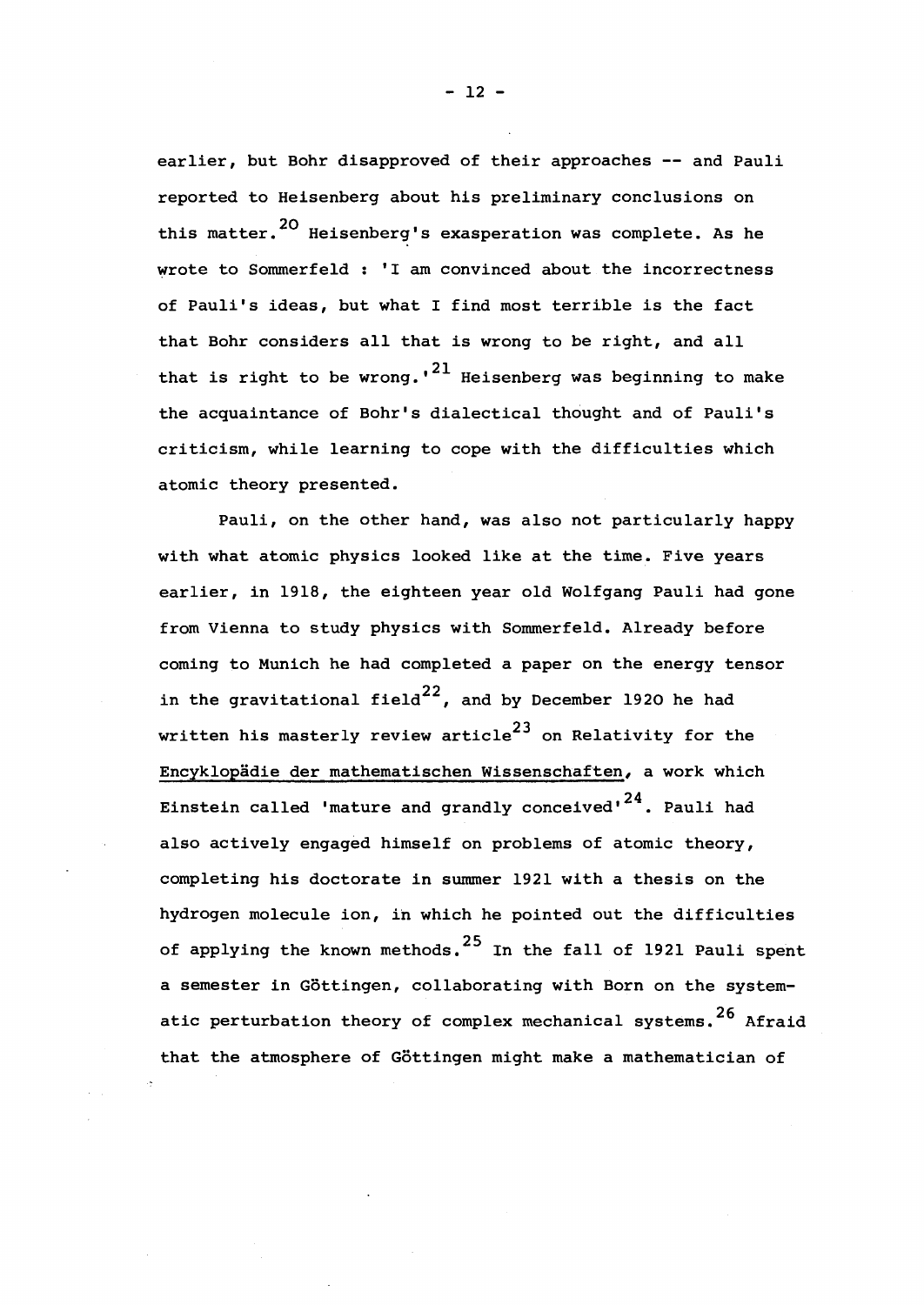him, he accepted to go to Hamburg as the assistant of Wilhelm Lenz, and in fall 1922 he went to Copenhagen at Bohr's invitation to assist him with the German edition of his long memoir on atomic structure. $^{27}$  This was, of course, only an excuse to get Pauli to come to Copenhagen ; Bohr, in fact, needed him to tackle numerous difficult problems of atomic theory, including the anomalous Zeeman effect. It was during this stay that, as Pauli recalled many years later, 'A colleague, who met me strolling rather aimlessly in the beautiful streets of Copenhagen, said to me in a friendly manner, "You look very unhappy," whereupon I answered fiercely, "How can one look happy when he is thinking about the anomalous Zeeman effect?" $1^{28}$  Within less than two years he will go on to discover the Exclusion Principle which bears his name.  $29$  However, by the end of 1924 both Pauli and Heisenberg were convinced that an explanation of the anomalous Zeeman effects of spectral lines could not be achieved by simply introducing half quantum numbers, without invoking really new ideas, such as perhaps Bohr's notion of the 'Unmechanischer Zwang' or non-mechanical stress.

In view of the connection  $30$  between the multiplet structure of spectral lines, such as the relativistic doublet structure of the lines of the Balmer spectrum and the anomalous Zeeman effect, Pauli declared that the existing quantum theory could not even be relied upon to provide the understanding of the hydrogen atom.

 $- 13 -$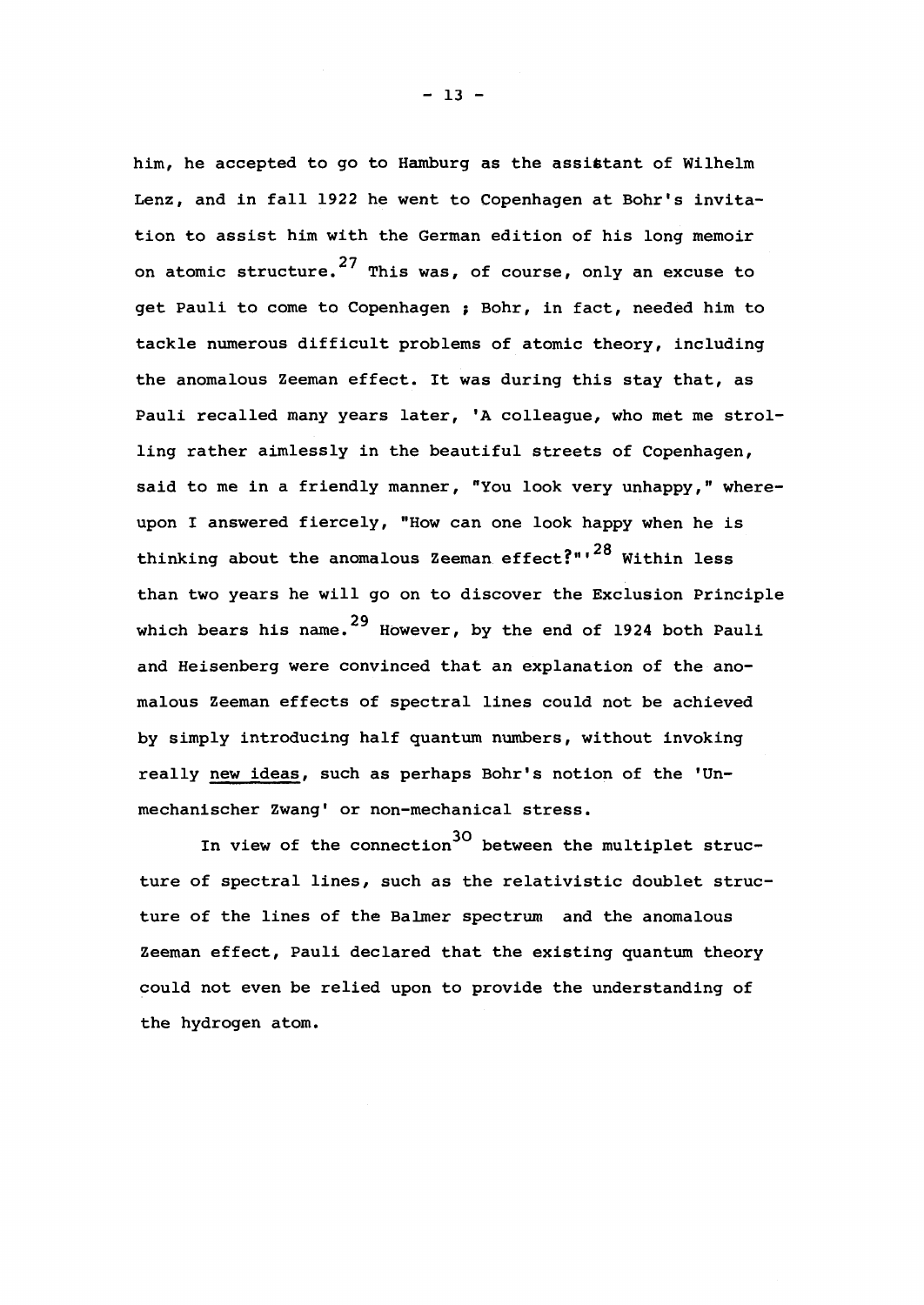Thus, by about the end of 1924, the joyful confidence which had prevailed at the Bohr Festival in June 1922, had been eroded, and the difficulties of atomic theory seemed to be insurmountable.

#### 5. A Fundamental Problem ; The Light-Quantum

Even Bohr was upset. Other difficulties had arisen that assailed his conception of atomic phenomena based on the correspondence principle, especially on account of the discovery of the Compton effect in October 1922.<sup>31</sup> This effect was immediately explained by Compton and, independently, by Debye mediately explained by Compton and, independently, by Debye as the directed scattering of individual light-quanta or photons by electrons, with resultant recoil of the electron, thus conserving momentum and energy in individual atomic pro-32 cesses.

The Compton effect was proof positive of the existence of light-quanta, which had been doubted by many serious physicists (including Max Planck) ever since Einstein introduced them in 1905 and explained the photoelectric effect.<sup>33</sup> Bohr himself had used the emission and absorption of light-quanta in his theory of the hydrogen spectrum merely as a heuristic device, without ever believing in their existence.<sup>34</sup> Like Planck, Bohr believed that a merely 'corpuscular theory of light' would lead to enormous difficulties in explaining electrostatic fields, and one would have to sacrifice some of the proudest achievements of Maxwell's electrodynamics. Bohr

- 14 -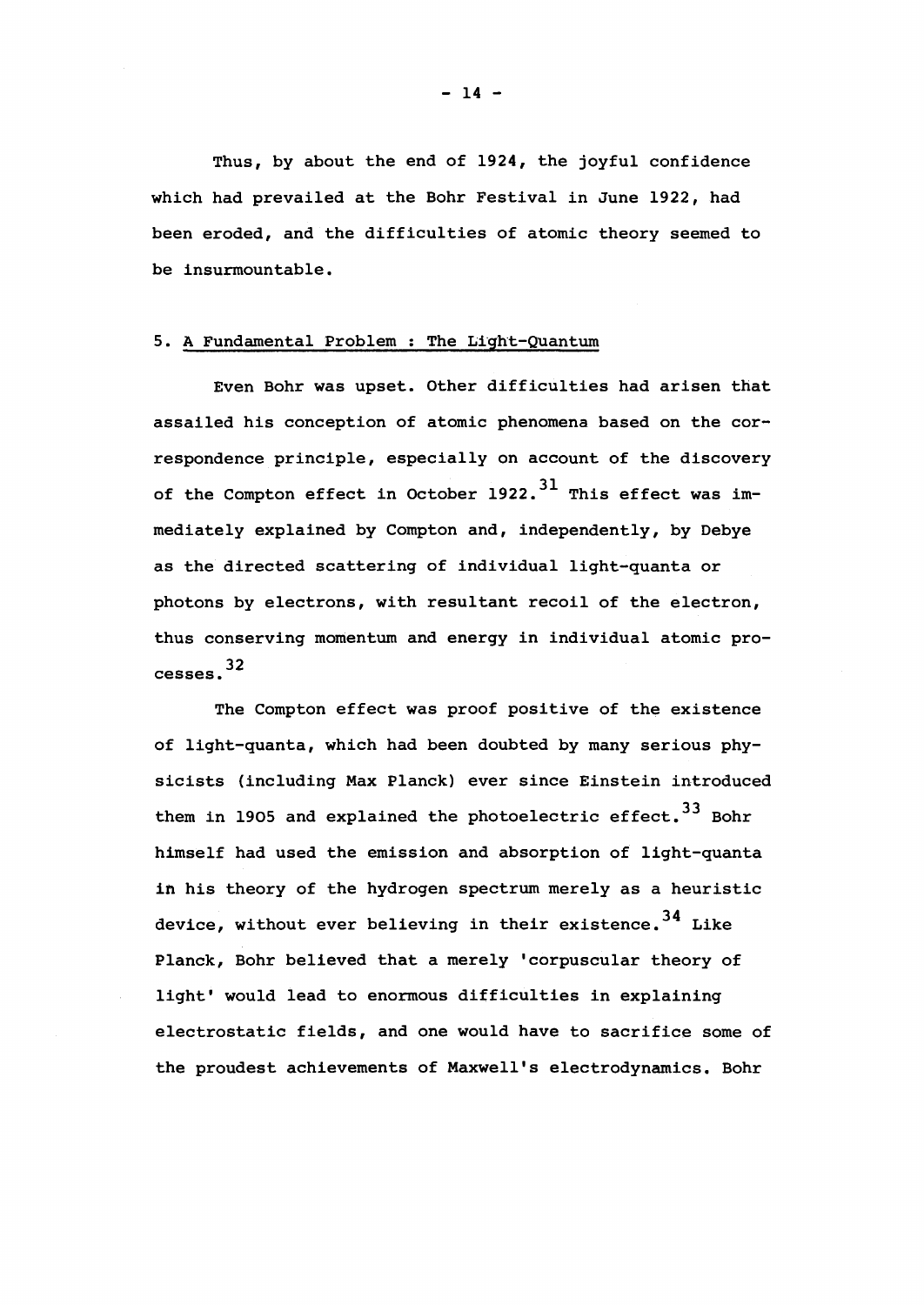did not see how the correspondence limit or the analogy between the light-quantum and classical wave radiation could be established, and he had declared : 'Even if Einstein sends me a cable announcing the proof of the light-quantum, the message cannot reach me because it has to be propagated by electro magnetic waves.'<sup>35</sup>

Yet Bohr was extremely bothered by the problem of explaining the Compton effect without the light-quantum. He was therefore very glad when, towards the end of 1923, the young American from Harvard, John Slater, brought to Copenhagen the idea of the 'virtual oscillator' by means of which Slater attempted to reconcile the discrete theory of light-quanta with 36 the continuous wave theory of the electromagnetic field. On the basis of this idea Bohr, Kramers and Slater<sup>37</sup> developed 38 the outline of a new theory of radiation, which Kramers applied to the theory of dispersion.

The quantum theory of dispersion had originated in 1921 when Rudolf Ladenburg<sup>39</sup> made a successful application of the correspondence principle to the translation into the quantum language of the analysis that was used in the classical theory. In place of the classical electrons in motion within the atom, Ladenburg had introduced into the formulas transitions between stationary states, so that instead of the atom being regarded as a Rutherford planetary system of a nucleus and electrons, obeying the laws of classical dynamics, its behaviour with respect to the incident radiation was predicted by means of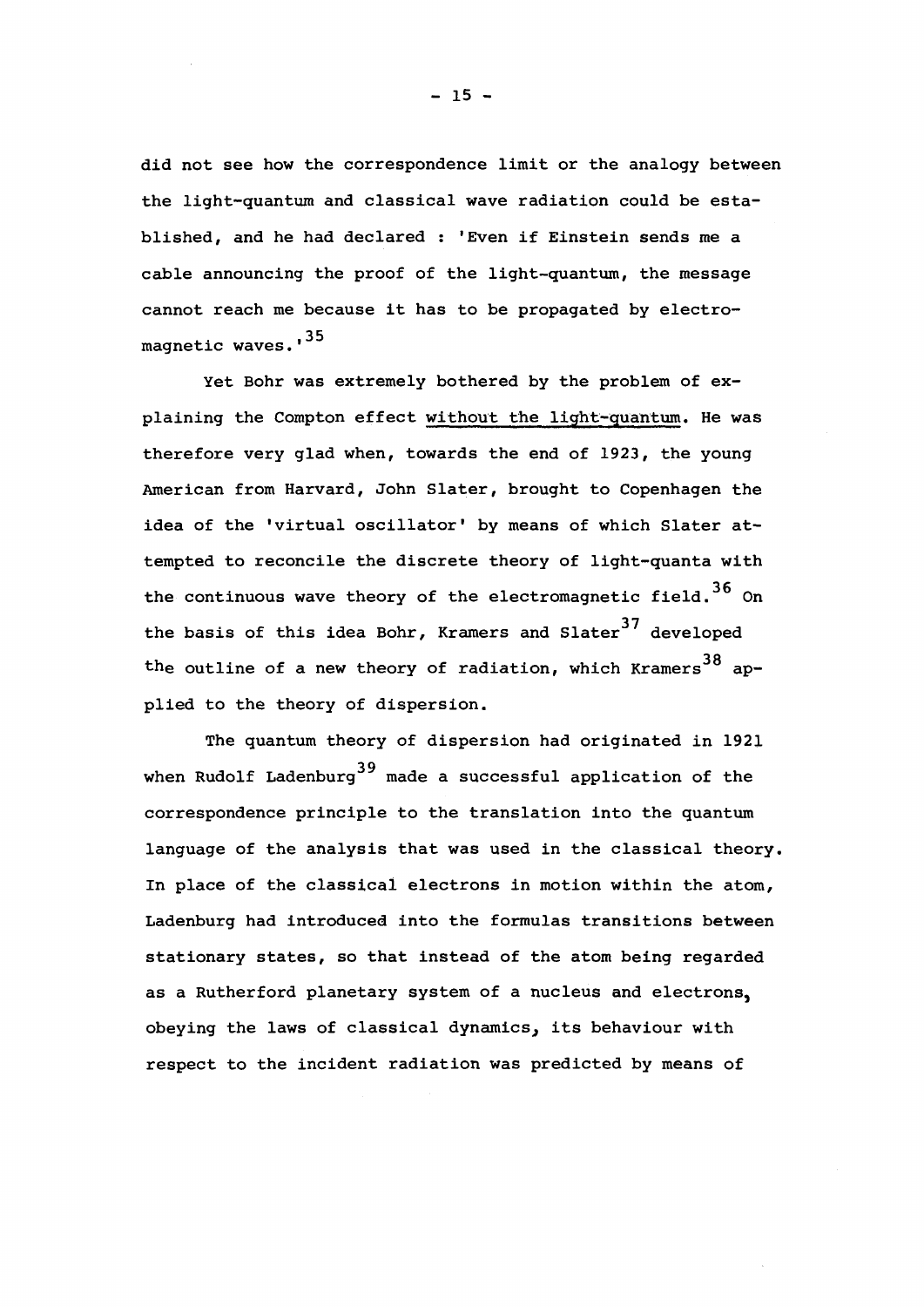calculations based on what Bohr, Kramers, and Slater now called the 'virtual oscillators'.

38 Kramers immediately extended Ladenburg's dispersion formula by taking into account both types of dispersion effects of atoms in an arbitrary state n : that is, those connected with the absorption of characteristic frequencies,  $v_a(n+a,n)$ , and their subsequent emission, as well as the ones which had not been considered by Ladenburg, i.e. those connected with the emission of frequencies,  $v_a(n,n-\beta)$ , and their subsequent absorption. These frequencies gave rise to a negative contribution in the dispersion formula for the induced electric moment M,

$$
M = E \frac{2}{h} \sum_{\alpha} \left[ \frac{\int_a (n+\alpha, n) \ v_a(n+\alpha, n)}{\nu_a^2 (n+\alpha, n) - \nu^2} \right].
$$

$$
\frac{\left[\frac{1}{e}(n,n-\alpha) \vee e(n,n-\alpha)\right]}{\nu_e^2(n,n-\alpha) - \nu^2},
$$
\n(6)

where E is the electric field of incident wave.  $\int_{a}^{b}$  corresponds to Einstein's induced emission<sup>40</sup>, and both  $\int_{a}^{b}$  and  $\int_{e}^{b}$  correspond to the absolute squares of the Fourier coefficients, A<sub>-</sub>, of the electric moment of the unperturbed atom, as Born $^\mathrm{41}$ showed in 1924 in a systematic study of Kramers's dispersion theory.

For the incident light of high frequencies, i.e.  $v \gg v_a$ , the electron in the hydrogen atom should behave like a free classical electron. The corresponding classical

- 16 -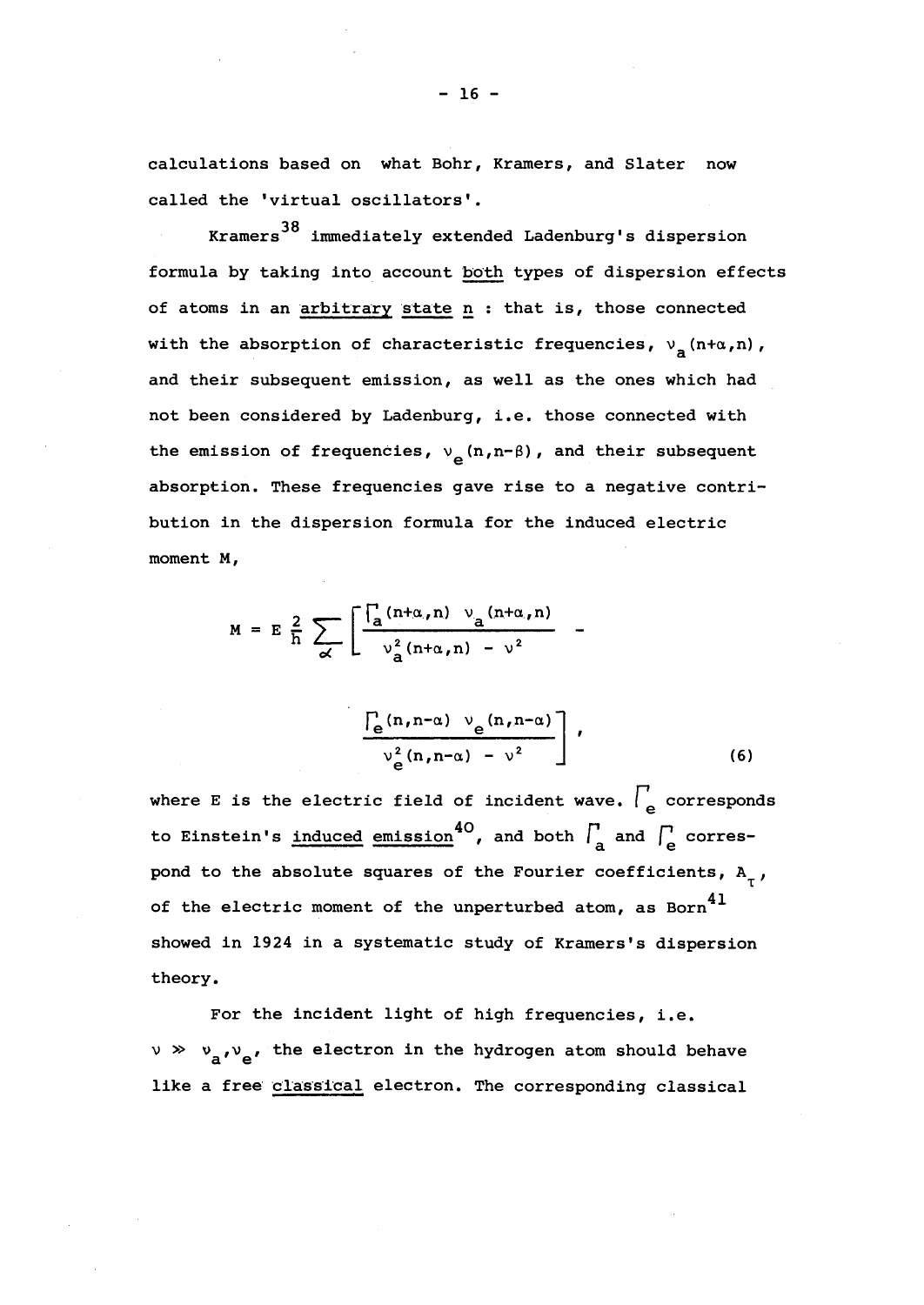formula for the scattering of X-rays by one electron had been obtained by J.J. Thomson<sup>42</sup> in 1907 as

$$
M = -\frac{e^2 E}{4\pi^2 m} - \frac{1}{v^2} \tag{7}
$$

By comparing Eqs.(6) & (7) in the high frequency limit, 43 and  $\mu$  Kubn<sup>44</sup> W. Thomas and W. Kuhn , independently, obtained the sum rule,

$$
\sum_{i} p_i = \frac{8\pi^2 m}{e^2 h} \sum \left[ \int_a v_a - \int_e v_e \right] = 1,
$$
 (8)

where  $p_i$  is the number of dispersion electrons. The number on the right-hand side is 1 for hydrogen and 2 for helium.

The results of dispersion theory were indeed encouraging, but the conceptual framework in which Bohr had presented the Bohr-Kramers-Slater radiation theory in 1924 got into serious trouble in spring 1925. In describing the dispersion of light waves by atoms it had been assumed that the processes of emission and absorption in atoms, distant from each other, were statistically independent, and that in individual processes of emission and absorption energy and momentum were not conserved, in contradiction to the explanation of the Compton effect on the basis of Einstein's light-quantum. Niels Bohr believed that energy and momentum were only statistically conserved in atomic processes. Even when this notion was first proposed in 1924, men like Einstein and Pauli, who believed in strict energy-momentum conservation as the divine plan of an orderly universe, regarded Bohr's idea as being nothing short of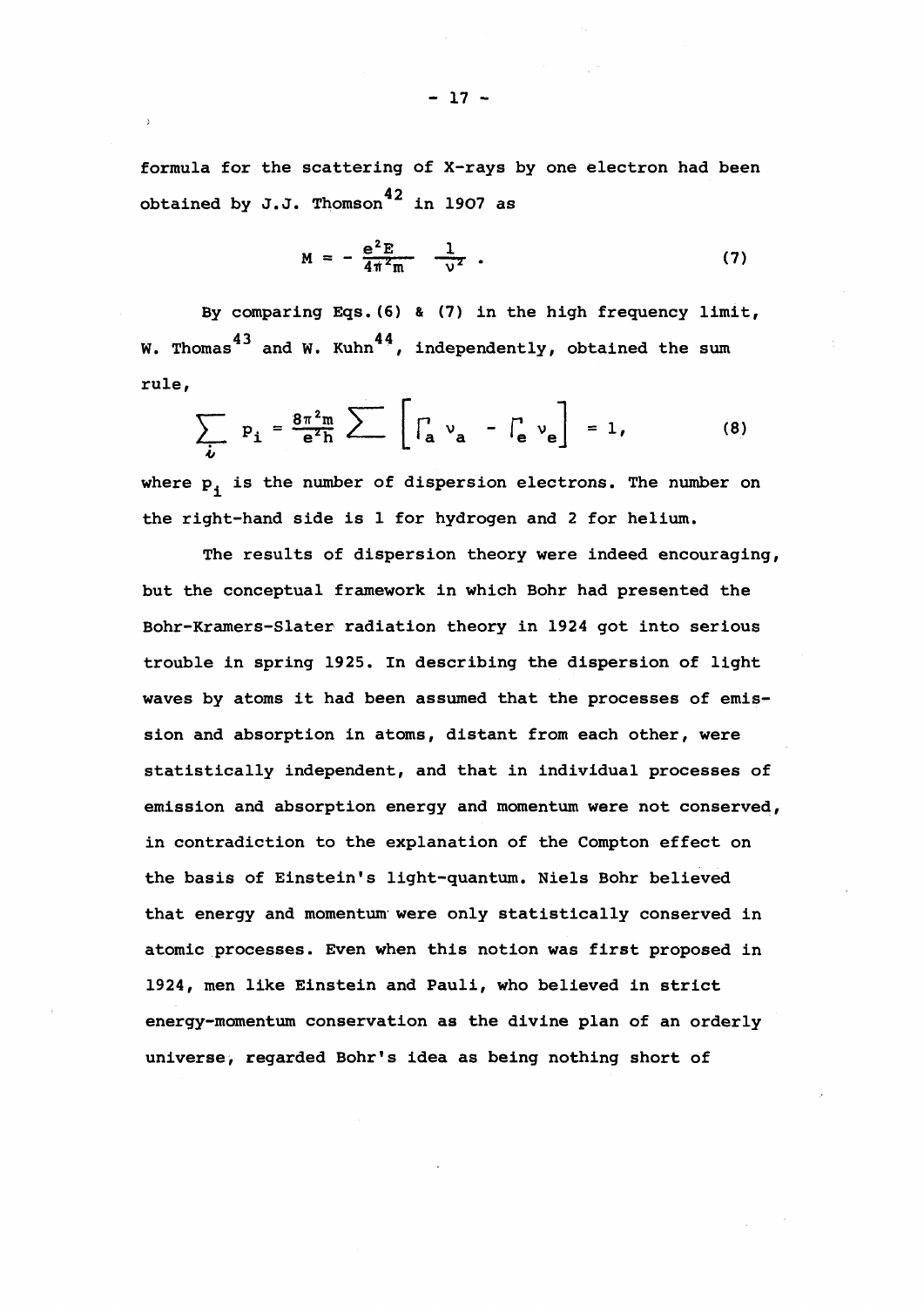immoral. This indeed was the beginning of the Einstein-Bohr discussions concerning the statistical interpretation of quantum theory that were yet to come.

In April 1925 Walther Bothe and Hans Geiger obtained the results of their coincidence experiment, showing that the secondary Compton radiation indeed emerged after scattering by a single electron.  $45$  This simple result represented the demise of the radiation theory of Bohr, Kramers and Slater, and the triumph, not only of virtue in the form of energy-momentum conservation, but of its modern vehicle, the light-quantum. Einstein was convinced that it had to be so, and was glad that it was so. Bohr wrote a touching letter to Rutherford about the terrible difficulties of physics, or of physics as he had conceived it to be, and told him how miserable he was.  $46$ 

In the same month, April 1925, Werner Heisenberg began to ponder about calculating the intensities of hydrogen lines by the 'sharpened' application of a correspondence principle, which had been employed successfully in dispersion theory.

## 6. Sharpening the Correspondence Principle

Heisenberg had gone for his first visit to Copenhagen at Easter 1924. He had looked forward to criticizing Bohr's methods and results in atomic theory. Before he had had the chance, however, Bohr took him on a walking tour of Denmark, showing him the sights and talking to him about history and philosophy, and finally physics. Heisenberg was charmed. Well,

 $- 18 -$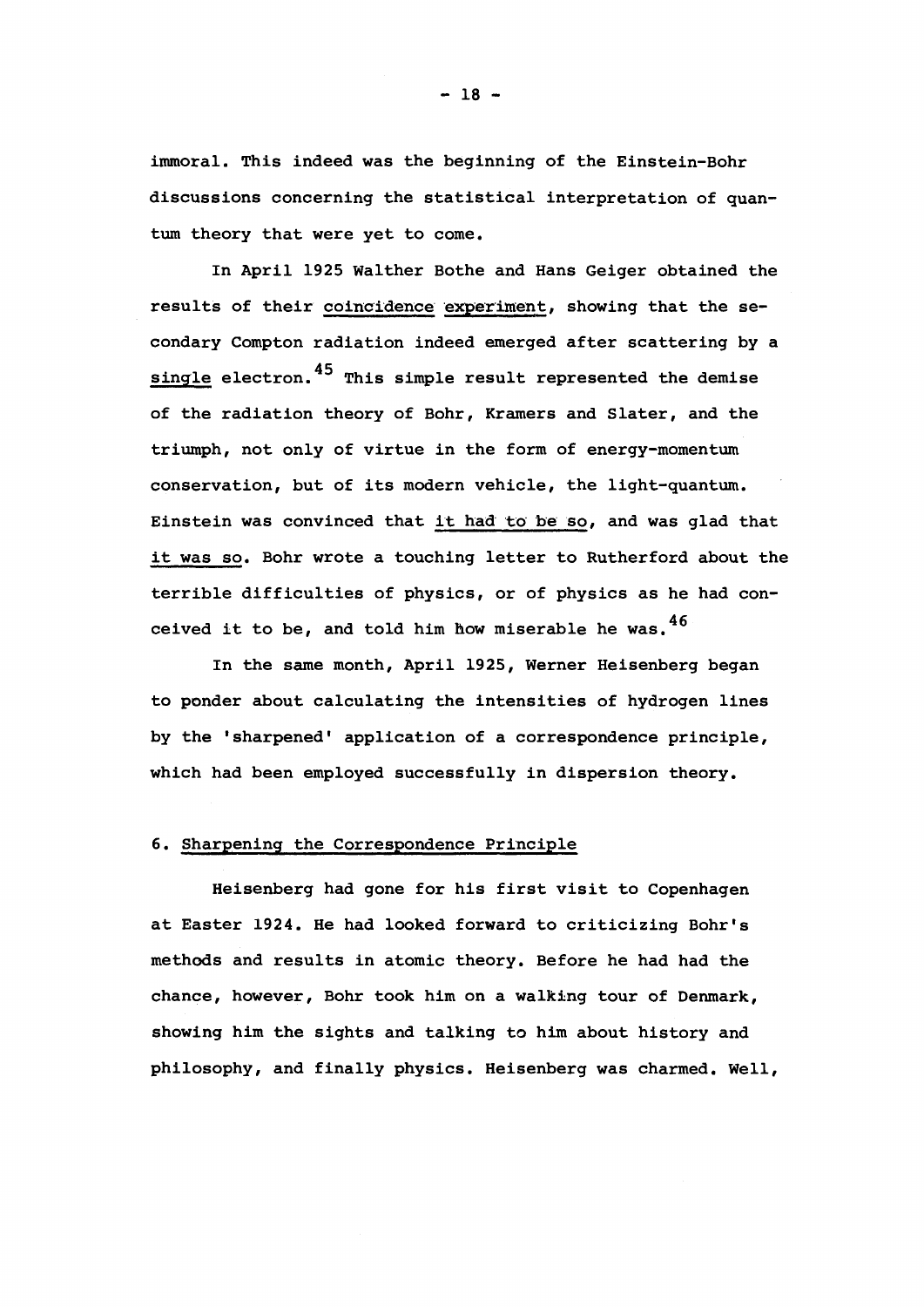he had known Sommerfeld — who was a great teacher and a good man, but after all he was a 'Geheimrat'. And Born -- again, Born was a good formalist, a friendly man, but rather distant. Bohr was it. He was friendly, inspiring, kind, and he had thought about the problems of atomic physics like no one else. Heisenberg had gone to Copenhagen to battle against the correspondence principle With the prophet himself ; instead he became its evangelist.

Heisenberg returned to Copenhagen for six months in fall 1924. He worked with Bohr and Kramers on specific problems, in which he sought to formulate the content of the correspondence principle in terms of equations from which new physical results could be derived. For instance, he treated the problem of the polarization of resonance fluorescence light emitted by atoms.<sup>47</sup> Together with Kramers, Heisenberg extended Kramers' dispersion formula, Eq.(6), to the incoherent scattering of light by atoms, that is, to cases in which the frequency  $\nu$  of the scattered light is changed, and is given by,

$$
\nu' = \nu \pm \nu_{qu'}
$$
 (9)

where  $v_{\text{qu}}$  is one of the characteristic frequencies of the 48 atom.

The successes thus obtained by what he called the sharpening *[*Verschärfung] of the correspondence principle increased Heisenberg's confidence in the Copenhagen approach, and he hoped, as he recalled later, that 'Perhaps it would be possible one day, simply by clever guessing, to achieve the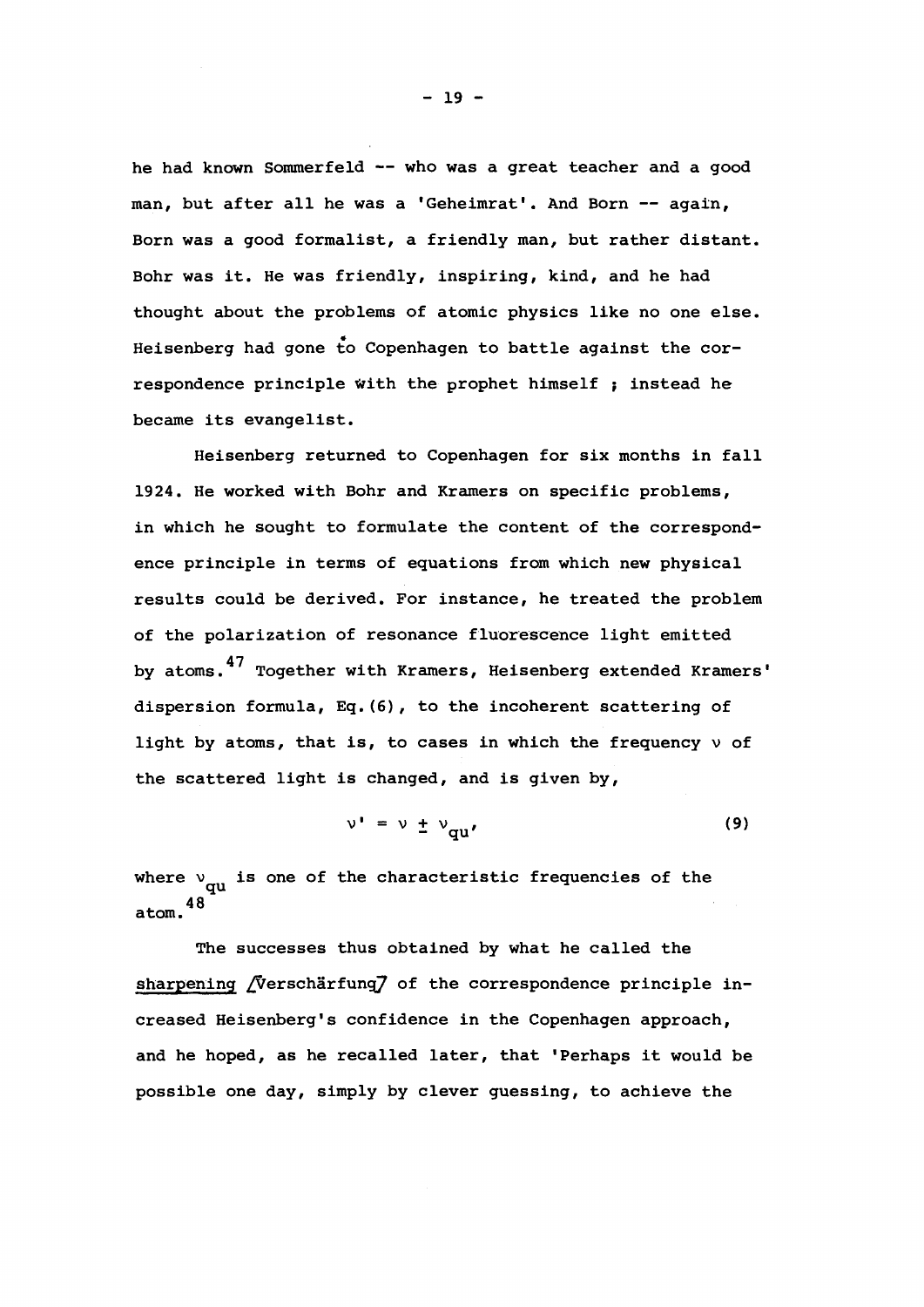passage to a complete mathematical scheme of quantum mechanics.'<sup>49</sup>

In April 1925 Heisenberg returned to Gôttingen to take up his duties as Privatdozent during the summer semester.

#### 7. Heisenberg's New Scheme

In Gôttingen Heisenberg sought to guess the intensities of the hydrogen lines, but in this specific problem he failed. He concluded that the difficulties arising from the rules of quantization were of a more general nature and had to be treated first. These difficulties were due, not so much to a departure from classical mechanics, but rather to a breakdown of the kinematics underlying this mechanics. In his search for the new kinematics, Heisenberg employed a completely new idea : he assumed that the equation of motion of an electron, say

$$
\ddot{x} + f(x) = 0 \tag{10}
$$

could be retained, but the kinematical interpretation of the quantity x as a position depending on time had to be rejected. Now what kind of quantities should be substituted in the equation of motion ?

In a classical periodic motion  $x(t)$  can be expanded in a Fourier series,

$$
x(t) = \sum_{\alpha = -\infty}^{\infty} a_{\alpha} e^{i\alpha\omega t}.
$$
 (11)

In quantum theory, the coefficients  $a_n$  and the frequency  $\omega$ depend on a quantum number n. Therefore, instead of Eq. (11), Heisenberg wrote x(t) as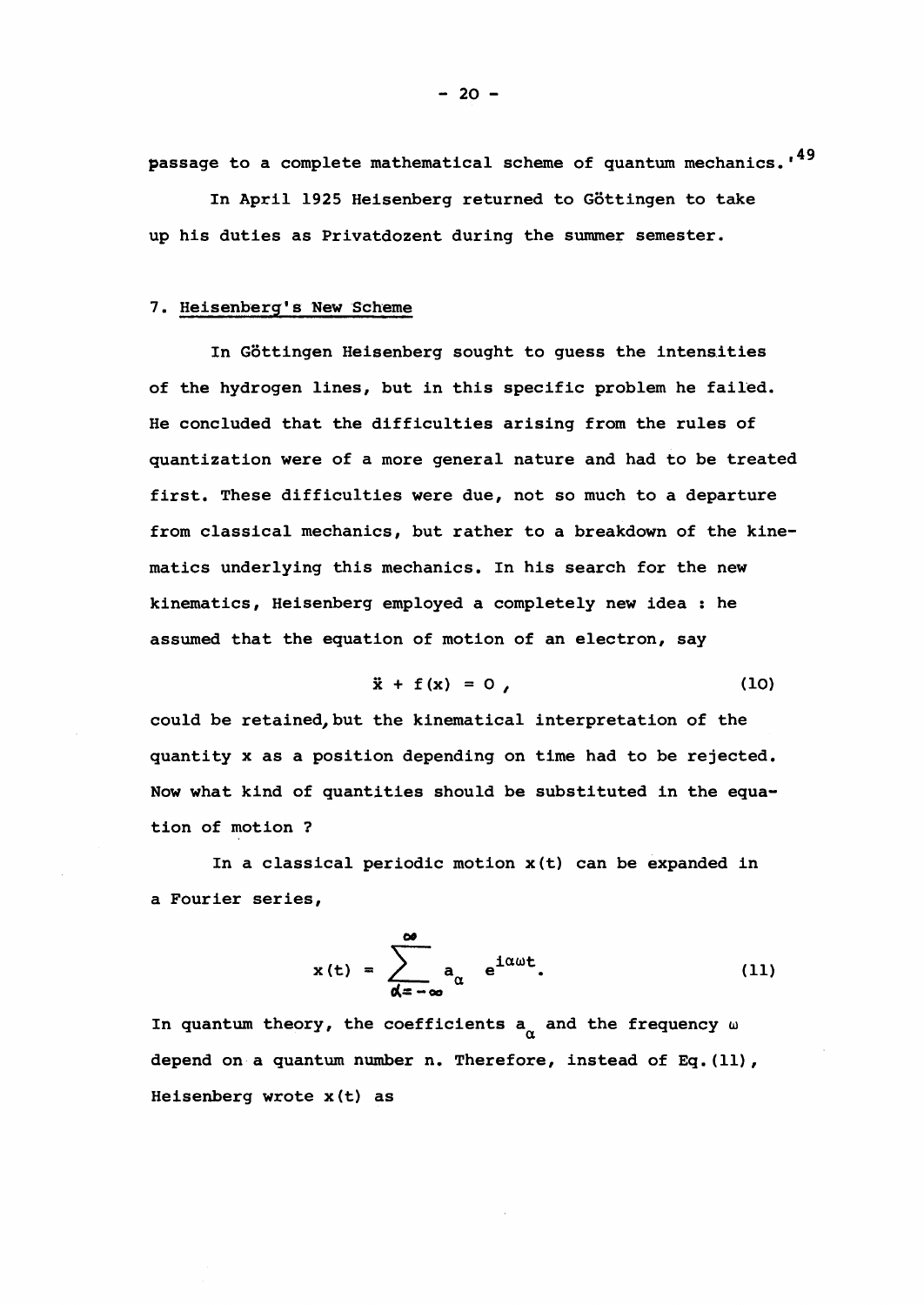$$
x(t) = \sum_{\alpha = -\infty}^{\infty} a_{\alpha}(n) e^{i\alpha \omega} n^{t}.
$$
 (12)

He then replaced the terms of the Fourier series in Eq.(12) by a new kind of terms,

$$
a(n,n-a) e^{i\omega(n,n-a)t}, \qquad (13)
$$

which correspond to the transition from n to  $n-\alpha$  ; the time factor  $\omega(n,n-\alpha)$  is  $2\pi$  times the frequency of light in this transition. For Heisenberg, the main problem was the calculation of the intensity of radiation emitted in a transition  $P \rightarrow Q$ . He knew that this intensity is proportional to Einstein's emission probability,  $A_{\text{p}_0}$ , and he assumed this probability to be proportional to the absolute square of a, that is

$$
A_{p0}^{\alpha} |a(n,n-\alpha)|^2. \qquad (14)
$$

He motivated the introduction of  $a(n,n-a)$  by saying that the intensities and, therefore,  $|a(n,n-a)|^2$ , are observable, in contrast to the functions x(t).

From the classical combination law of frequencies,

$$
\nu(n,\alpha) = \nu(n,\beta) + \nu(n,\alpha-\beta), \qquad (15)
$$

re-interpreted quantum-theoretically by Heisenberg as,

$$
\nu(n,n-\alpha) = \nu(n,n-\beta) + \nu(n-\beta,n-\alpha), \qquad (16)
$$

it became 'almost inevitable'  $\int$  nahezu zwangslaüfig ' $\int$  to require that the coefficients  $C(n,n-a)$  of the product of two re-interpreted Fourier series,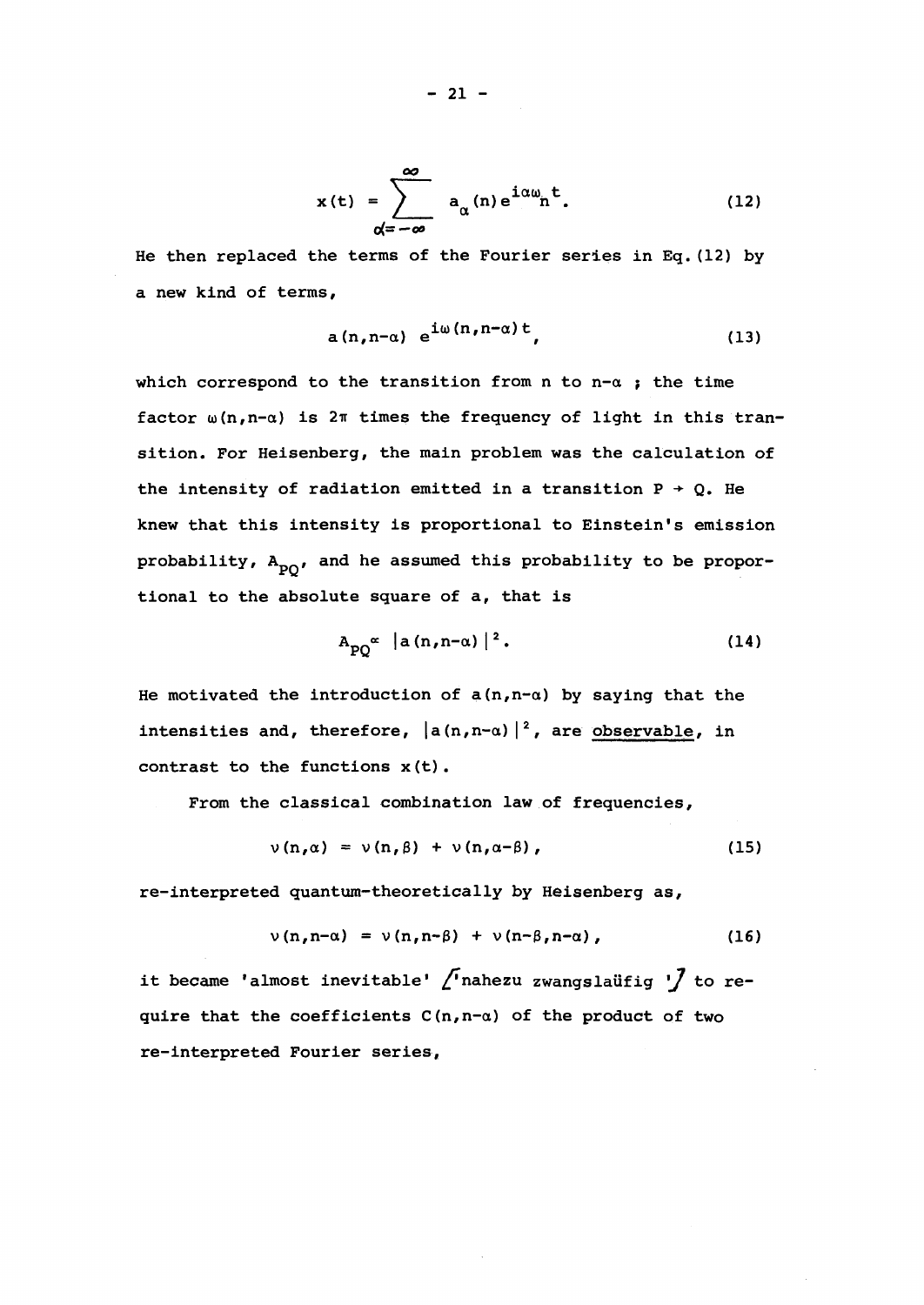$$
x(t)y(t) = \sum_{\alpha} c(n, n-\alpha) e^{i\omega(n, n-\alpha)t}, \qquad (17)
$$

should obey the product rule,

$$
C(n,n-\alpha) = \sum_{\beta} A(n,n-\beta) \cdot B(n-\beta,n-\alpha).
$$
 (18)

By this re-interpretation the correspondence principle was incorporated into the very foundations of his kinematical

difficulty : whereas in classical theory  $x(t)$  y(t) is always equal to  $y(t)x(t)$ , this is not necessarily the case with the definitions (17) & (18). Therefore, he concluded that, in qeneral, it was not clear how to formulate a product of two dy-

Rather than being discouraged by the unusual situation  $\int$  Umdeutung  $\int$  of classical mechanical quantities by avoiding  $\mathcal{F}_{\mathcal{F}}$  of classical mechanical mechanical mechanical mechanical mechanical quantities by avoiding  $\mathcal{F}_{\mathcal{F}}$ 

$$
\ddot{x} + \omega_0^2 x + \lambda x^3 = 0,
$$
 (19)

in which the perturbation term,  $\lambda x^3$ , involves only the products of x(t)'s. Assuming the perturbation term to be a small correction, he decided to employ the classical perturbation method, that is, he used the Ansatz,

$$
x(t) = a_1 \cos(\omega t) + \lambda a_3 \cos(3\omega t) + \lambda^2 a_5 \cos(5\omega t) + \ldots,
$$
 (20)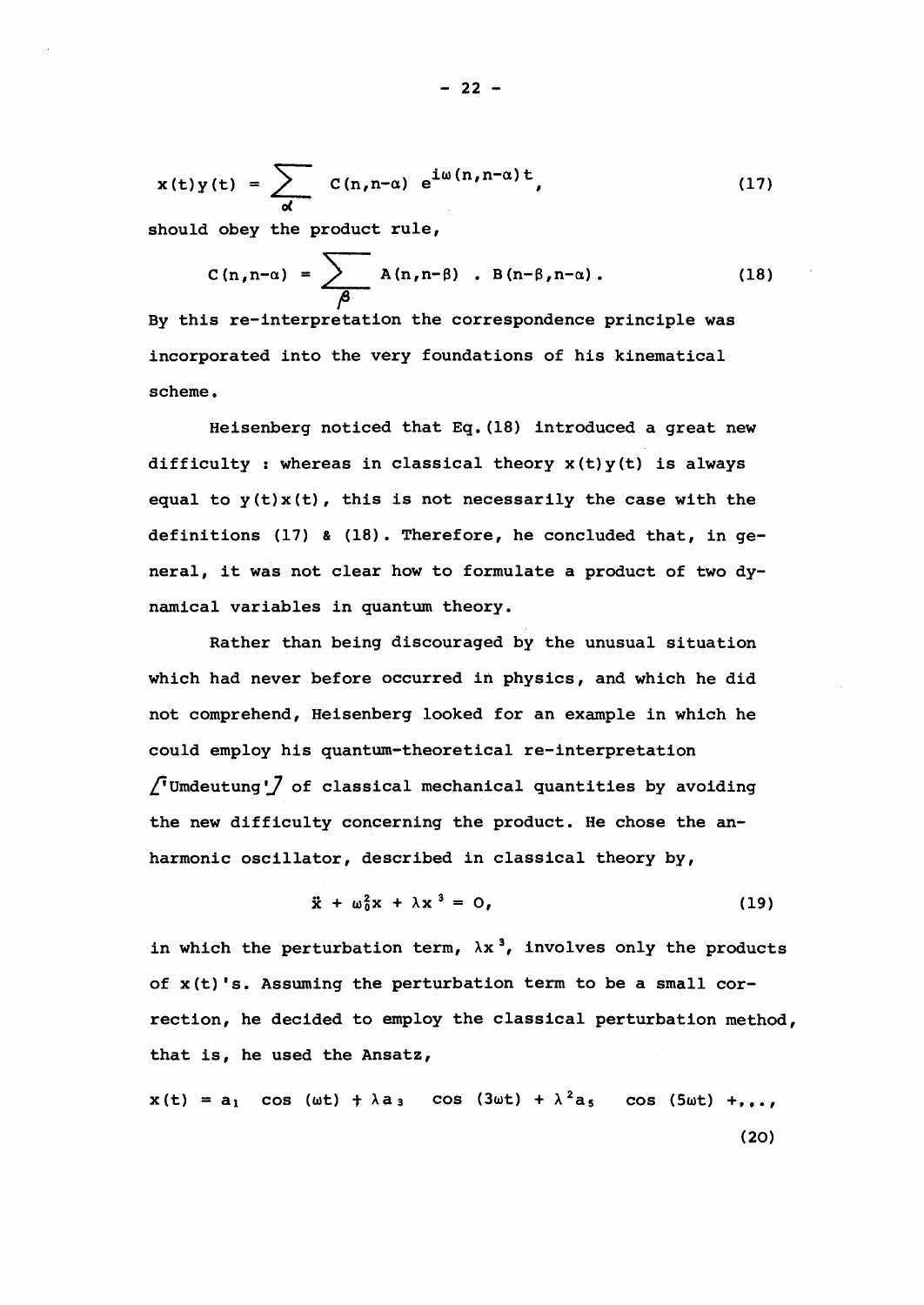and re-interpreted it quantum-theoretically as,

$$
x(t) = a(n, n-1) \cos[\omega(n, n-1)t] + \lambda a(n, n-3) \cos \omega(n, n-3)t] + \dots
$$
 (21)

He also expanded the frequencies in a power series in  $\lambda$  as

$$
\omega(n,n-1) = \omega_0(n,n-1) + \lambda \omega_1(n,n-1) + ... etc.
$$
 (22)

By substituting these assumptions, i.e. Eqs. (21) and (22) , in Eq.(19), he obtained, for  $\lambda = 0$ ,

$$
\left[\omega_0^2 - \omega^2 (n, n-1)\right] a (n, n-1) = 0,
$$
 (23)

the harmonic oscillator solution, and, in the first approximation,

$$
\left[\omega_0^2 - \omega^2 (n,n-3)\right] a (n,n-3) + a (n,n-1) a (n-1,n-2) a (n-2) (n-3) = 0
$$
\n(24)

for the anharmonic oscillator.

Heisenberg found that the  $a(n,n-a)'s$ , the 'transition amplitudes' as he called them, as solutions of the equations of motion (23) or (24), were determined only upto a constant, and he did not know what to do with this constant. This was the beginning of June 1925, and his programme was stuck.

#### 8. Helgoland and the Joy of Discovery

With the coming of spring in 1925 Heisenberg had developed a case of severe hay fever which would just not leave him, and he decided to take a week or ten days off in June 1925 at the rocky island of Helgoland in the North Sea. At Helgoland, not only did he cure his hay fever but wiped the nose clean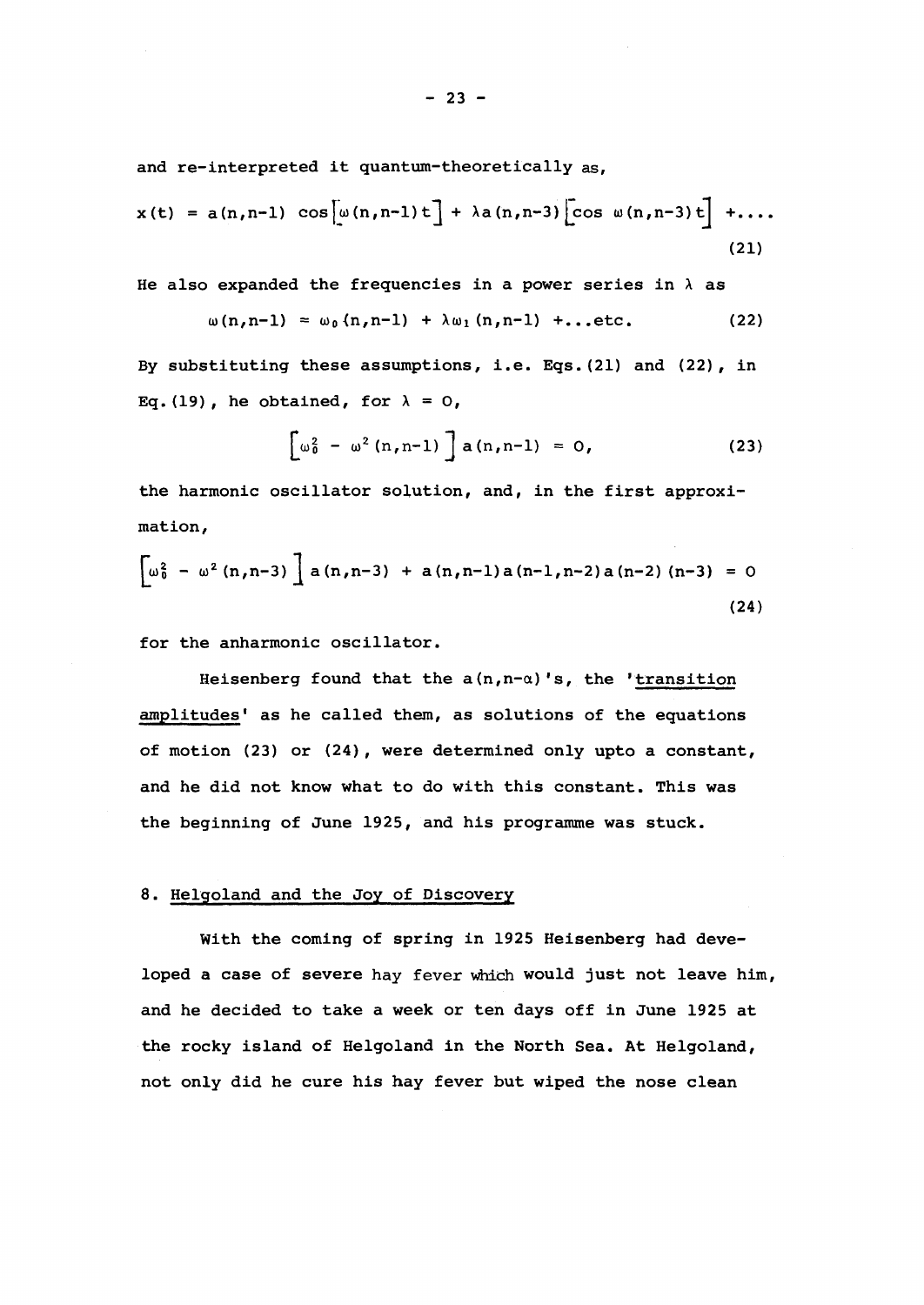of the chronic colds of erstwhile problems of atomic mechanics. It was of this discovery that Dirac later said : 'We were both young men at the same time, working on the same problem. He succeeded where I failed.'<sup>50</sup>

At Helgoland Heisenberg divided his time in taking long walks, reading Goethe's West-Ostlicher Divan, and seeking to give his vague ideas on quantum mechanics a more definite shape. $51$  There he solved two problems.

First, he had to obtain the quantum condition in the new scheme that would be equivalent to  $Eq. (2)$ . In one dimension, Eq.(2) can be written as

$$
\int \mathfrak{m}\dot{x} \, dx = J = nh,
$$
 (25)

integrated over a full period of the motion. Substituting the Fourier series, Eq.  $(12)$ , for x, he obtained,

$$
nh = 2\pi m \sum_{\alpha = -\infty}^{\infty} \left| a_{\alpha}(n) \right|^2 \alpha^2 \omega_n.
$$
 (26)

Heisenberg replaced this formula by the one obtained by differentiation  $w.r.t. n, that is,$ 

$$
h = 2\pi m \sum_{\alpha = -\infty}^{\infty} \alpha \frac{d}{dn} (\alpha \omega_n |a_{\alpha}|^2), \qquad (27)
$$

where the expression within the parenthesis is defined for n integer only. Heisenberg regarded this replacement as being more natural from the viewpoint of the correspondence principle. Using Eq.(27) as an intermediate step, he replaced the derivative with a difference and obtained,

$$
h = 4\pi m \sum_{d=0}^{\infty} \left\{ \left| a(n,n+\alpha) \right|^2 \omega(n+\alpha,\alpha) - \left| a(n,n-\alpha) \right|^2 \omega(n,n-\alpha) \right\}. (28)
$$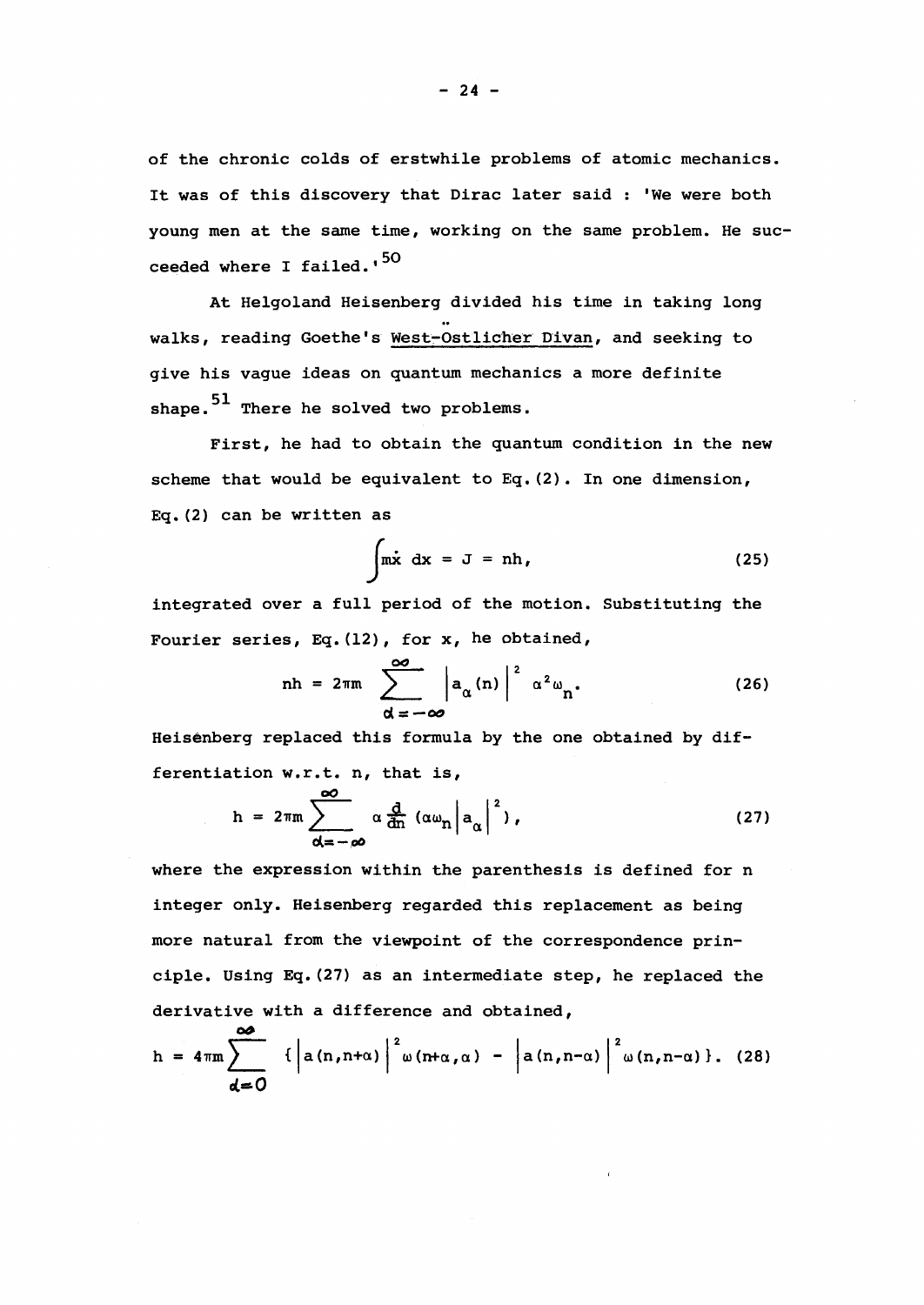Eq.(28) is Heisenberg's quantum condition, and is equivalent to the sum rule of Kuhn and Thomas  $(Eq.(\8))$ . Since for the ground state no transition is possible, one has to put

$$
a(n,n-\alpha) = 0, \qquad (29)
$$

if n is the quantum number of the ground state. In Eq. (14) Heisenberg had already assumed the squares,  $|a(n,n-a)|^2$ , as being proportional to the probabilities of transitions  $n \rightarrow n-a$ .

The derivation of the quantum condition (28) and the consequent determination of the transition amplitudes was thus the first problem that was solved. The second problem, still nagging Heisenberg, was whether energy conservation will hold in the new scheme. After all, this question had become vital after the outcome of the Bothe-Geiger experiment.

In classical mechanics, the conservation of energy immediately follows from the equation of motion of the anharmonic oscillator, Eq. (19), which, when multiplied by mx can be written as,

$$
\frac{d}{dt} H = \frac{d}{dt} \left[ \frac{1}{2} m \dot{x}^2 + \frac{1}{2} m \omega_0^2 x^2 + \frac{1}{4} \lambda x^4 \right] = 0,
$$
 (30)

where H, the quantity within the bracket, is evidently the energy and is conserved. Such a relation need not be satisfied when Eq.(30) is re-interpreted quantum-theoretically, and Heisenberg went through the calculation of the terms up to the second order in  $\lambda$ , making errors along the way and rechecking them. He found that no time-dependent terms remained in the kinematically re-interpreted Hamiltonian.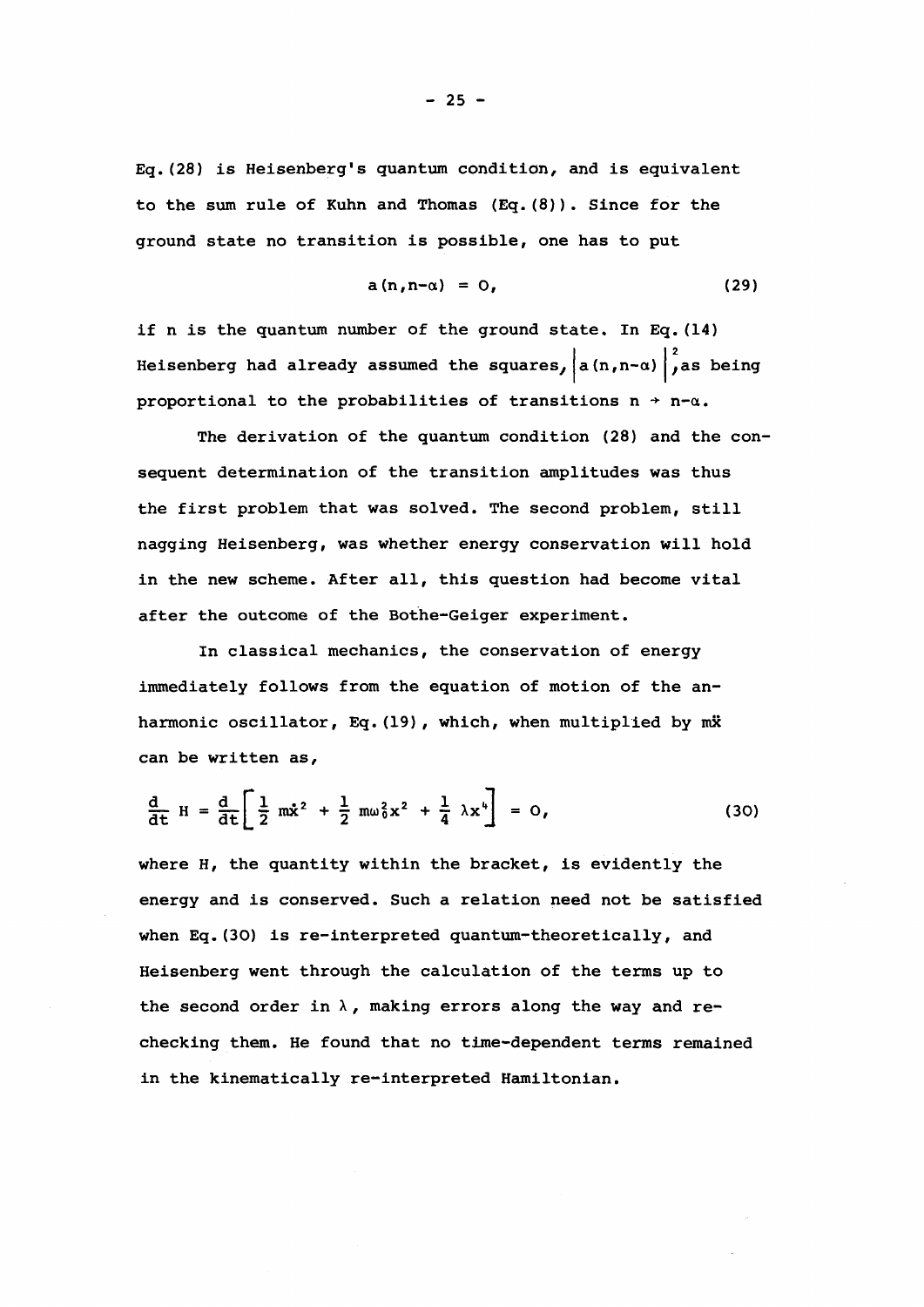The example of the anharmonic oscillator showed him that a dynamical problem in quantum theory could be solved with the help of his scheme. As he recalled : 'It was almost three o'clock in the morning before the final result of my computations lay before me. The energy principle had held for all the terms, and I could no longer doubt the mathematical consistency and coherence of the kind of quantum mechanics to which my calculations pointed. At first, I was deeply alarmed. I had the feeling that, through the surface of atomic phenomena, I was looking at a strangely beautiful interior, and felt almost giddy at the thought that I now had to probe this wealth of mathematical structures nature had so generously spread out before me. I was far too excited to sleep, and so, as a new day dawned, I made for the southern tip of the island, where I had been longing to climb a rock jutting out into the sea. I now did so without too much trouble, and waited for the sun to rise.'<sup>52</sup> Heisenberg was happy. With this happiness, the blissful experience of new knowledge, though still not recognizing fully that in his quantum-theoretical scheme the key had been found to solve atomic problems consistently, Heisenberg returned to Gôttingen.

On the way back he stopped to see Pauli in Hamburg. Pauli was his critical genius, and he had learned to respect Pauli's critical faculties since their first encounter in Sommerfeld's Seminar in Munich in 1920. Pauli encouraged him to go on. During the next couple of weeks Heisenberg exchanged several letters with him, and on 9 July 1925 sent him the manuscript

 $- 26 -$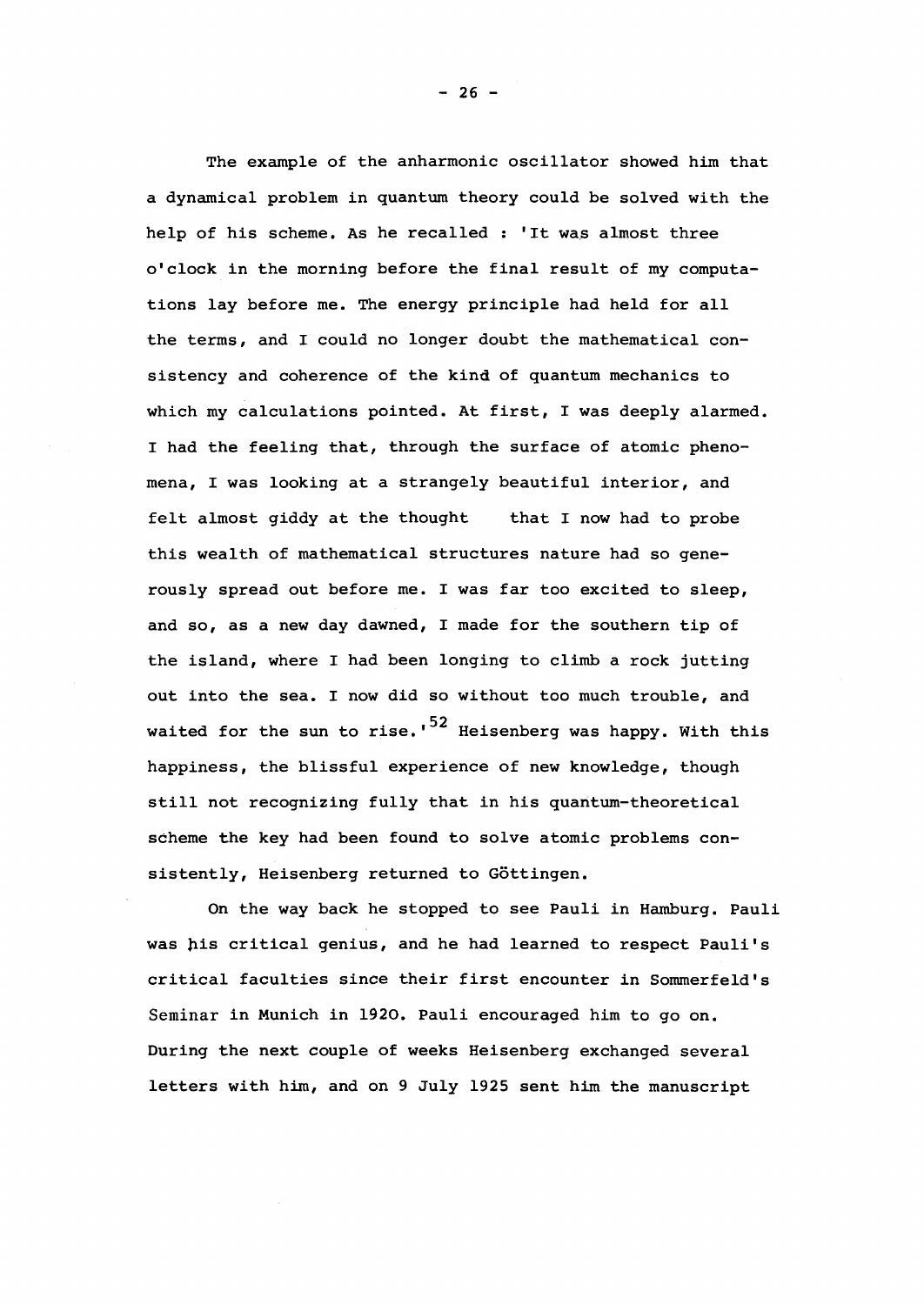of the finished paper. Pauli's opinion was favourable : 'It was the Morgenrôte ,' the beginning of the dawn in quantum theory, he said.

Having received Pauli's favourable verdict, Heisenberg gave the paper $^{\rm 53}$ , around the middle of July, to Max Born, and asked him to do with it what he thought was right.

## 9. The Matrix Formulation of Quantum Mechanics

When Born read Heisenberg's paper he was, as he has said, just 'fascinated'. 'I began to ponder about his symbolic multiplication/ he said, 'and was soon involved in it that I thought the whole day and could hardly sleep at night... In the morning I suddenly saw the light : Heisenberg's symbolic multiplication was nothing but the matrix calculus, well-known to me since my student days from the lectures of Rosanes in Breslau.'<sup>54</sup>

Born put Heisenberg's quantum condition, Eq.(28), into the matrix notation as

$$
\sum_{\mathcal{R}} \left[ p(nk) q(kn) - q(nk) p(kn) \right] = \frac{h}{2\pi i}, \qquad (31)
$$

and determined that the two matrix products pq and qp were not identical. Born guessed that the non-diagonal elements of the matrix pq - qp were zero, and the quantum condition could be written, in general, as

$$
pq - qp = \frac{h}{2\pi i} 1 \tag{32}
$$

 $- 27 -$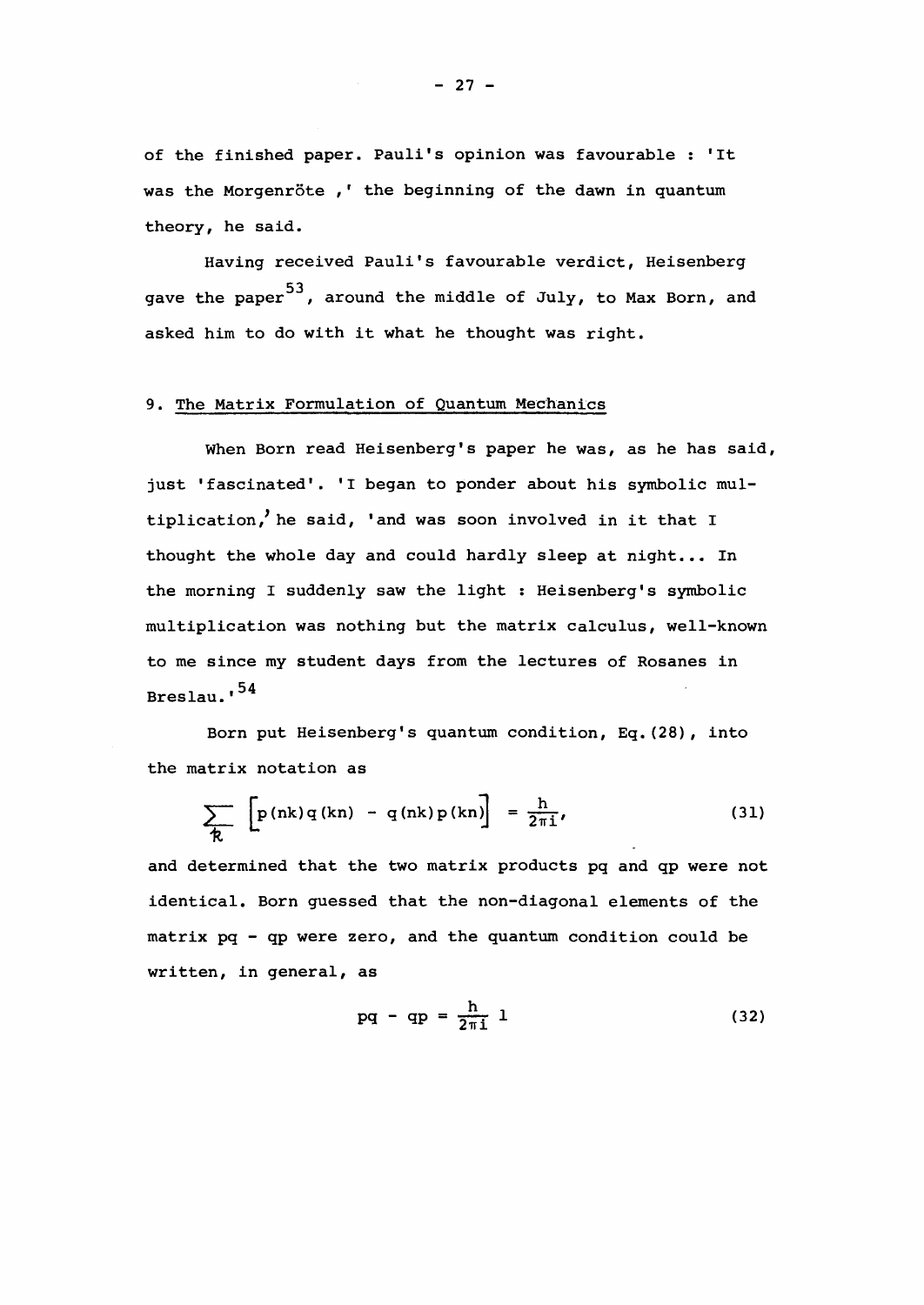(where 1 is the unit matrix), but it was only a guess and he could not prove it. The proof was given, independently, by Jordan and Dirac.

A couple of days later, on 19 July 1925, Born travelled from Gôttingen to Hanover to attend a meeting of the German Physical Society, where Pauli also came from Hamburg. At the railway station he told Pauli about the matrices and his difficulties in finding the value of the non-diagonal elements. Born invited Pauli to collaborate with him, to which Pauli gave a sarcastic refusal by saying to Born : "Yes, I know that you are fond of tedious and complicated formalism. You are only going to spoil Heisenberg's physical ideas by your futile mathematics.<sup>155</sup>

Pauli genuinely believed that the new quantum theory was Knabenphysik, or the youngman's game, such as Heisenberg and himself, and that Born should better stick to his work on crystal lattices. He never really forgave Born for what he believed was 'poaching' on the new territory. To Kronig Pauli wrote : 'Heisenberg's mechanics has again given me hope and joy in living  $\sqrt{N}$ ind you, here is a young man just turned twenty five]. It has not yet brought the solution of the riddle, but I believe that it is again possible to go forward. One must first seek to liberate Heisenberg's mechanics from Göttingen's  $\sqrt{1}$ .e. Max Born's $\sqrt{1}$  deluge of formal learning  $\sqrt{1}$  formalen Gelehrsamkeitsschwall $\int$  and better expose its physical essence.'<sup>56</sup> Pauli himself decided not to interfere in the development of 57 Heisenberg's ideas and plans.

 $- 28 -$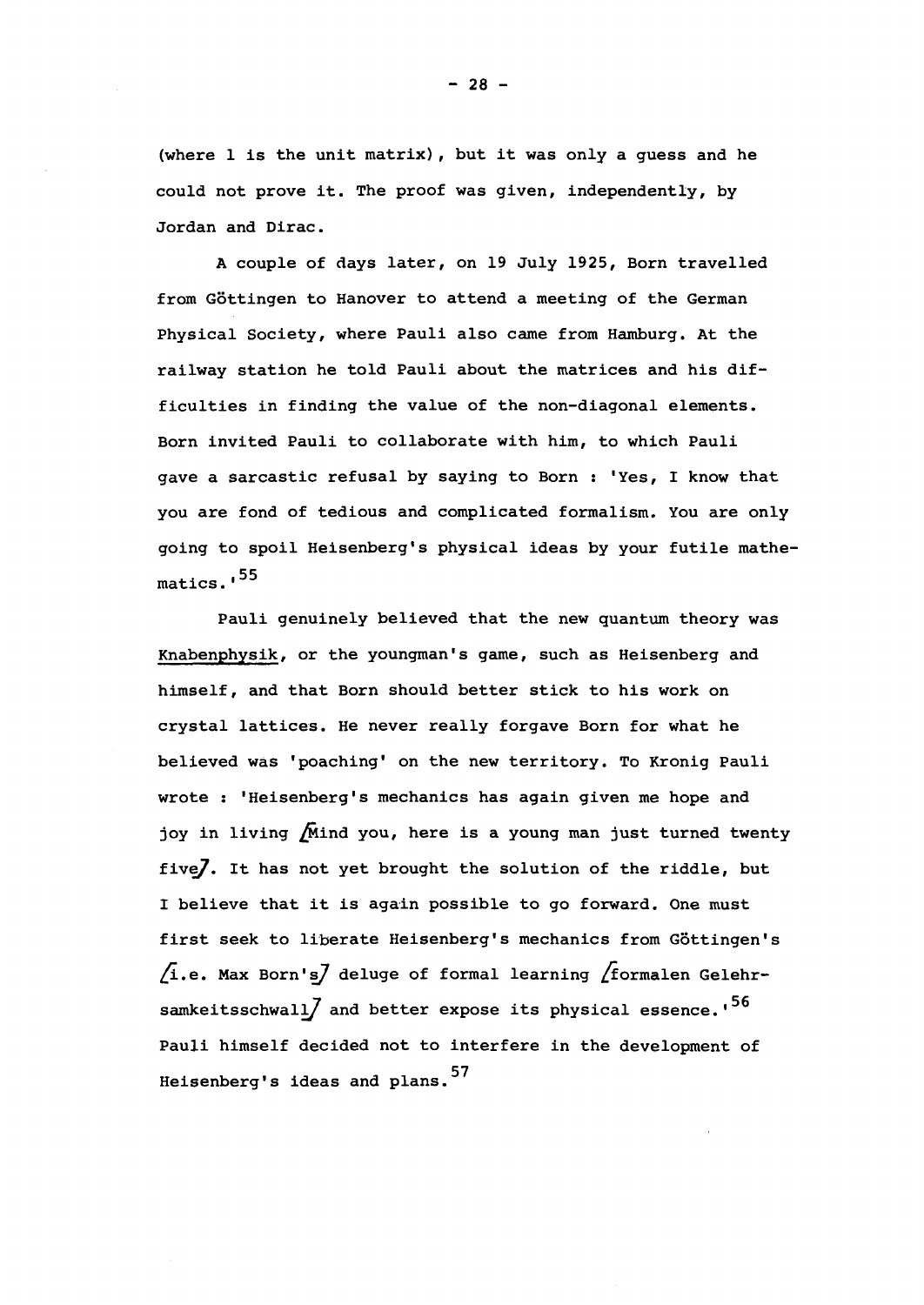On his return from Hanover, Born immediately persuaded Jordan to help him in his work, which led to Born and Jordan's matrix formulation of quantum mechanics, being completed on 27 September 1925.<sup>58</sup> This paper contained a résumé of matrix methods, the interpretation of Heisenberg's symbolic multiplication, the proof of the formula for the product difference cation, the proof of the formula for the product difference of pq and qp, Eq.(32), proof of energy conservation, and the proof of Bohr's frequency condition. It already contained an proof of Bohr's frequency condition. It already contained an attempt, made entirely by Jordan, at the quantization of the electromagnetic field by regarding its components as matrices. This paper was the systematic formulation of  $\mathcal{D}_\mathcal{A}$  mechanics,  $\mathcal{D}_\mathcal{A}$  mechanics,  $\mathcal{D}_\mathcal{A}$ in which the Gottinger Gelehrsam in the Gottinger Gelehrsam in providing method in providing method in providi<br>The Gotting method in providing method in providing method in providing method in providing method in the Comp to madness.

Further development towards the completion of the matrix Further development towards the completion of the matrix scheme of quantum mechanics began immediately afterwards in the collaboration of Born, Heisenberg and Jordan. This collaboration began when Jordan wrote a letter to Heisenberg early in Septemberg early in Septemberg early in Septemberg early in 1925 — Heisenberg was in Copenhagen for a few weeks before he returned to Gottingen for the winter semester — with Heisenberg and Born and Jordan, all contributing their bits. The general editing of the paper was done by Jordan, and the leading introduction was written by Heisenberg. This paper by Born, Heisenberg and Jordan, was the third paper in the series after in the series after  $\mathbf{r}$ Heisenberg's discovery $^{\mathsf{53}}$ , and it gave a logically consistent exposition of matrix mechanics. It was completed by the end of October 1925, and is usually called the 'Drei-Männer Arbeit'.<sup>59</sup>

 $- 29 -$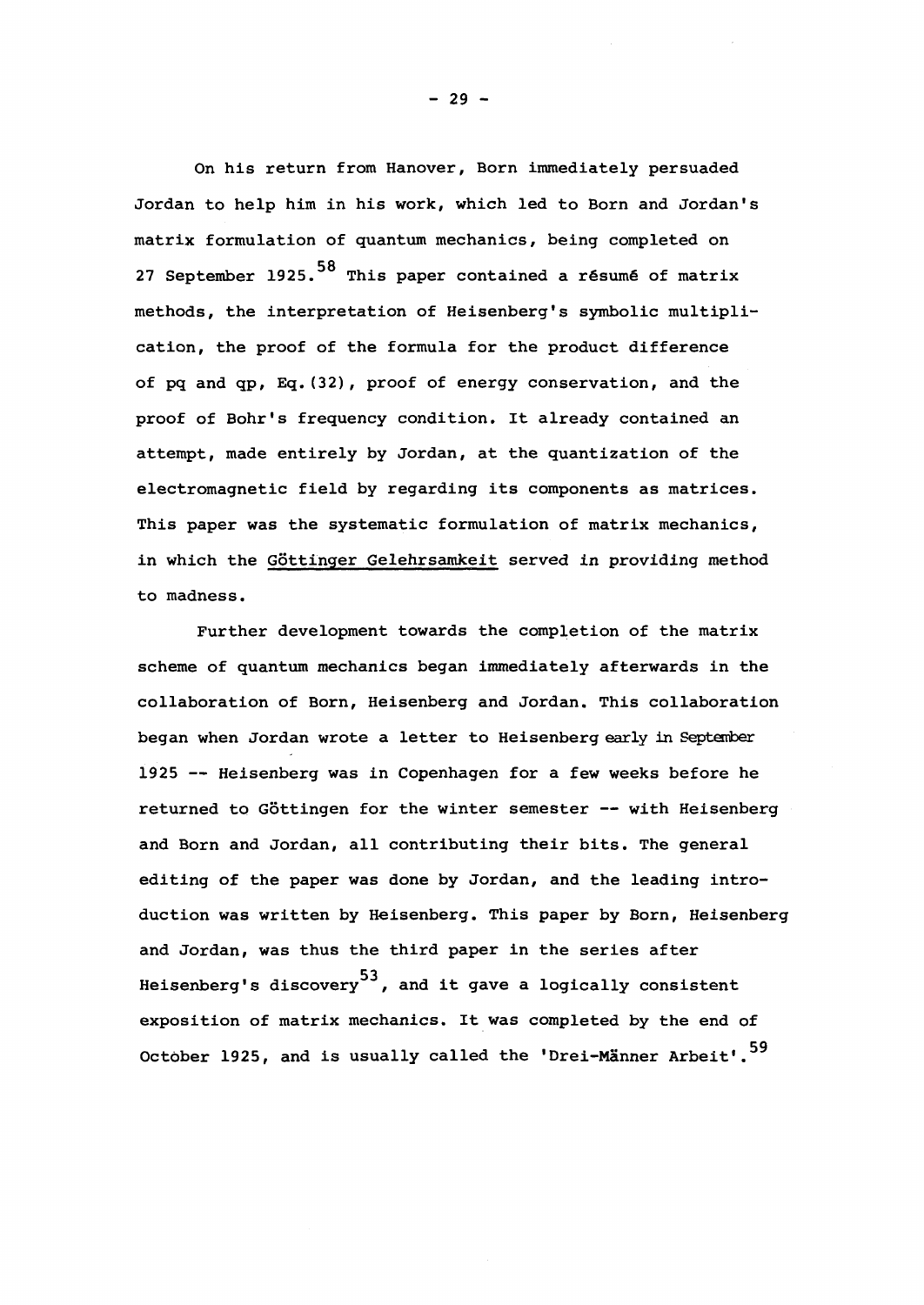It was really a learned paper, bringing in all the Gelerhsamkeitsschwall of Göttingen -- eigenvalues and eigenvectors, canonical transformations, principal axis transformation, Hilbert's quadratic forms in an infinite number of variables, general commutation relations, and physical applications including the quantization of the electromagnetic field and the calculation of fluctuations in this field by Jordan<sup>60</sup>. This paper contained essentially the entire apparatus of modern matrix mechanics, and is one of the most learned papers in scientific literature.

For all we know, Pauli might have wished that he had participated in this game ; as it was, he remained a spectator of this development until he appointed himself its referee. As a critic of the formal approach, he sent blasts of sarcasm in letters to Heisenberg and Kronig, then at Copenhagen, against the methods of Born, Heisenberg and Jordan.<sup>56</sup> On reading these, Heisenberg , for the first time irritated by Pauli, wrote to him in the middle of October 1925 : 'Your eternal reviling of Copenhagen and Göttingen is a flagrant scandal. You will have to allow that, in any case, we are not seeking to ruin physics out of malicious intent. When you reproach us that we are such big donkeys that we have never produced anything new physically, it may well be true. But then, you are also an equally big jackass because you have not accomplished it either.'<sup>61</sup>

 $- 30 -$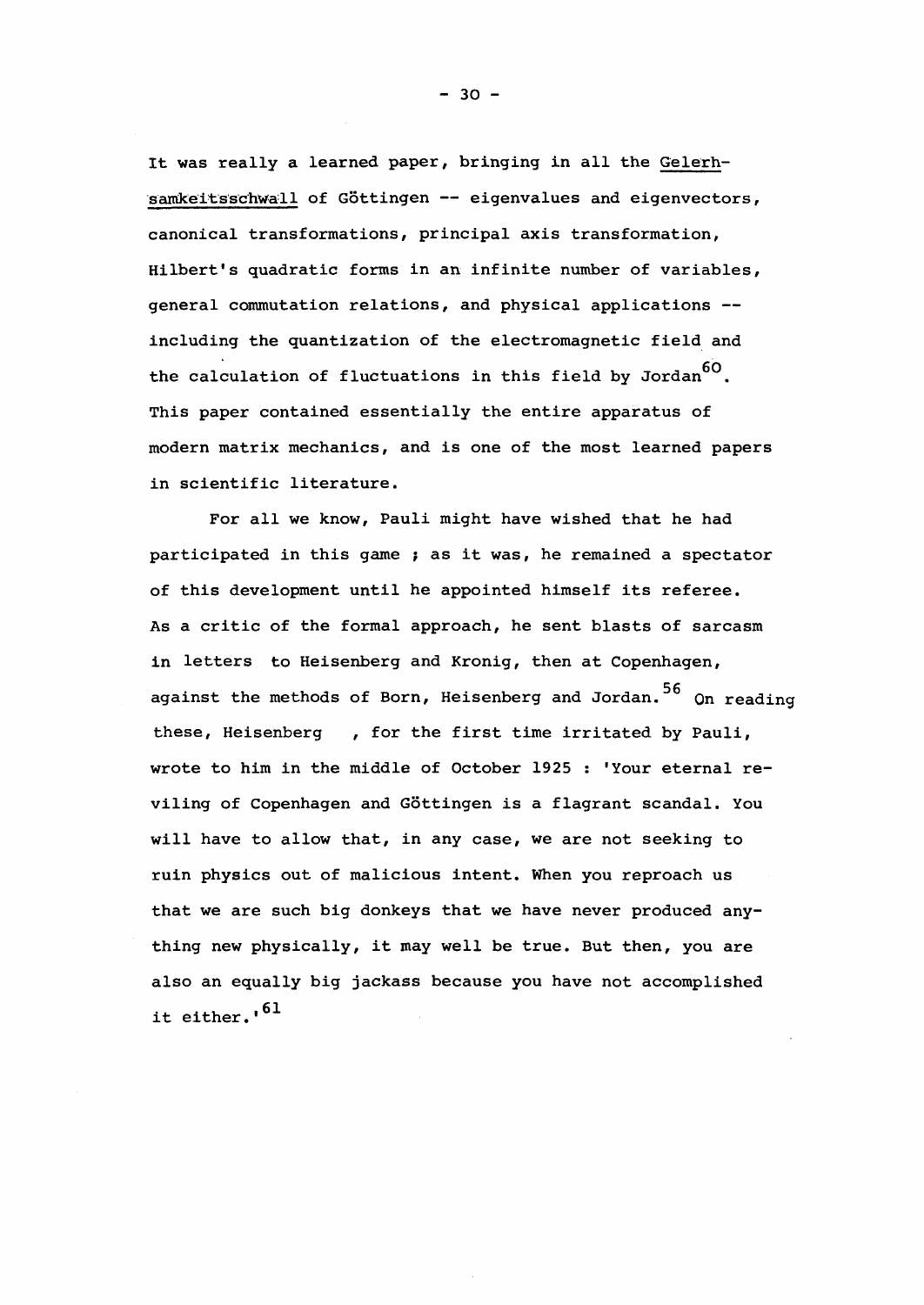These words probably touched Pauli deep enough. He took up the problem of the hydrogen atom and solved it within the next few weeks by means of matrix methods, employing all the formal mathematical learning against which he had complained earlier. He made an ingenious application of the integration method which Wilhelm Lenz had used earlier for determining the effect of crossed electric and magnetic fields on the energy states of the hydrogen atom in the Bohr-Sommerfeld theory.<sup>62</sup> With the help of the 'Lenz vector' Pauli obtained the Balmer formula and showed how the situation with respect to the for- $\overline{\mathbf{c}}$ bidden orbits could now be understood naturally.  $^{\circ}$  It was exactly two years since Pauli had first seriously doubted Bohr's theory of the hydrogen atom, and now one had come round a full circle. This was indeed a triumphant moment for the new quantum mechanics, and Niels Bohr celebrated it by writing another letter to Rutherford, informing him that the reasons for his misery in the previous spring had now disappeared.  $^{64}$ 

#### 10. Non-Commutation and the Poisson Bracket : Dirac's Discovery

Just before the Born, Heisenberg, Jordan paper was published in the Zeitschrift für Physik in January 1926, another paper, containing the complete scheme of quantum mechanics, made its appearance in the Proceedings of the Royal Society.<sup>65</sup>

Let us go back to the moment in July 1925 when Heisenberg gave his paper on quantum-theoretical kinematics to Max Born.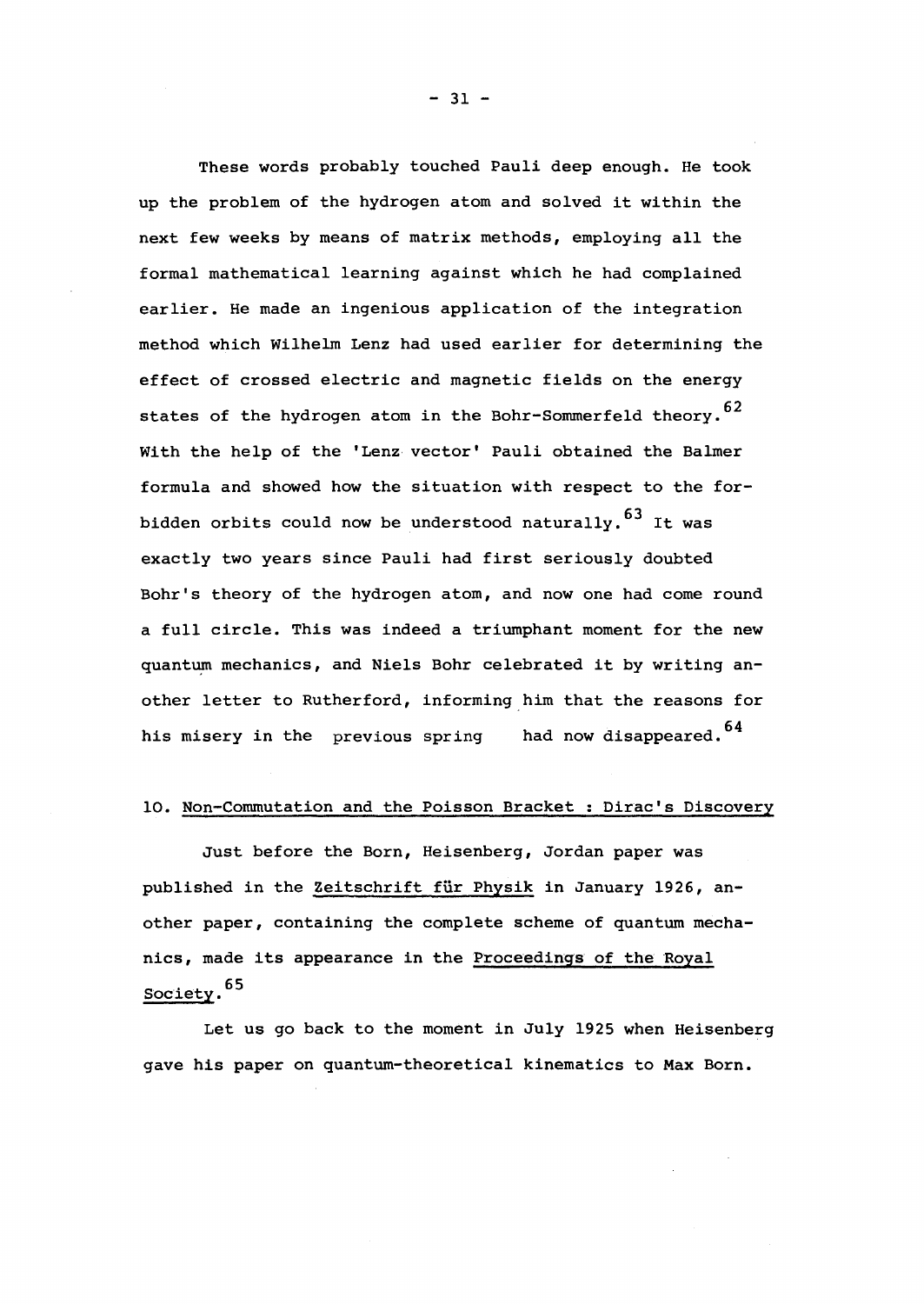Immediately after depositing his paper with Born, Heisenberg left for Leyden and Cambridge.

In Leyden he stayed and discussed physical problems with Paul Ehrenfest. Ehrenfest was a perceptive man, more inquiring and critical in his attitude to physics than creative. In his first encounter with Pauli, Ehrenfest had declared : 'Herr Pauli, I happen to like your papers better than I like you', to which Pauli responded : 'Strange ; with me, regarding you, it is just the opposite.' Ehrenfest cared greatly for the progress of his research students who, at that time, included Uhlenbeck and Goudsmit. Heisenberg discussed all about spectroscopic problems with them. Earlier that spring he had completed another paper on the anomalous Zeeman effect  $66$ , and Uhlenbeck and Goudsmit were very excited as to what Pauli's exclusion principle and the assignation of a new magnetic quantum number to the electron, in addition to Heisenberg's work on the anomalous Zeeman effect, meant for the organization of spectroscopic terms. They would soon postulate the hypothesis of electron spin<sup>67</sup>, thereby giving meaning to the half quantum numbers which had first made their appearance in Heisenberg's work on the anomalous Zeeman effect. The spin also explained what Pauli had called the 'two-valuedness of the electron' not describable classically.<sup>68</sup>

From Leyden Heisenberg went to Cambridge, where he stayed with R.H. Fowler with whom he had become acquainted in Copenhagen. On 28 July 1925, Heisenberg addressed the Kapitza Club, the membership of which was limited to the students and

 $- 32 -$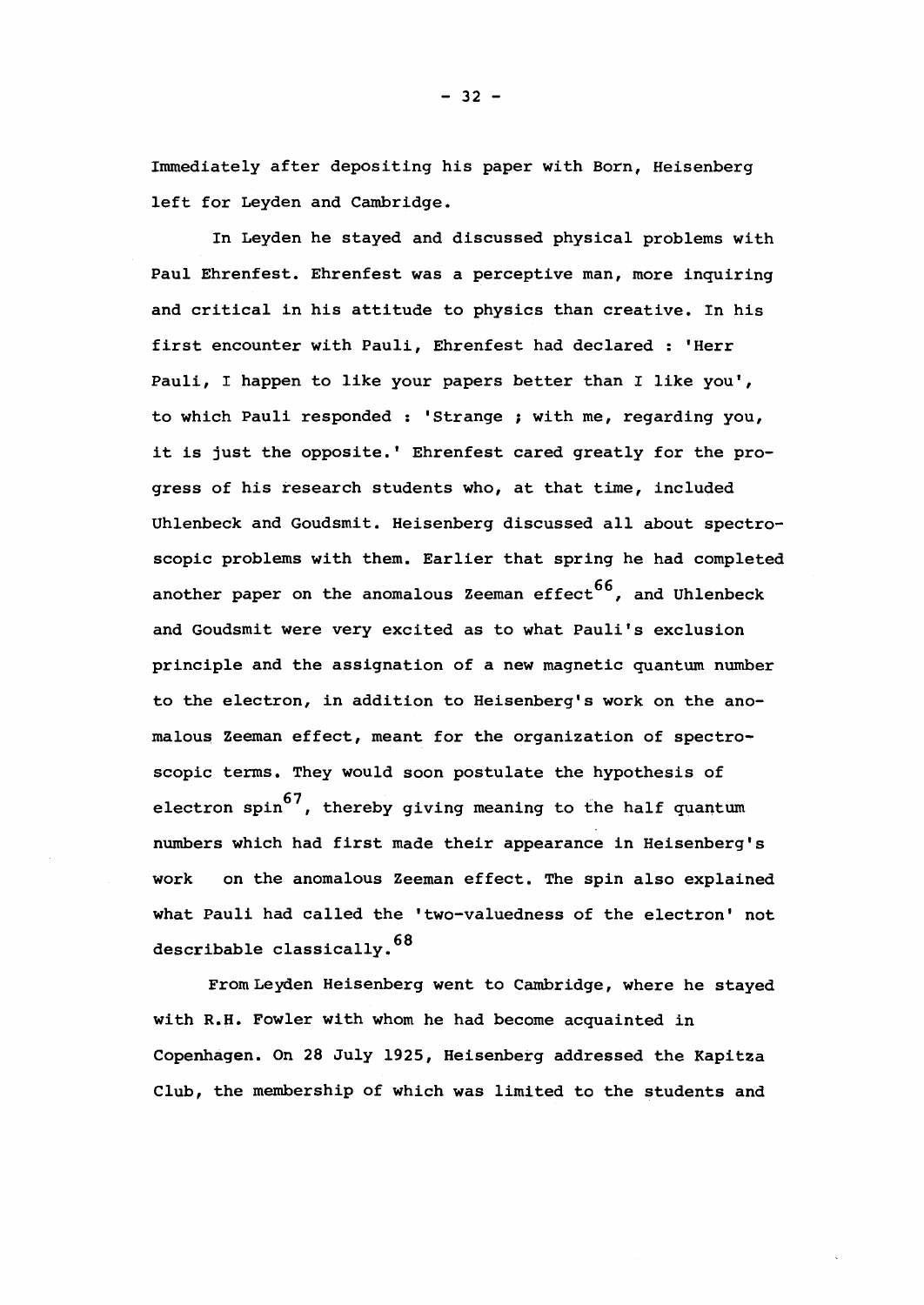friends of Peter Kapitza. The subject of his talk was 'Term Zoology and Zeeman Botany', dealing with the enormous difficulties of masterminding the details of atomic spectroscopy with the help of ad hoc rules.  $69$  It is remarkable that Heisenberg chose to speak on this subject, even though he seems to have found the solution of the quantum riddle recently. He was apparently not certain that the solution was really in hand. However, he did talk privately to Fowler about his new scheme.

Paul Dirac, then a research student of Fowler's in Cambridge, probably attended Heisenberg's seminar, and he himself gave a talk at the Kapitza Club one week later.<sup>70</sup> Fowler received the proof-sheets of Heisenberg's paper<sup>53</sup> at the beginning of September 1925, found it interesting, but was a bit uncertain about it and wanted to know what Dirac's reaction would be. Dirac has said : "I was so impressed then with the Hamiltonian formalism as the basis of atomic physics, that I thought anything not connected with it would not be much good. I thought there was not much in it  $/1$ .e. in Heisenberg's paper $/$ and I put it aside for a week or so.' $^{71}$ 

When Dirac went back to it, it suddenly became clear to him that Heisenberg's idea had provided the key to the 'whole mystery'. During the following weeks Dirac tried to connect Heisenberg's quantum-theoretical re-interpretation of kinematical quantities with the action-angle variables of the Hamilton-Jacobi theory. 'I worked on it intensively from September 1925,'

 $- 33 -$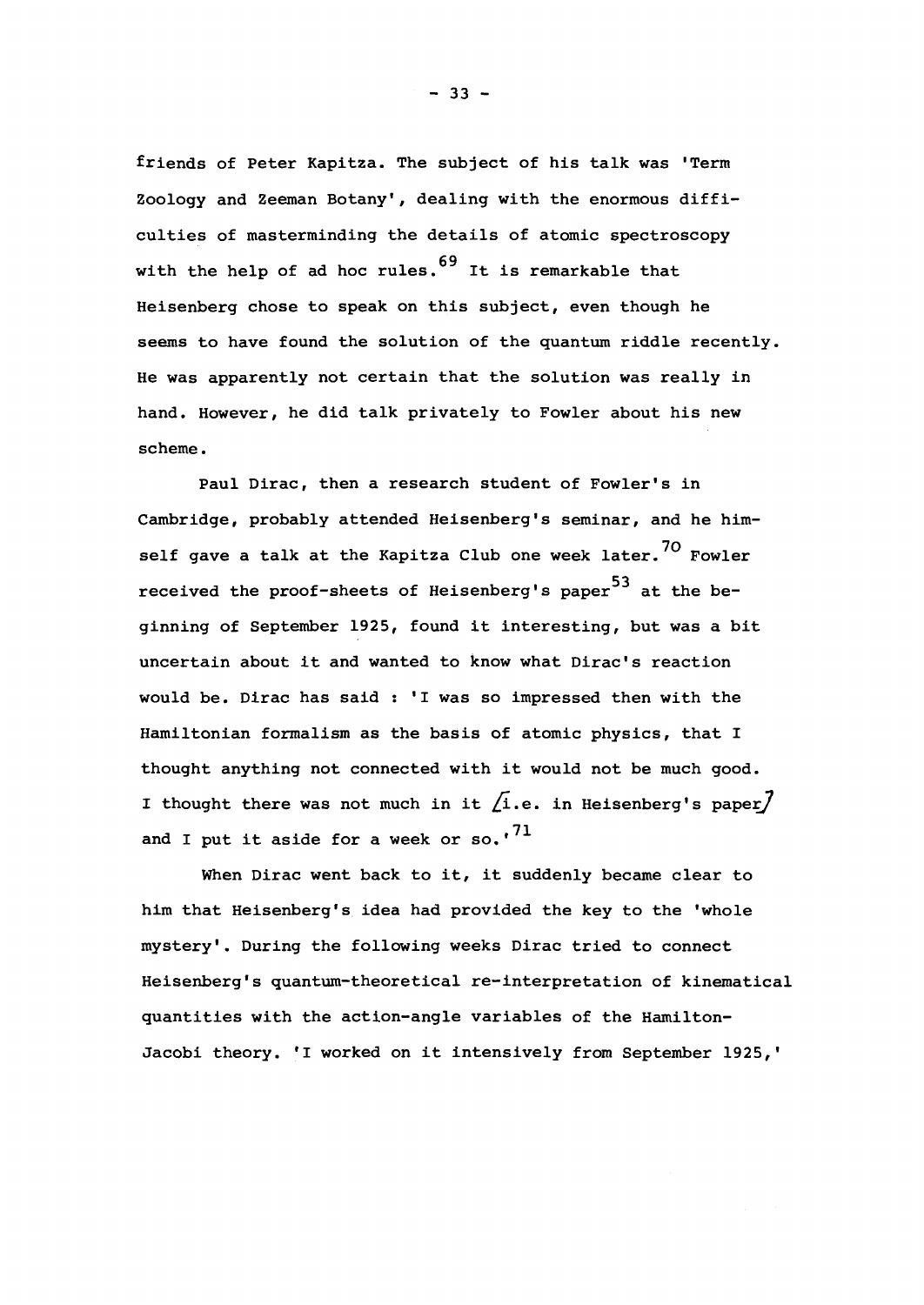Dirac said. 'During a long walk on a Sunday it occurred to me that the commutator might be the analogue of the Poisson bracket, but I did not know very well then what a Poisson bracket was. I had just read a bit about it, and forgotten most of what I had read. I wanted to check up on this idea, but I could not do so because I did not have any book at home which gave Poisson brackets, and all the libraries were closed. So I had just to wait impatiently until Monday morning when the libraries were open and check on what Poisson bracket really was. Then I found that they would fit, but I had one impatient night of waiting.' $^{72}$ 

From the very beginning Dirac's clarification of the relationship between Heisenberg's variables and the classical variables made the formulation look more classical, and at the same time it very cleanly isolated the small point at which the reformulation had to make a break with the classical theory.

From the quantum conditions expressed in angular variables Dirac found the correspondence between Heisenberg's commutation brackets and the classical Poisson brackets for the variables X and Y,

$$
XY - YX = i\hbar \sum_{\Upsilon} \left\{ \frac{\partial X}{\partial q_{\Upsilon}} - \frac{\partial Y}{\partial p_{\Upsilon}} - \frac{\partial Y}{\partial q_{\Upsilon}} - \frac{\partial X}{\partial p_{\Upsilon}} \right\},
$$
(33)

where  $q_r$  and  $p_r$  can be regarded as the action-angle variables  $(w_r \text{ and } J_r)$ .

Dirac was now safely back on Hamiltonian ground. He showed his new results to Fowler who fully appreciated their importance. Fowler knew what was going on in Copenhagen and Gôttingen, and he realized that there would be competition from these places.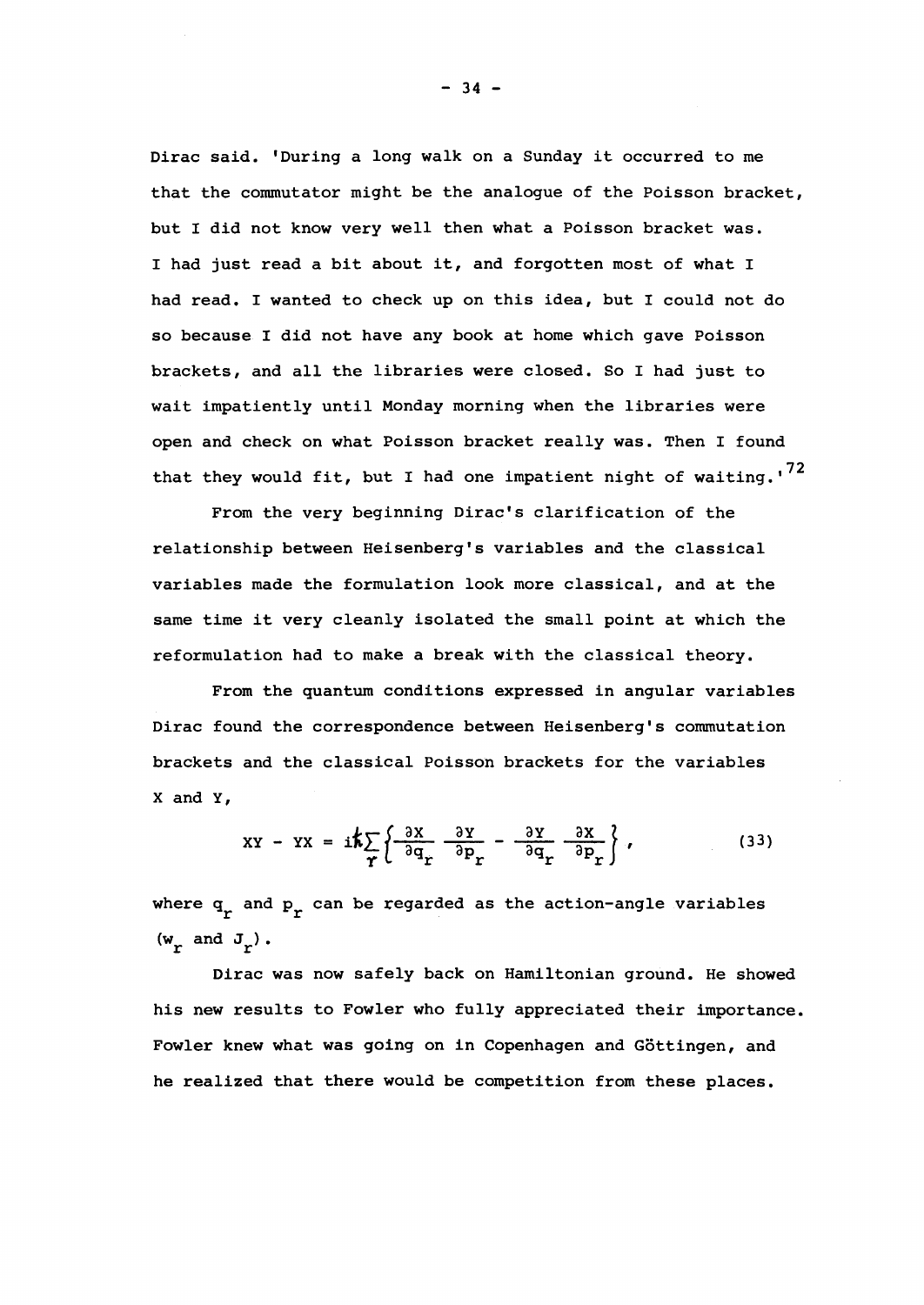He thought that the results obtained in England in this field had to be published at once, and urged the Proceedings of the Royal Society to give immediate priority to the publication of Dirac's paper on 'The Fundamental Equations of Quantum Mechanics.'<sup>65</sup> Sir James Jeans, who was then editor of the Proceedings and Secretary of the Royal Society, was ready and willing to oblige. All of Dirac's papers from 1925 to 1933 were thus published very fast.

In his fundamental paper  $65$  Dirac first gave a summary of Heisenberg's ideas, simplifying the mathematics and making it at once more elegant. He anticipated all the essential results of the papers of Born and Jordan<sup>58</sup> and Born, Heisenberg and Jordan<sup>59</sup>. He developed a quantum algebra, derived Heisenberg's quantization rules, and obtained the canonical equations of motion for quantum systems. In the same paper, Dirac introduced an early form of creation and annihilation operators, pointing out their analogues in classical theory.

Dirac quicKly followed this paper by another a few weeks later.<sup>73</sup> In it he developed the algebra of q-numbers, that is, the dynamical variables which satisfy all the rules of normal numbers except their product is not necessarily commutative. He gave detailed theorems on the operations with q-numbers, and applied the rules he had obtained to multiply-periodic systems in close analogy with the old quantum rules.

Dirac's aim was to apply his scheme to the hydrogen atom. He wrote its Hamiltonian by simply replacing position and momentum variables in the classical Hamiltonian by q-numbers, and proceeded to obtain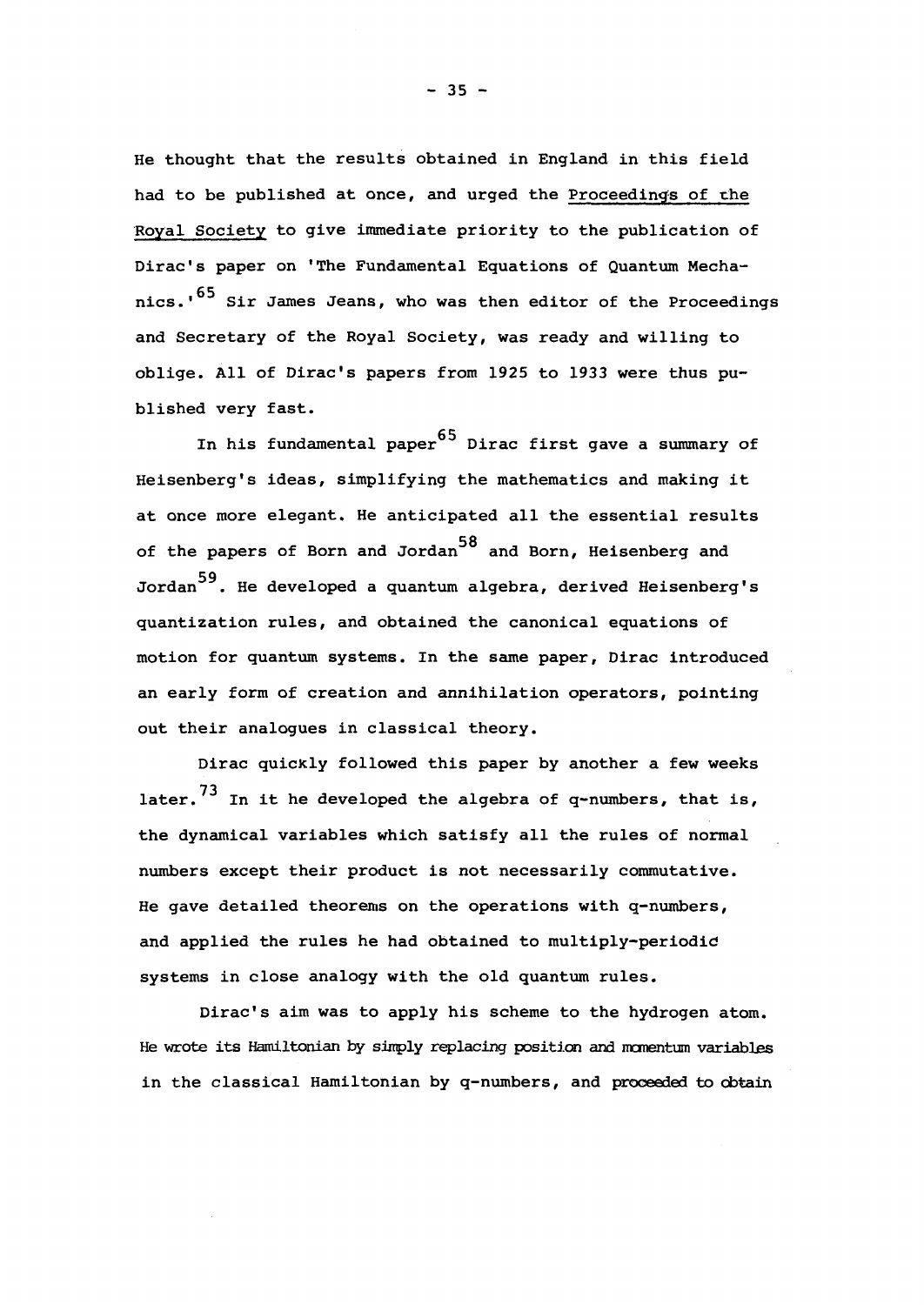the Balmer formula in order to show that this abstract scheme could give results closely related to the experiments. Dirac, however, did not go into the details of this calculation as Pauli<sup>63</sup> (in his paper published during the same month, March 1926) had already shown that this could be done, and Dirac mentioned it in a footnote.<sup>74</sup> He then went on to calculate the various features of the splitting and intensities of spectral lines in a magnetic field (including Zeeman effect) in agreement with the experiments.

With all this work on the principles of quantum mechanics Dirac was awarded the Ph.D. degree in May 1926 at Cambridge.<sup>75</sup>

With the concept of spin now available, and acceptable even to Pauli who had resisted it for long, Heisenberg and Jordan, in spring 1926, solved the problem of the anomalous Zeeman effect in the matrix scheme of quantum mechanics.<sup>76</sup> There was at least a symbolic satisfaction in doing so, for Heisenberg had taken his first unsure steps in quantum theory by working on the problem of the anomalous Zeeman effect, and now it seemed all right to show that one could cover the same steps by running.

This sequence of events relates only to a part of the birth of quantum mechanics, for it was a twin birth. It would, however, be inappropriate forme *to* embark on the development of wave mechanics this afternoon. Yet the occasion calls for a summary of the events in order to conclude our story. Besides, Schrôdinger's wave mechanics and ideas related to it completed the formulation of the rational theory of atomic phenomena

 $- 36 -$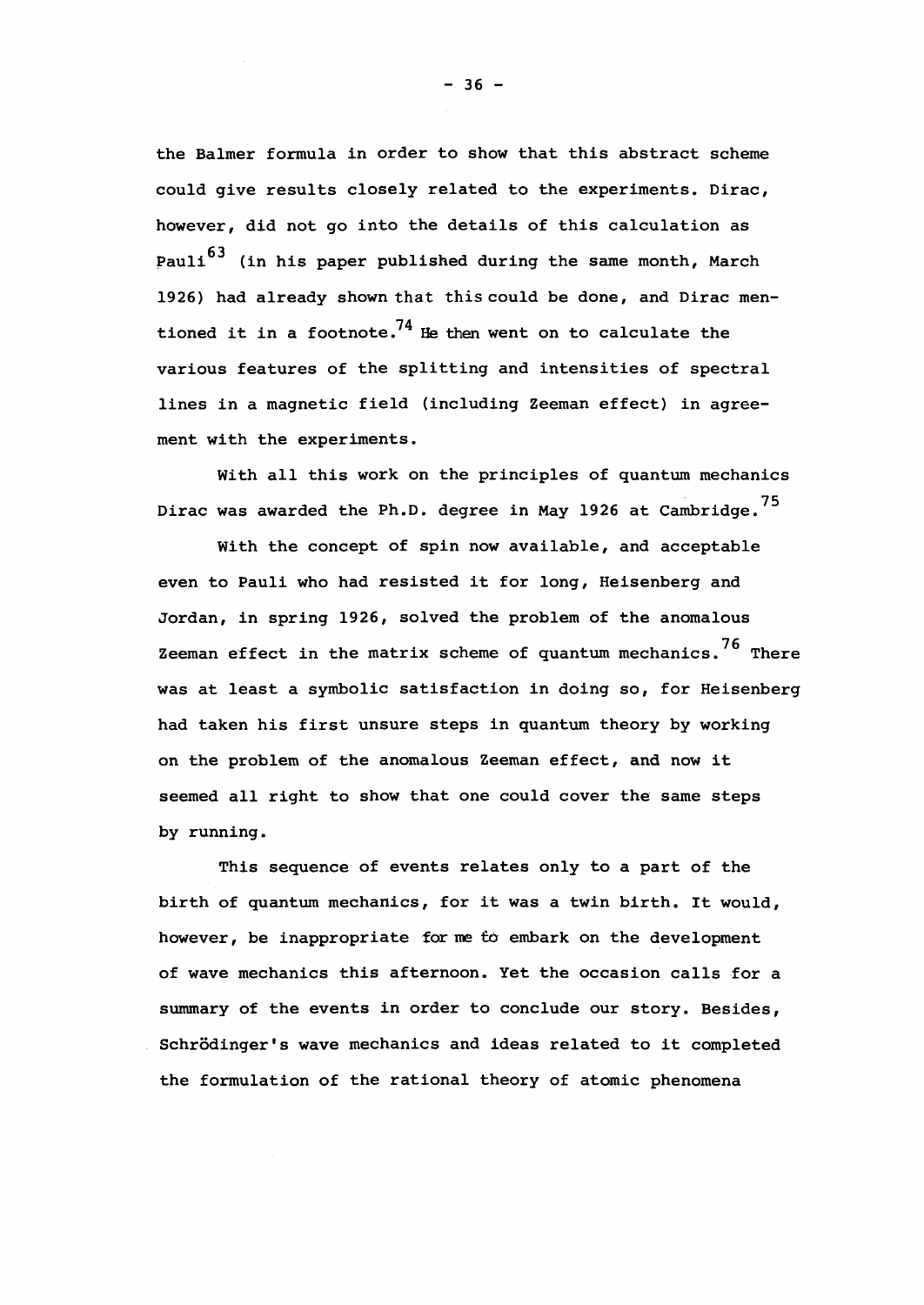which began with Heisenberg's discovery of a quantum kinematics.

#### 11. Quantization As An Eigenvalue Problem

Since 1921 Erwin Schrödinger had been at the University of Zurich, where he occupied the chair of theoretical physics which Einstein had once, albeit briefly, warmed $^{77}$ . Schrödinger was a Viennese and a man of vast personal culture that included the study of Greek literature and philosophy in the original and the writing of poetry. A distinguished physicist by any measure, Schrödinger traced his scientific lineage to Boltzmann through his teacher Fritz Hasenôhrl, but he had himself not yet set the world aglow although he had done excellent work on problems of Brownian motion, specific heat and quantum statistics, and of general relativity. By summer 1925 Schrödinger had become tired of his stay in Zürich because, as he wrote to Sommerfeld, 'die Schweizer sind gar zu ungemütlich' fthe Swiss are just too uncogenial' $\int$  and he wanted to go back home to Austria.<sup>78</sup> He was negotiating for the chair at Innsbruck, but since the University of Innsbruck sought to dicker about the salary he let the matter, rather the chair, drop in favour of Arthur March. Within eighteen months Schrödinger would be appointed as Max Planck's successor at the University of Berlin.

In the fall of 1925 Schrödinger suffered not only from the lack of congeniality of his colleagues in Zurich, but the work of Heisenberg and of Born and Jordan on matrix mechanics added to his discomfort, for he remarked :'...! was discouraged

 $- 37 -$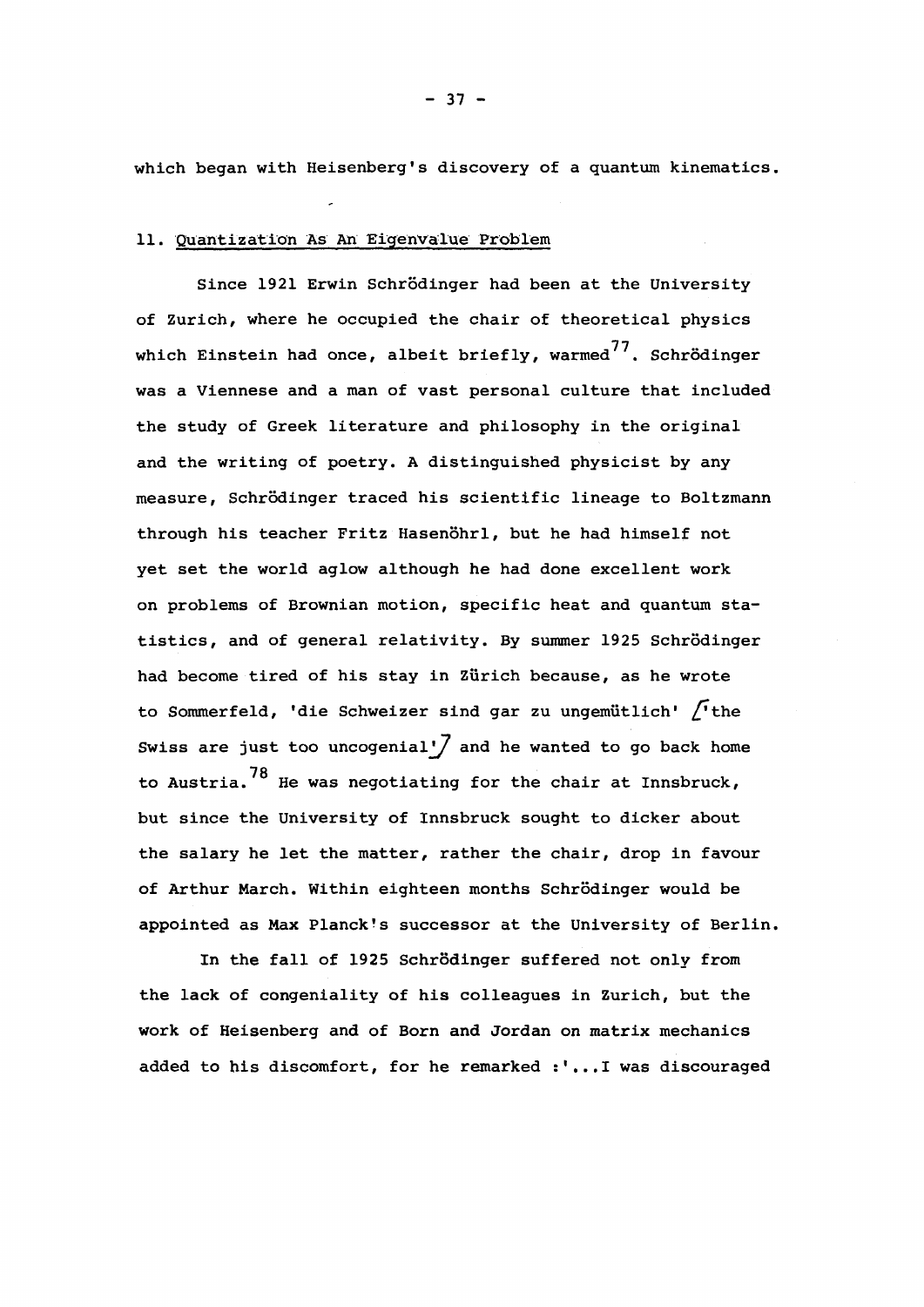("abgeschreckt"), if not repelled ("abgestossen"), by what appeared to me a rather difficult method of transcendental algebra, defying any visualization ("Anschaulichkeit")'.<sup>79</sup> He decided to sublimate his social and scientific unhappiness by conceiving and delivering a scheme of atomic mechanics which not only seemed to be a genuine alternative to the matrix or q-number mechanics of Heisenberg, Born, Jordan, and Dirac, but helped in completing the edifice of quantum mechanics and in inaugurating the discussions that led to its physical and philosophical interpretation.

In four communications to the Annalen der Fhysik, submitted from the end of January to end of June 1926, Schrödinger developed his theory of wave mechanics, entitled 'Quantization as an Eigenvalue Problem'. Without any ado he presented his fundamental equation,

$$
H(q, \frac{h}{2\pi i} \frac{\partial}{\partial q} ) \psi(q) = E\psi(q)
$$
 (34)

and solved the problem of the spectrum of the hydrogen atom.<sup>80</sup> In the mathematical aspects of some of his work he had invaluable help from Hermann Weyl, then also in Zurich at the E.T.H., and Schrödinger acknowledged it.  $81$  Weyl's 1908 thesis  $82$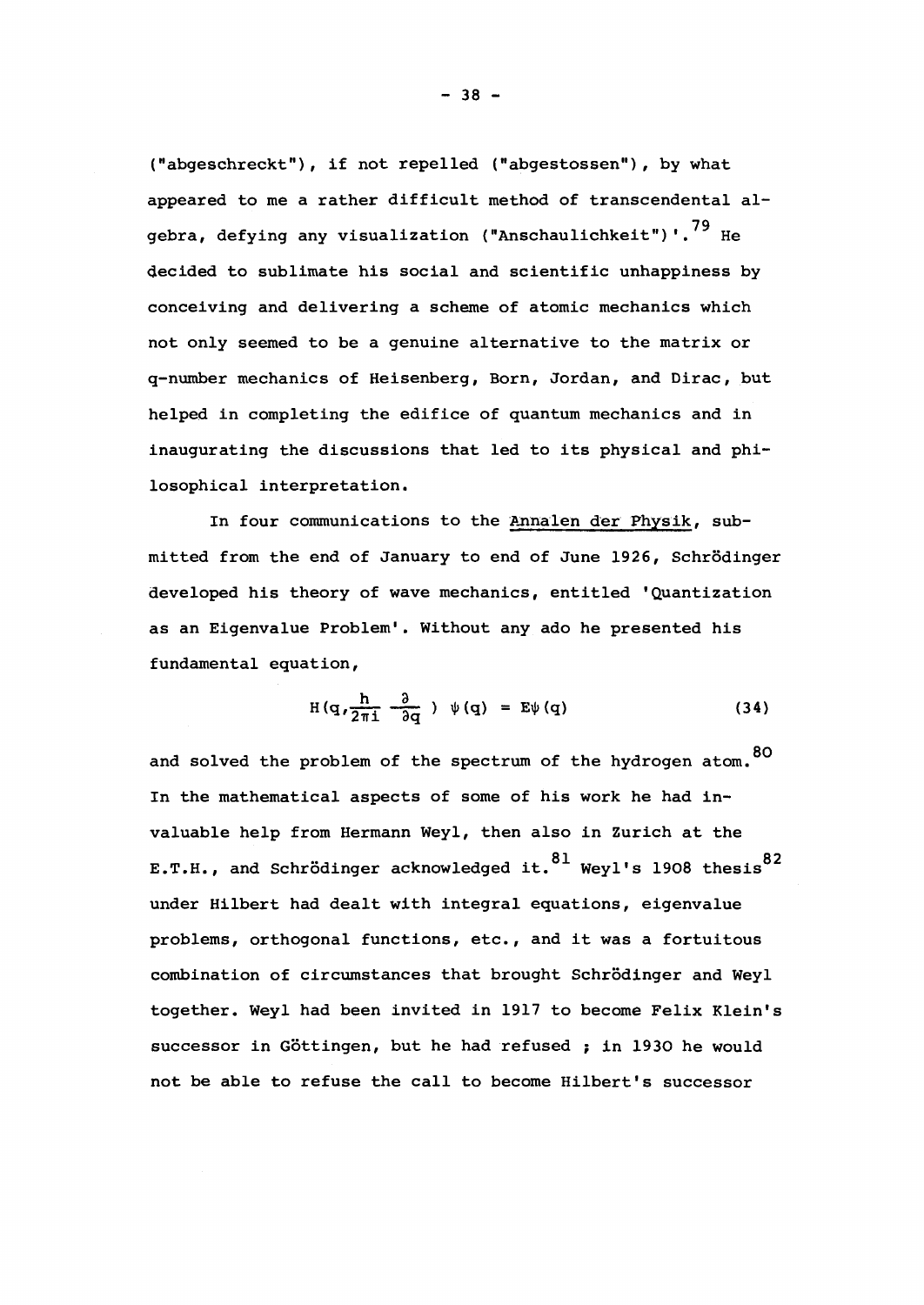in Gôttingen and leave Zurich and the E.T.H. which, in parting, he called 'Wartesaal erster Klasse' /a first class waiting room/. In the altered political circumstances of 1933 the distinguished intellectual stations of Continental Europe would be emptied in favour of Cambridge, Dublin, Princeton, and a hundred other more modest distant waiting rooms of scholarship. But in 1926 it was good to be in Zurich and witness the rapid development of wave mechanics.

In his communications Schrödinger provided the basis of treating all those problems of atomic physics that had been impossible to handle in the Bohr-Sommerfeld theory. In Schrödinger's work the fundamental ideas of Einstein and Louis de Broglie<sup>83</sup> found a natural place. Schrödinger soon recognized that in spite of fundamental disparities the two approaches, his own and Heisenberg and Born's, did not clash but rather complemented each other. In fact, in the early spring of 1926, prior to the publication of his third communication, Schrödinger discovered what he called 'a formal, mathematical identity' of wave mechanics and matrix mechanics.  $^{84}$  The same formal equivalence was demonstrated, independently, by Carl Eckart  $85$  in the United States and by Pauli $^{86}$  in a letter to Jordan.

Now Heisenberg had believed throughout that the solution of the problems of atomic mechanics would lead to one, unique, general mathematical scheme, and when he discovered his scheme, well, that was it. With the arrival of Schrödinger's theory, Heisenberg was unhappy, and he believed, indeed hoped, that it  $87$  when in June 1926 Born $88$ was wrong. When in June 1916 Born applied the Sonformger

 $- 39 -$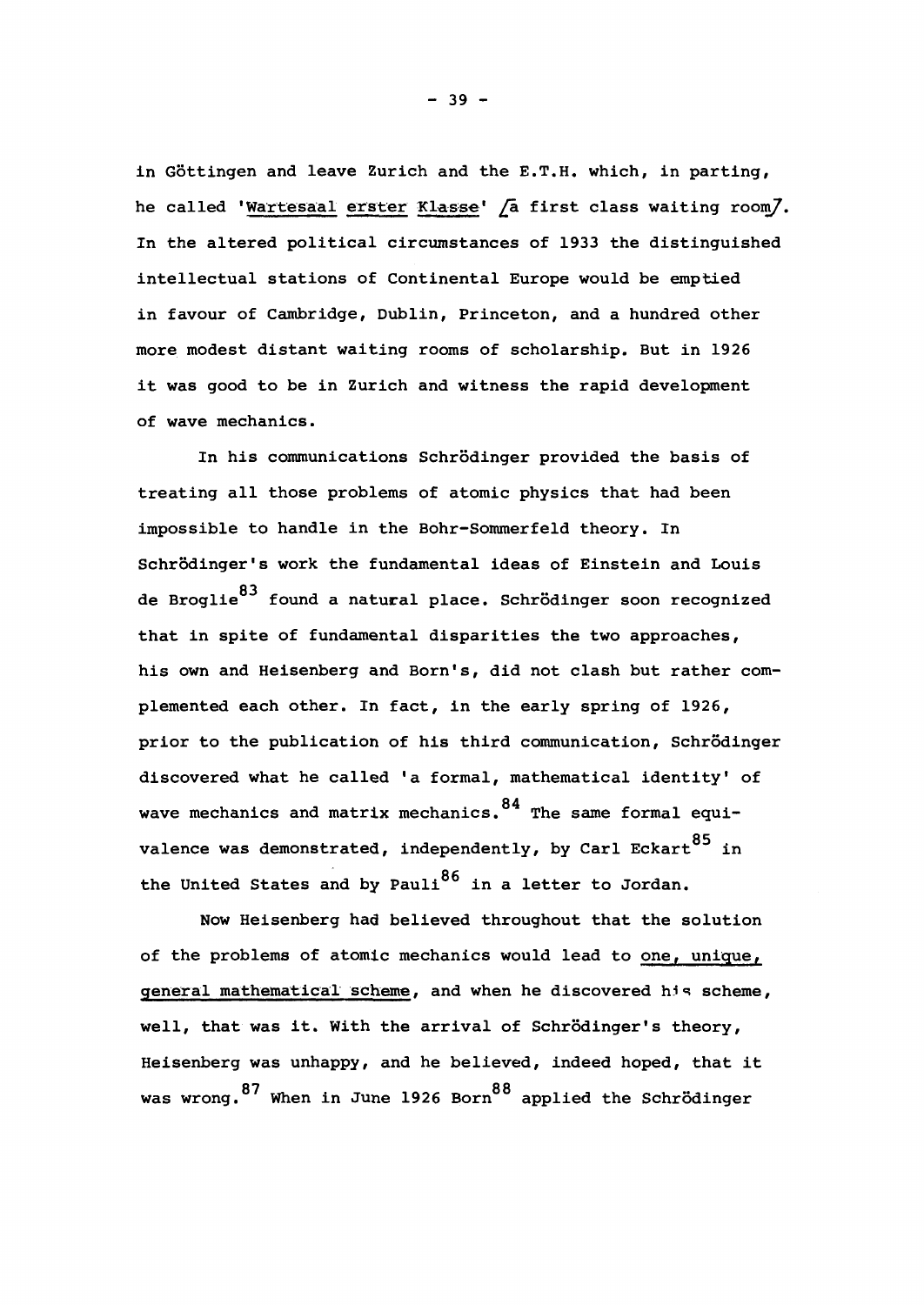method to treat collision problems, a work which led to thé statistical interpretation of Schrödinger's wave function, Heisenberg reproached him for going over 'to the enemy camp'.<sup>89</sup> And to Pauli, he wrote : 'The more I ponder about the physical part of Schrödinger's theory, the more disgusting  $\int$  desto abscheulicher", it appears to me.  $90$  This was, of course, not a matter of just wishing things away. Heisenberg genuinely believed that Schrödinger's claim, that the absolute square of the wave function,  $|\psi|^2$ , described the charge distribution of the electron in space, was absolutely wrong. Still, Heisenberg did not feel particularly unhappy when, during June and July 1926, he successfully applied Schrödinger's theory to treat  $1626$  he successfully applied Schrodinger's theory to treatment  $91$ the helium problem.  $^{-}$ 

On 23 July 1926 Schrödinger gave a lecture in Munich on 'The Fundamental Ideas of a Wave-Theoretical Atomic Physics'<sup>92</sup>, in which he presented his views in detail. Heisenberg, who attended this lecture, discussed many questions with Schrödinger and frankly told him that, on the basis of his interpretation, he (Schrödinger) would not be able to derive even Planck's law ; whereupon Willy Wien, who was also present, told Heisenberg sharply that while 'he understood my regrets that quantum mechanics was finished, and with it all such nonsense as quantum jumps, etc., the difficulties I had mentioned would undoubtedly be solved by Schrödinger in the very near future.' $93$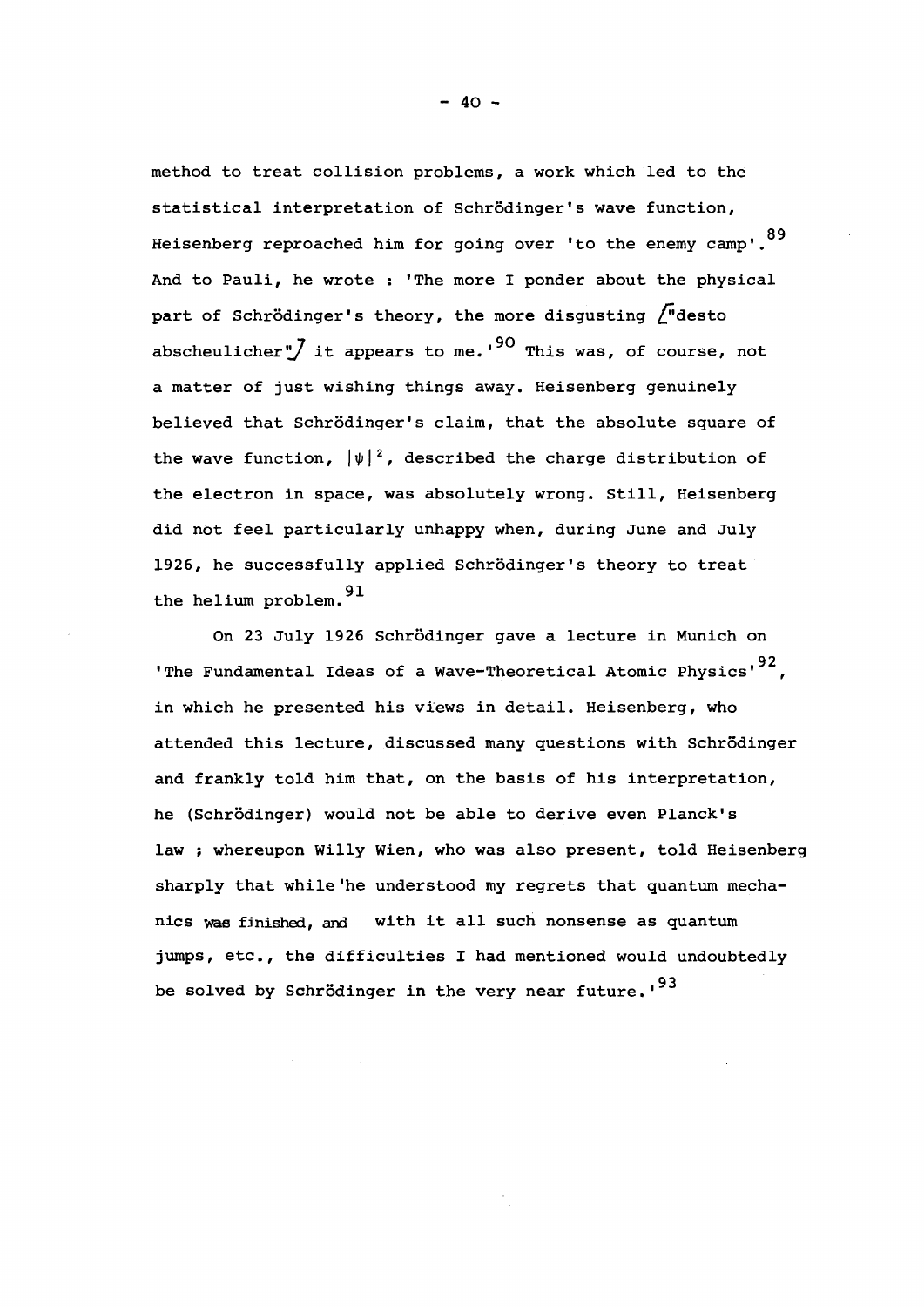## 12. Uncertainty and Complementarity

With Born's statistical interpretation<sup>88</sup> of the wave function in hand in July 1926, serious and prolonged discusmechanics as represented by the two schemes. Their equivalence was established rigorously by the transformation theory of  $\overline{q}$  as the transformation the transformation the transformation the transformation the transformation the transformation the transformation the transformation the transformation the transformation the transformation , Jordan and Fritz London the question of physical interpretation became paramount. Bohr, Heisenberg, Pauli and Schrödinger, primarily, took part in these discussions.

The problem of the interpretation of quantum theory had occupied Niels Bohr increasingly since 1923 when the question of the nature of radiation became crucial for the understanding of the Compton effect. For Heisenberg, who had eagerly pressed forward by abandoning the use of classical concepts such as electron orbits in atoms, the problem of the interpretation arose late in 1925 when he thought about the simultaneous existence of the discrete energy spectrum of electrons bound in atoms and the continuous spectrum of free electrons moving along well-defined paths. It now occurred to him that, in some sense which was not yet clear, a space-time description should also be possible for the electrons in atoms.

In the fall of 1926 Heisenberg returned to the question of the space-time description of electron's behaviour in the atom. Pauli pointed out to him that Schrödinger's wave function could be considered in momentum space, as  $\psi(p)$ , just as well

 $- 41 -$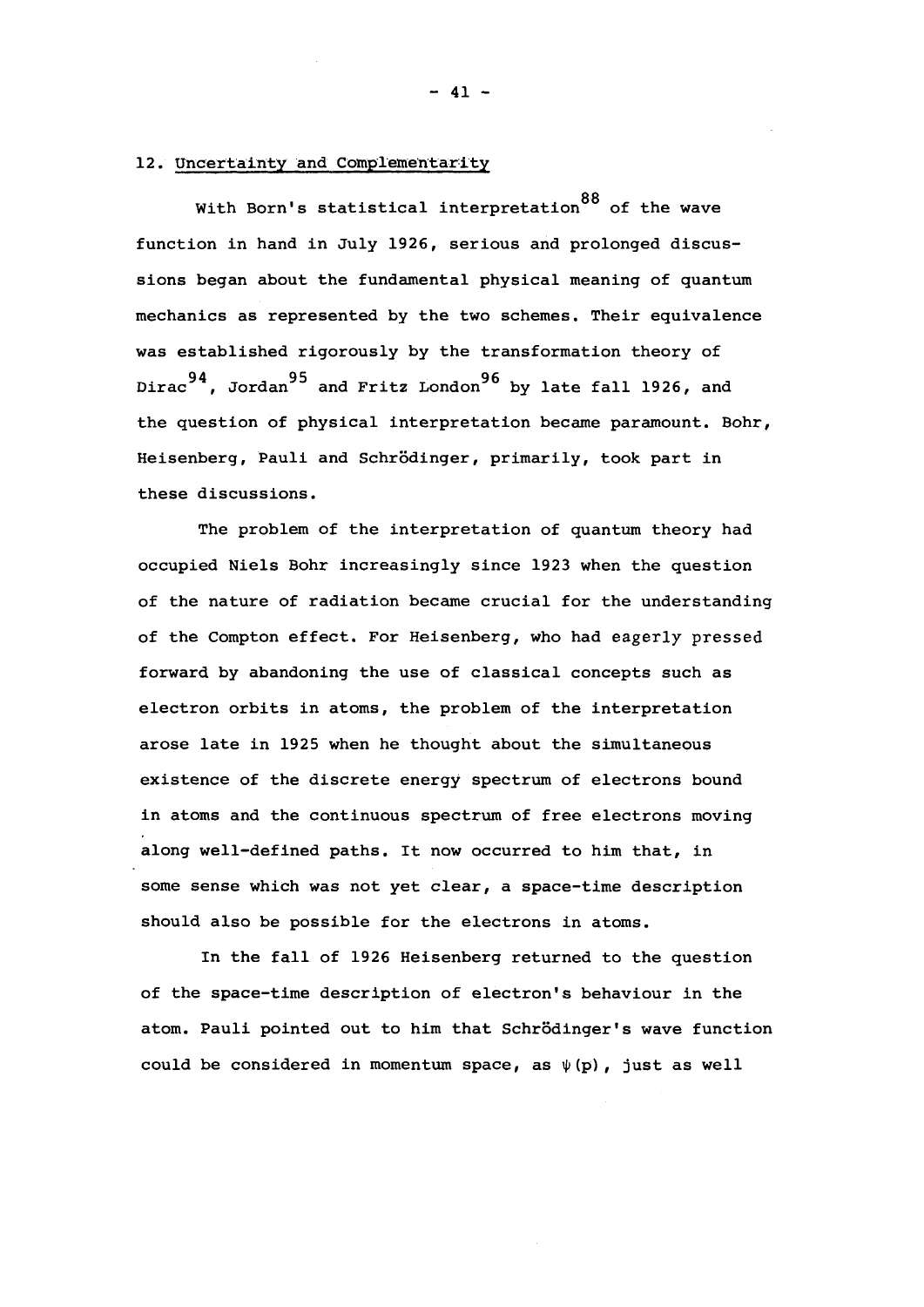as in coordinate space, as  $\psi(q)$ , to which Heisenberg responded : 'The fundamental equivalence of p and q pleases me very much. Thus, in the wave-formulation, the equation pq - qp =  $\frac{h}{2\pi i}$ always corresponds to the fact that it makes no sense to speak of a monochromatic wave at a definite moment (or in a very small time-interval).<sup>'97</sup> At this place, in the margin of the letter, Pauli noted : 'It also makes no sense to speak of a state (energy) in a time-interval which is small compared to the period /because the state or the energy can be defined only over the entire period].' Heisenberg continued : 'If the  $/$ spectral $/$  line may be taken as being not too sharp, i.e. the time-interval is not too small, that of course makes sense. Analogously, there is no point in talking about the position of a particle of a definite velocity. However, it makes sense if one does not consider the velocity and the position too accurately. It is quite clear that, macroscopically, it is meaningful to talk about the position and velocity of a body.'<sup>97</sup>

Thus far, Heisenberg had only vaguely formulated his ideas about a 'coarse' space-time description, reflecting his new understanding based upon wave mechanics. In fall 1926 Heisenberg was in Copenhagen, where he had taken up his new duties as a lecturer as the successor of Kramers who had been appointed to a professorship in Utrecht. Bohr, with whom he discussed daily, had been developing his own approach to the problem of the interpretation by emphasizing the duality of the wave and particle pictures in quantum theory. Heisenberg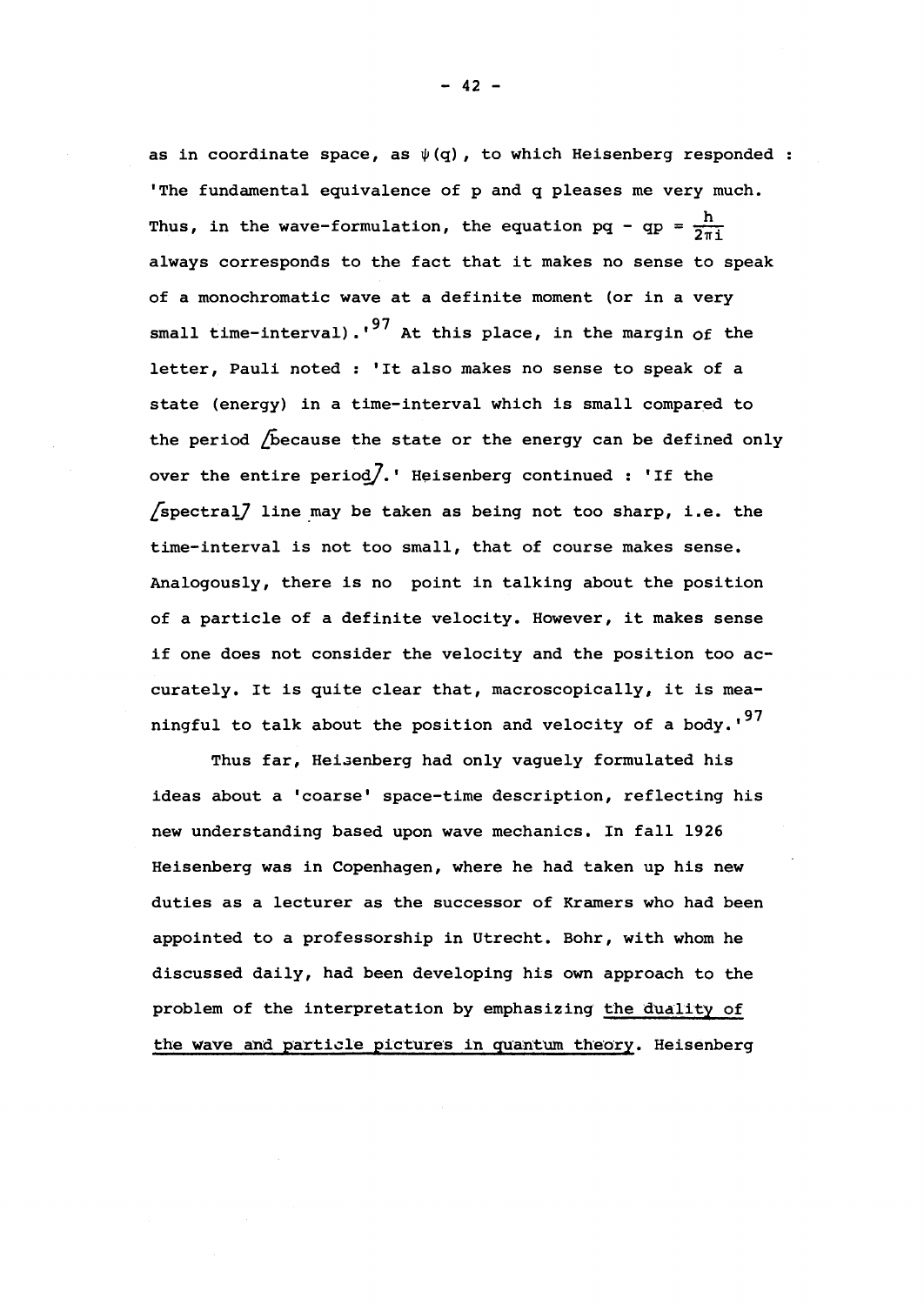preferred to abide by the quantum mechanical scheme, as formulated by Born, Heisenberg, and Jordan, and by Dirac ; he believed that the wave features should be brought in only by means of the transformation theory which Dirac<sup>94</sup> had worked out in Copenhagen in fall 1926.

Dirac had shown conclusively that the matrix S, employed in solving the problem of the principal axis transformation in the case of a Hermitian Hamiltonian function  $H(p,q)$ , could be identified with Schrôdinger's wave function. In other words, for each column vector, there exists the identity

$$
S_{q,E} = \psi_E(q), \qquad (35)
$$

where E is the discrete or continuous eigenvalue of the energy matrix. In order to handle the problem of continuous indices Dirac introduced the delta~function, 6, as

$$
1(\alpha^{\dagger}\alpha^{\dagger}) = \delta(\alpha^{\dagger} - \alpha^{\dagger}) , \qquad (36)
$$

having the property that

$$
\int d\alpha \cdot \cdot \delta(\alpha' - \alpha' \cdot) = f(\alpha' \cdot) = f(\alpha') \tag{37}
$$

and its derivative,  $\delta'(\alpha'-\alpha'')$ , defined as

$$
\int d\alpha' \, \delta' \, (\alpha' - \alpha'') \quad f(\alpha'') = \frac{\partial f(\alpha')}{\partial \alpha'} \quad . \tag{38}
$$

The momentum p, conjugate to a continuous position variable q, could then be written formally as

$$
p(q', q'') = \frac{h}{2\pi i} \delta'(q'-q'') = \frac{h}{2\pi i} \frac{\partial}{\partial q'} \qquad (39)
$$

 $- 43 -$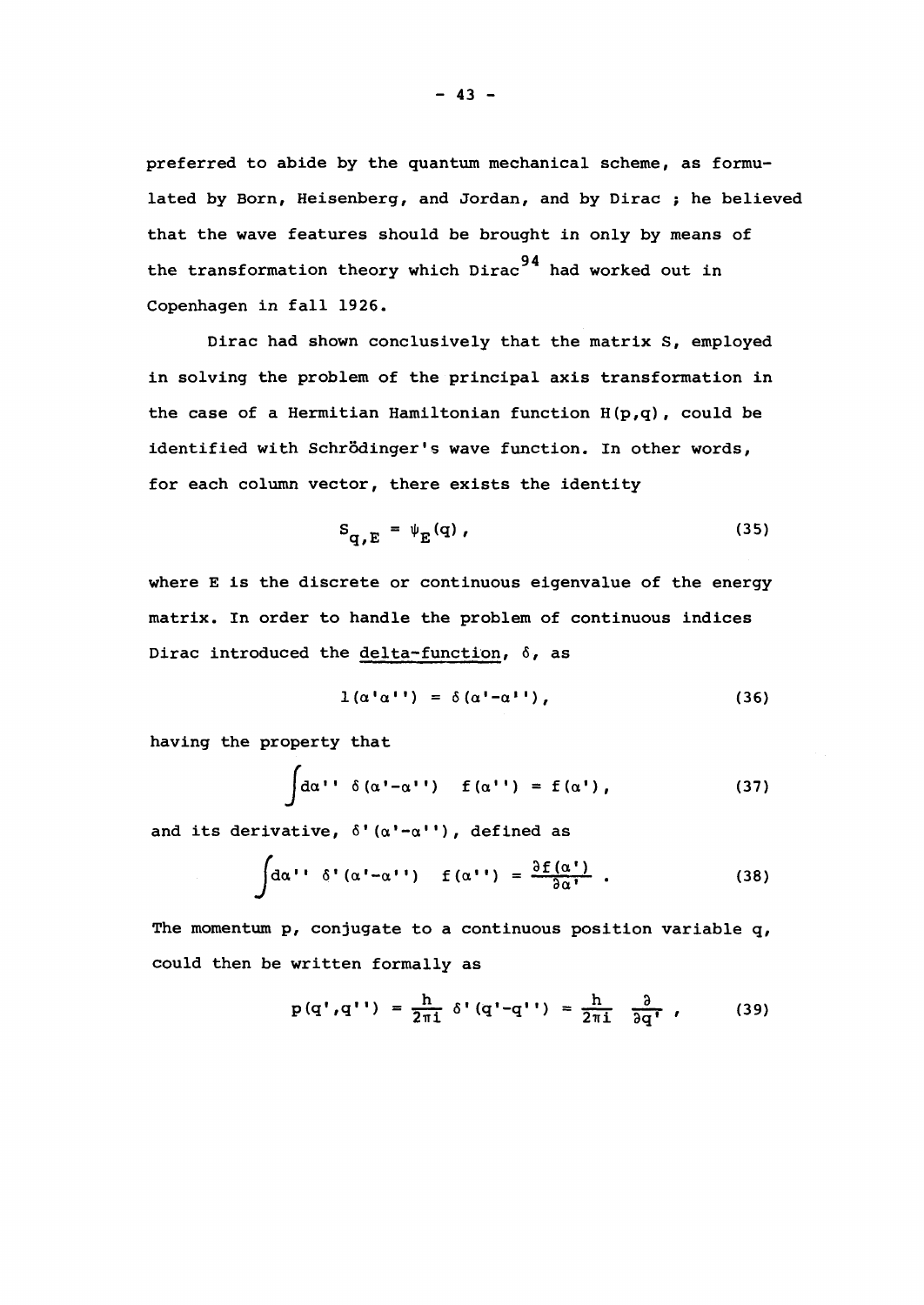and the Born-Jordan matrix equation for diagonalizing the Hamiltonian H,

$$
H(q, p) SF(q) = E . SF(q), \qquad (40)
$$

could thus be transformed into Schrôdinger's wave equation,

$$
H(q, \frac{h}{2\pi i} \quad \frac{\partial}{\partial q}) \quad \psi_E(q) = E\psi_E(q) \ . \tag{34}, (41)
$$

The discussions, sometimes stormy, between Bohr and Heisenberg about the physical interpretation of quantum mechanics continued during the winter months of 1926-27. About mid-February 1927 Bohr left for a skiing vacation in Norway, while Heisenberg stayed on in Copenhagen. He made an effort to bring some order into his thoughts and results of the past few months, and on 23 February 1927 he wrote a long letter to Pauli in which he dealt with the problem of observing simultaneously the position and momentum of atomic systems. He stated that the 'commutation relation',  $pq - qp = \frac{h}{2\pi i}$ , has the following physical interpretation : Given the exact momentum p of an electron in an atom, its position is then completely undetermined, and vice versa. <sup>98</sup> To support this point of view, and to render it more visual, Heisenberg briefly discussed the Gedankenexperiment for the observation of an electron by means of a  $\gamma$ -ray microscope, an analogy which occurred to him from his doctoral oral examination under Wien several years before. Then he turned to the exact calculation of the accuracy involved in the observation of p and q.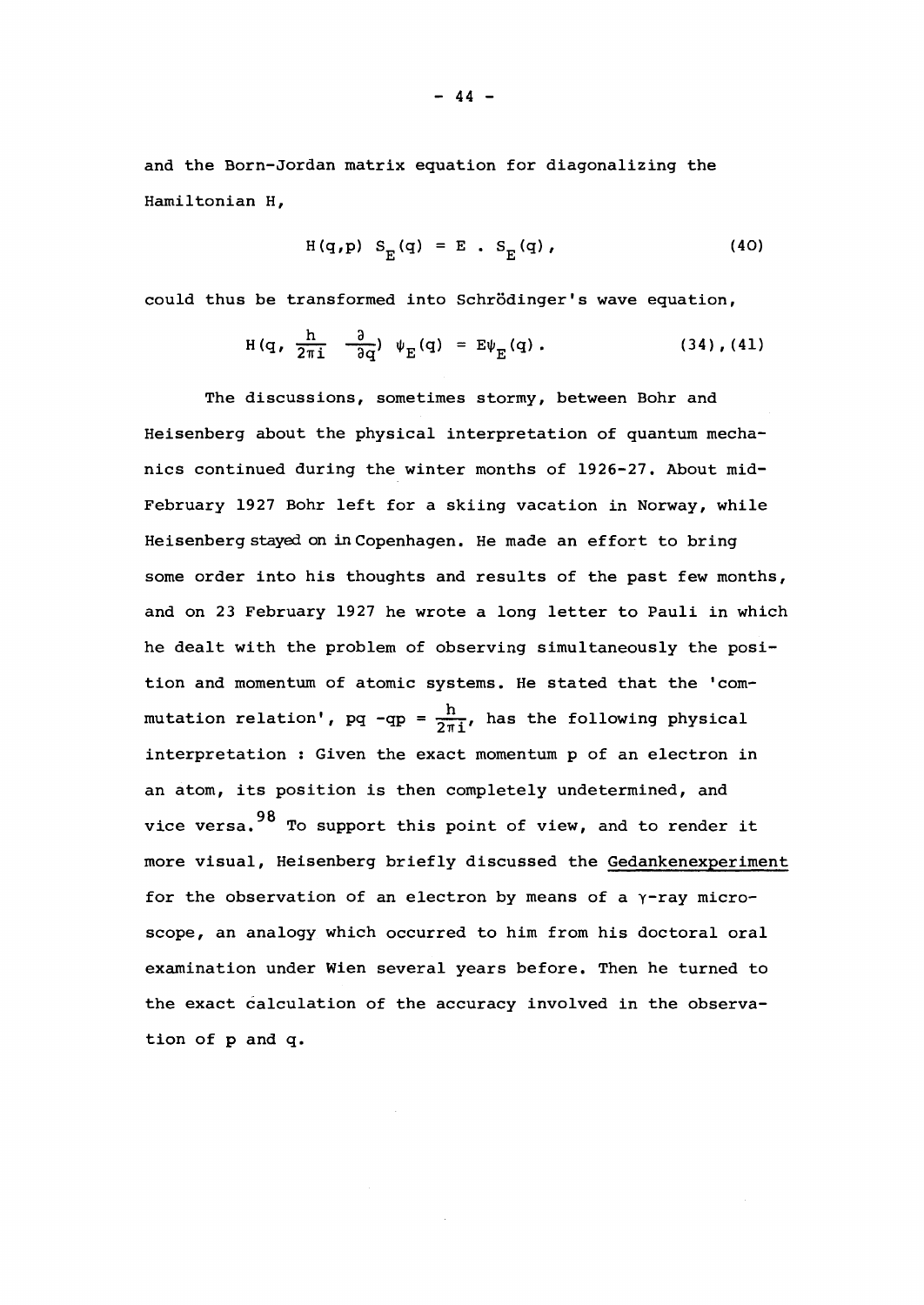The probability amplitude of the position of an object, which lies within the space-interval  $q_0 - q_1 < q < q_0 + q_1$ , is given by

$$
S(q) = \text{const.} \exp \left[ \frac{- (q - q_0)^2}{2q_1^2} - \frac{2 \pi i p_0 (q - q_0)}{h} \right], \qquad (42)
$$

where the first term represents a Gaussian distribution and the second, the general wave function. From S(q), he determined S(p) with the help of the transformation equation,

$$
S(p) = \int dq S(q) e^{2\pi i p q/h} = const. exp \left[ -\frac{2\pi^2 q_1^2 (p-p_0)^2}{h^2} + \frac{2\pi i}{h} (p-p_0) q_0 \right]
$$
(43)

Hence, for a given uncertainty  $\delta q = q_1$  in the position, the probability distribution,  $|S(p)|^2$ , of the momentum p is nonzero in the region  $p_0 - p_1 < p < p_0 + p_1$ , such that

$$
\frac{4\pi^2q_1^2p_1^2}{h^2} \qquad \qquad \tilde{=} \qquad \qquad (44)
$$

The simultaneous measurement of the position and momentum of an electron is thus limited by the Uncertainty Relation,

$$
\delta p \cdot \delta q \stackrel{\sim}{\sim} \frac{h}{2\pi} \cdot \tag{45}
$$

Heisenberg asked Pauli for his severe criticism /"un nachsichtige Kritik $7.98$  However, Pauli at once approved Heisenberg's ideas on the uncertainty principle, and thought that this interpretation endowed quantum mechanics with a coherent physical meaning. On returning from his vacation in Norway Bohr was not immediately satisfied with Heisenberg's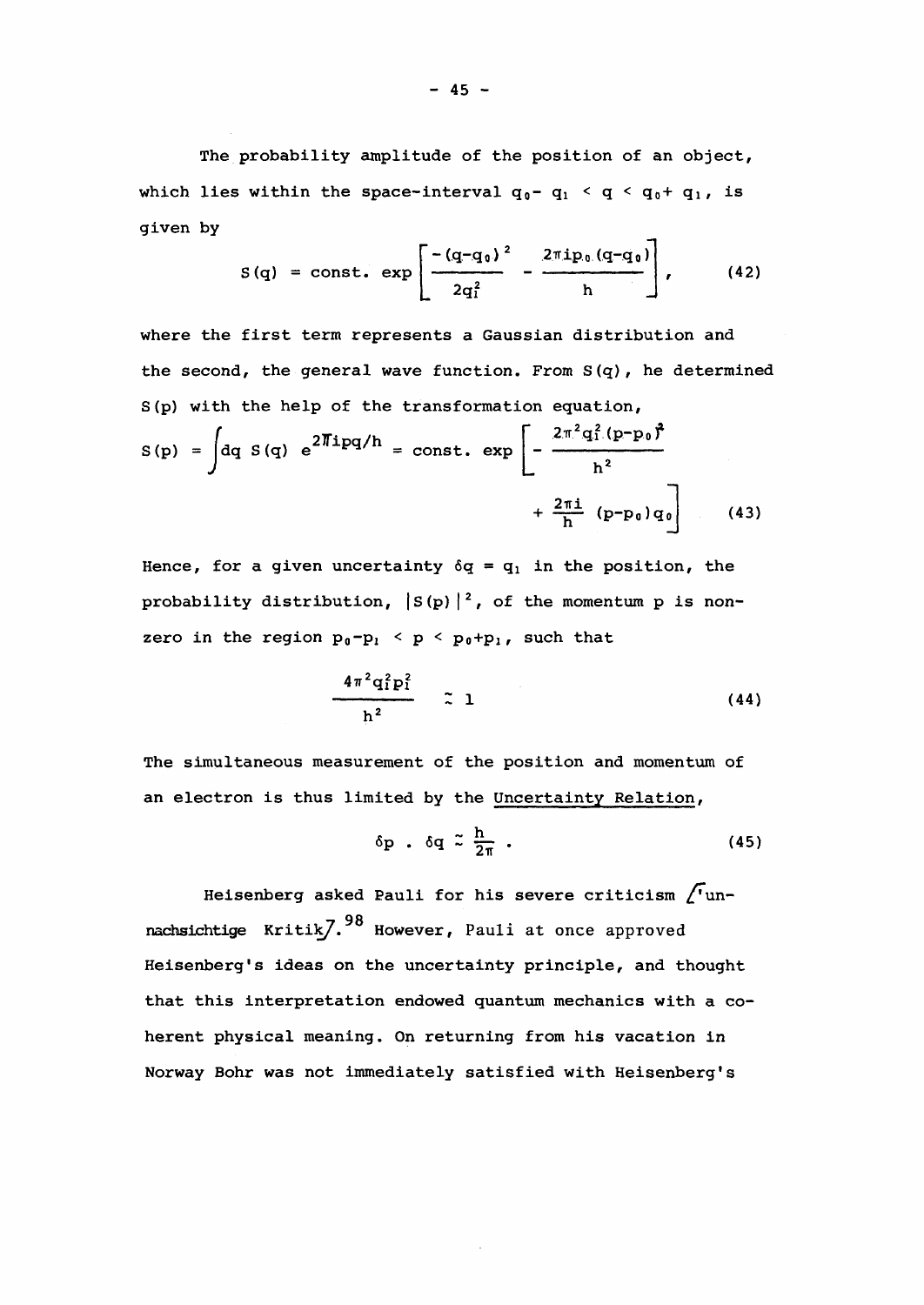formulation of the 'intuitive content of the quantum-theoretical kinematics and mechanics', but Heisenberg was not willing to make any changes in his paper.<sup>99</sup> However, in a postscript added in proof, he incorporated Bohr's suggestions.<sup>100</sup>

In his Special Relativity (1905), Einstein<sup>101</sup> had emphasized the fundamental importance of employing 'observable magnitudes' only in the construction of a physical theory. This conception of Einstein's had guided Heisenberg in his discovery of a quantum-theoretical kinematics.<sup>53</sup> But when in spring 1926 Heisenberg met Einstein in Berlin, the latter had told him : '... it may be heuristically useful to keep in mind what one has actually observed. But on principle, it is quite wrong to try founding a theory on observable magnitudes alone. In reality the very opposite happens. It is the theory which decides what we can observe.' $^{102}$  Heisenberg had employed this turnabout of Einstein's original conception in the derivation of the physical interpretation from the mathematical formalism of quantum mechanics. This interpretation, embodied in the uncertainty principle, Eq.(45), could be generalized to any pair of conjugate dynamical variables, and was soon accepted as 'the real core of the new theory'.

After his discussions with Schrôdinger in Copenhagen in September 1926, during which the question of 'quantum jumps' often came up, Bohr reflected deeply upon the meaning of the fundamental equations of quantum theory. His goal was to construct a general philosophical guideline for the physical interpretation, independent of the mathematics used. Bohr came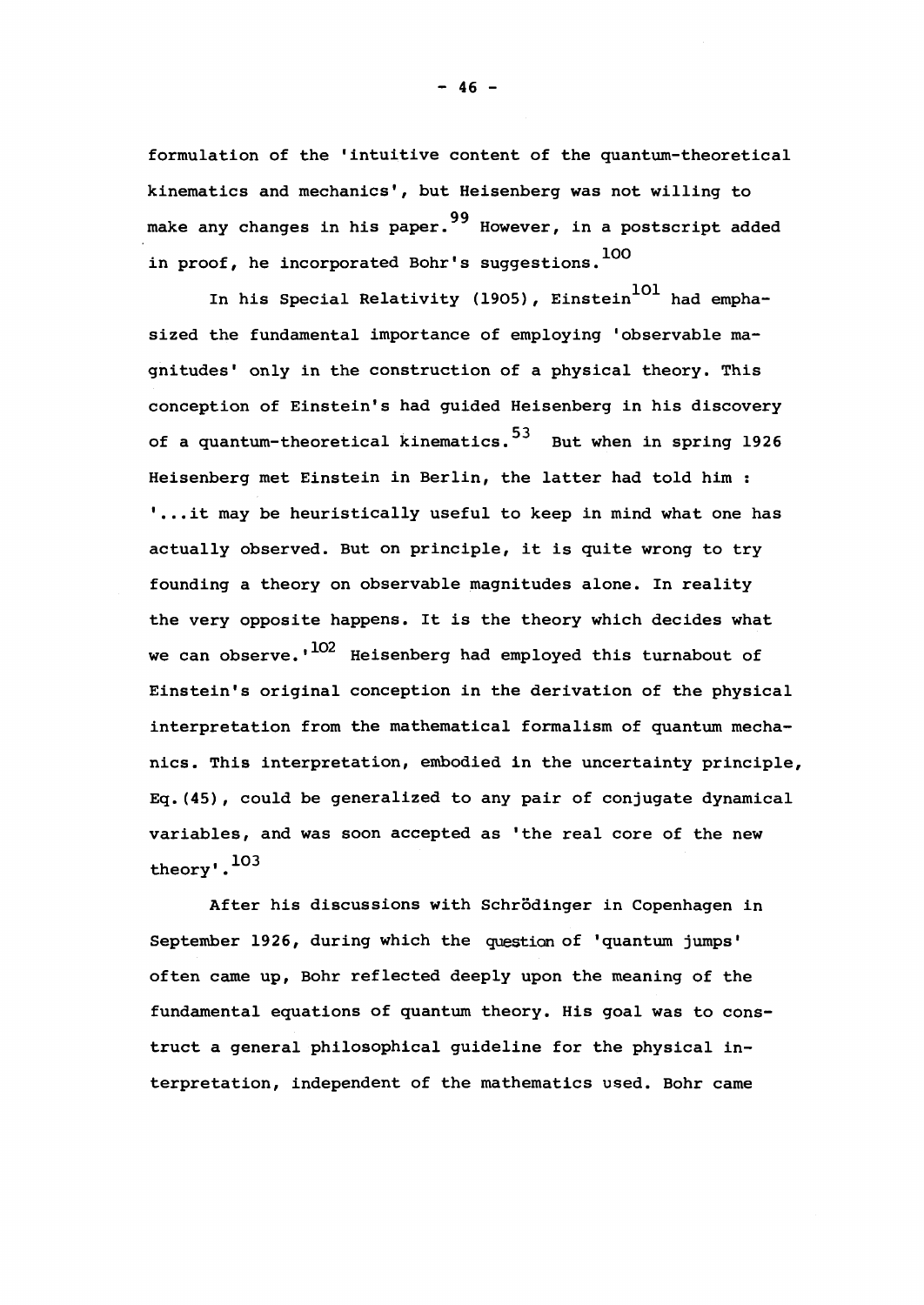to the conclusion that the situation in atomic physics could only be described in terms of dual, complementary pictures which, in classical physics, exclude each other. The uncertainty relations ensure that no contradiction will arise in the exercise of the Principle of Complementarity in nature ; they exclude the possibility of situations occurring that exhibit both the wave and particle aspects of a phenomenon simultaneously. In his address to the International Congress of Physics in Como in September 1927, on the occasion of the centenary of Alessandro Volta's death, Niels Bohr presented his views on complementa rity.<sup>104</sup>

At the fifth Solvay Conference in Brussels, from 24 to 29 October 1927, quantum mechanics, together with the 'Copenhagen interpretation', was publicly presented as a complete and final theory of atomic phenomena by its numerous protagonists whose leader was Niels Bohr. Einstein expressed some of his reservations about the new theory, thereby beginning a discussion with Bohr about deterministic description versus statistical causality. During one of the lectures at the Solvay Conference, Paul Ehrenfest passed on a note to Einstein, saying 'Don't laugh ! There is a special section in purgatory for professors of quantum theory, where they will be obliged to listen to lectures on classical physics ten hours every day.' To which Einstein replied, 'I laugh only at their naïveté. Who knows who would have the laugh in a few years  $?'$ <sup>105</sup>

 $- 47 -$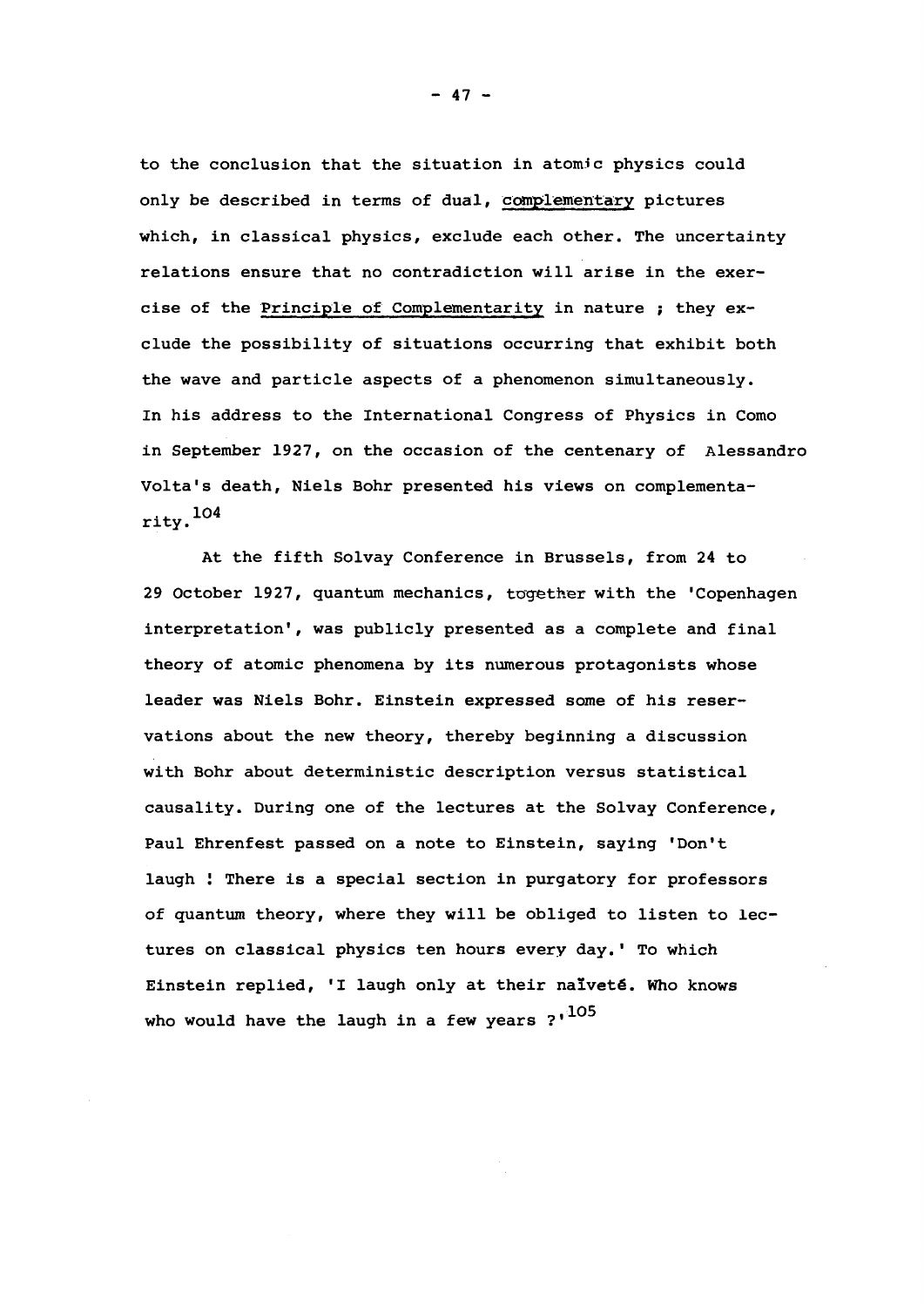The Einstein-Bohr discussions, on the question whether the quantum mechanical description of physical reality is 'complete', were continued at the sixth Solvay Conference in October 1930. Since then the discussion on the interpretation and epistemology of quantum mechanics has been joined in by a growing number of participants. However, quantum theory, the Knabenphysik, the young man's game, continues to grow through its manifestations in all regions of physical experience.

#### REFERENCES

- 1. H. Poincaré, Sechs Vorträge über ausgewählte Gegenstände der reinen Mathematik und mathematischeh Physik (Auf Einladung der Wolfskehl-Kommission der kôniglichen Gesellschaft der Wissenschaften gehalten zu Gôttingen vora 22-28 April 1909), B.G. Teubner, Leipzig and Berlin, 1910 ; the sixth lecture on 'La mécanique nouvelle', pp. 49-58.
- 2. H. A. Lorentz, Alte und neue Fragen der Physik, six lectures at the invitation of the Wolfskehl-Kommission in Göttingen, delivered from 24 to 29 October 1910, worked out by M. Born, Phys. Zs 11 (1910), pp. 1234-1257.
- 3. Vorträge über die kinetische Theorie der Materie und der Elektrizitât (Gehalten vom 21 bis 26 April 1913, auf Einladung der Kommission der Wolfskehlstiftung von M. Planck, P. Debye, W. Nernst, M.v. Smoluchowski, A. Sommerfeld und H.A. Lorentz. Mit Beiträge von H. Kamerlingh-Onnes und H. Keesom, einem Vorwort von D. Hilbert), B.G. Teubner, Leipzig 1914.
- 4. M. v. Smoluchowski, Drei Vortrâge liber Diffusion, Brownsche Molekularbewegung und Koagulation von Kolloidteilchen, (Wolfskehl Lectures, 20 to 22 June 1916), Phys. Zs. 17 (1916), pp. 557-571, 585-599.
- 5. G. Mie, Die Einsteinsche Gravitationstheorie und das Problem der Materie, (Three Wolfskehl Lectures, 5 to 8 June 1917), Phys. Zs. 18 (1917), pp. 551-556, 576-580, 596-602.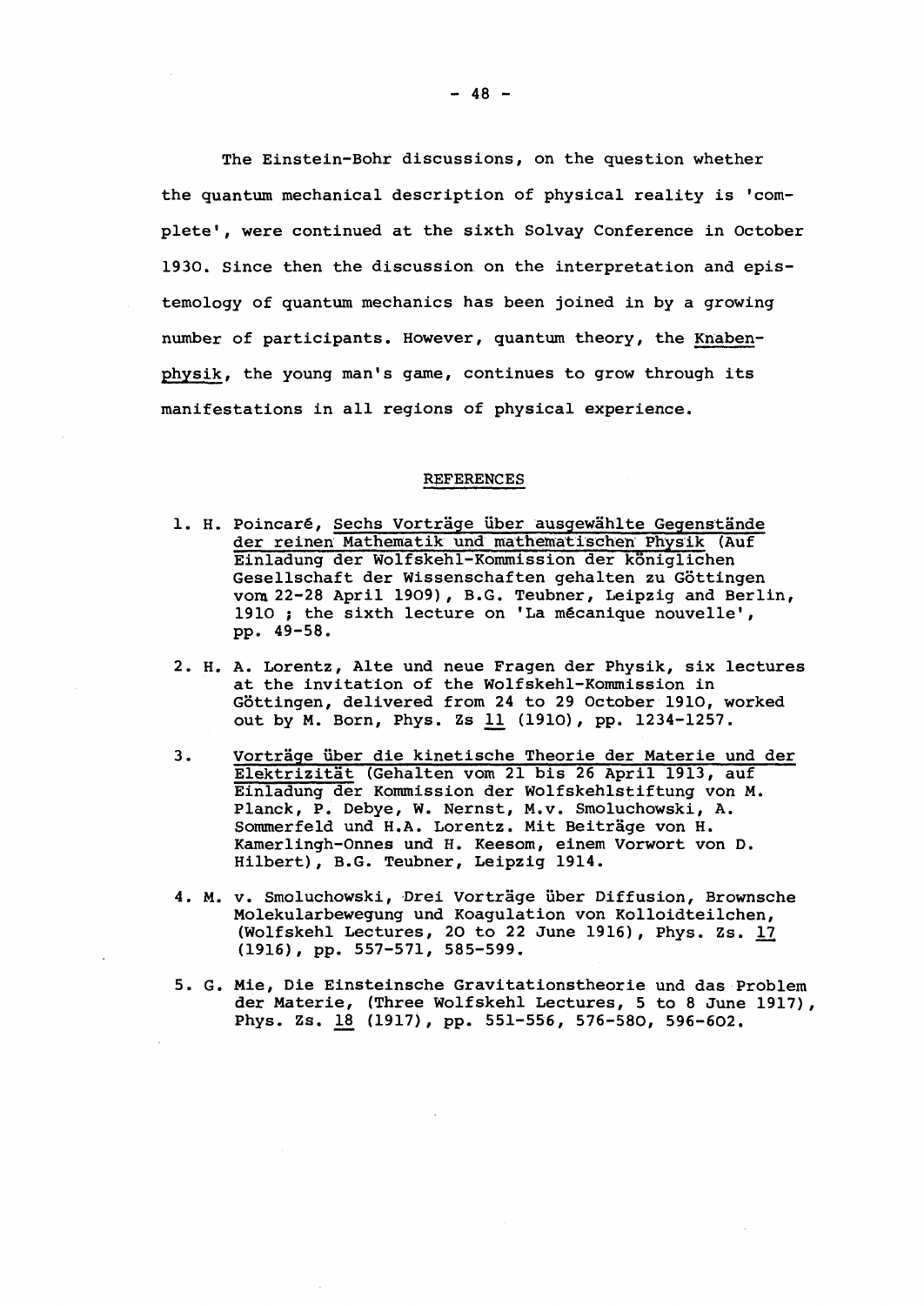- 6. M. Planck, Four Wolfskehl Lectures on Quantum Theory, 13 to 17 May 1918, Phys. Zs. 19 (1918) 176 /announcement only^.
- 7. Letter to N. Bohr, 10 November 1920, from F. Klein, D. Hilbert, C. Runge, E. Wiechert, L. Prandtl, E. Landau, J. Hartmann, R. Courant and R. Pohl.
- 8. The announcement of the Nobel Prize, awarded to Einstein for the year 1921, was made in 1922. Einstein gave the Nobel lecture on 11 July 1923 on "Fundamental Ideas and Problems of the Theory of Relativity'. Bohr presented his Nobel lecture on 'The Structure of the Atom' on 11 December 1922.
- 9. N. Bohr, Der heutige Stand der Atomphysik, seven lectures, notes compiled by R. Minkowski. (I am grateful to Professor Minkowski for supplying me a photocopy of these notes.)
- 10. H. A. Kramers, Uber den Einfluss eines elektrischen Feldes auf die Feinstruktur der Wasserstofflinien, Z. Phys. 3\_ (1920), pp. 199-223.
- 11. W. Heisenberg, Physics and Beyond, Harper and Row, New York-Evanston-London 1971, p. 7.
- 12. W. Heisenberg, Ref. 11, p. 35.
- 13. A. Sommerfeld and W. Heisenberg, Die Intensitât der Mehrfachlinien und ihrer Zeemankomponenten, Z. Phys. 11 (1922) , pp. 131-154.
- 14. W. Heisenberg, Uber die Stabilitat und Turbulenz von Flïïssigkeiten, Dissertation 1923, Ann. d. Physik 74 (1924), pp. 577-627.
- 15. L. H. Thomas, The Stability of Poisseuille Flow, Phys. Rev. 86. (1952), pp. 812-813.
- 16. Conversations with Heisenberg. Heisenberg took the oral examination on 23 July 1923. In physics, his major /Hauptfach7, he received the grade of III, that is just passing. In his minors /Nebenfâcher7, mathematics and astronomy, he obtained I and II respectively. A total grade of III, i.e. 'Rite', for the oral examination was assigned to him. However, his thesis had been judged to be excellent by Sommerfeld and he obtained his degree 'cum laude'.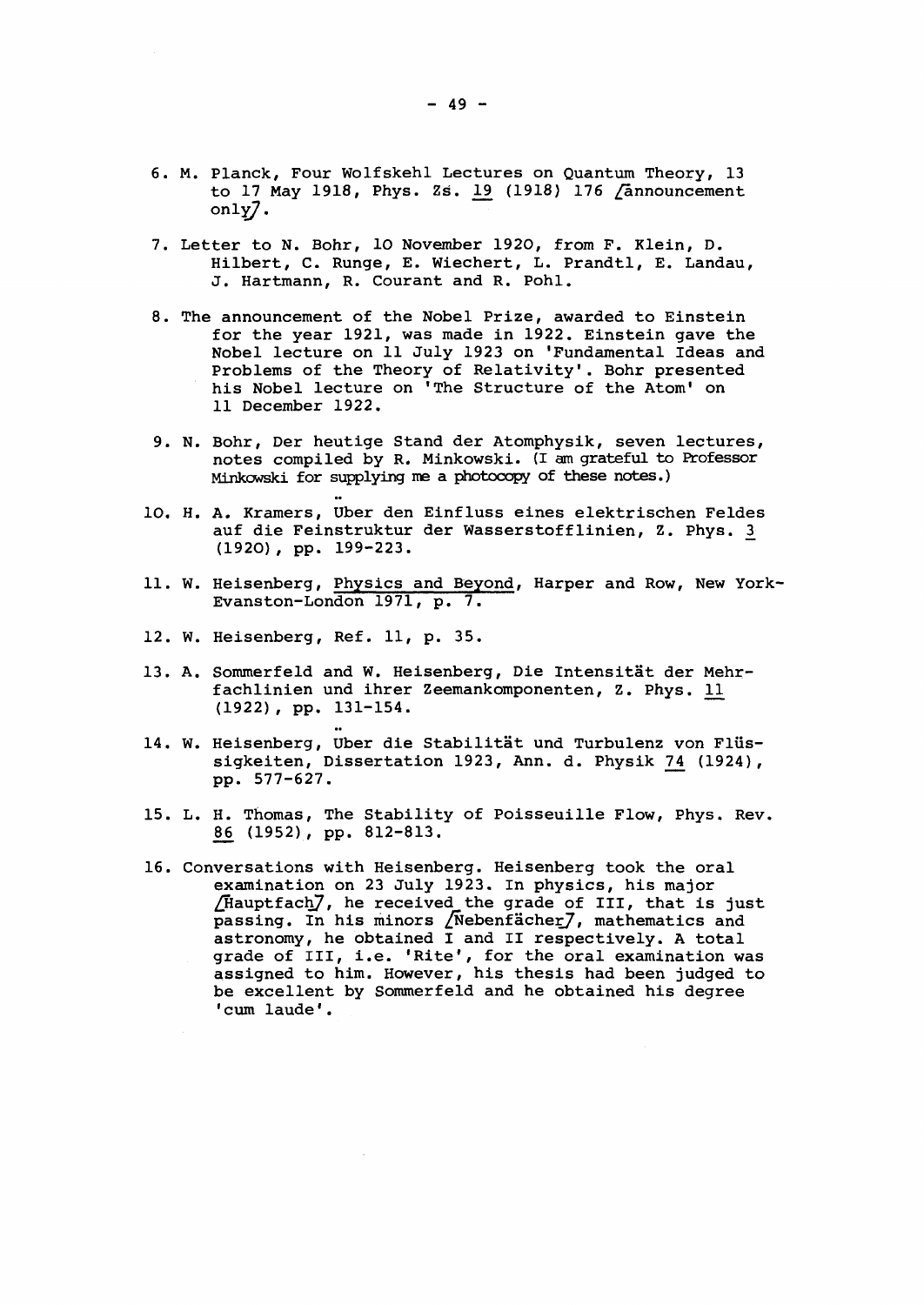- 17. M. Born, Recollections XIX (unpublished notes), p. 4.
- 18. M. Born and W. Heisenberg, Die Elektronenbahnen im ange-<br>regten Helium, Z. Phys. 16 (1923), pp. 229-243. regten Helium, Z. Phys. 1£ (1923), pp. 229-243.
- 19. Heisenberg to Sommerfeld, 28 October 1922.
- 20. Heisenberg to Sommerfeld, 4 January 1923, p. 1.
- 21. Heisenberg to Sommerfeld, 4 January 1923, p. 2.
- 22. W. Pauli, Uber die Energiekomponenten des Gravitations-<br>feldes, Phys. Zs. 20 (1919), pp. 25-27.
- 23. W. Pauli, Relativitätstheorie, Encyklopädie der mathematischen Wissenschaften, V/2, B.G. Teubner, Leipzig 1921.
- 24. A. Einstein, Review of Pauli, W., jun. : Relativitätstheorie, Naturwiss. 10 (1922), pp. 184-185.
- 25. W. Pauli, Uber das Modell des Wasserstoffmolekulions, Ann. d. Phys. 68 (1922) pp. 177-240. (Improved version of the author's Munich dissertation, 1921).
- 26. M. Born and W. Pauli, Uber die Quantelung gestôrter mechanischer Système, Z. Phys. 10 (1922), pp. 137-158.
- 27. N. Bohr, Linienspektren und Atombau, Ann. d. Phys. 71 (1923), pp. 228-288.
- 28. W. Pauli, Remarks on the History of the Exclusion Principle, Science 103 (1946), pp. 213-215. (Pauli's address at a dinner on 10 December 1945 at the Institute for Advanced Study, Princeton, N.J., where he was honoured for the award of the 1945 Nobel Prize in Physics.)
- 29. W. Pauli, Uber den Zusammenhang des Abschlusses der Elekronengruppen in Atom mit der Komplexstruktur der Spektren, z. Phys. 31 (1925), pp. 765-783.
- 30. M. A. Catalan, Series and Other Regularities in the Spectrum of Manganese, Phil.Trans.Roy. Soc. (London) 223 (1923), pp. 127-173.
- 31. A. H. Compton, Secondary Radiation Produced by X-rays, Bull.Nat.Res. Council 4 (Part 2), No. 20 (October 1922).
- 32. A. H. Compton, A Quantum Theory of the Scattering of X-rays by Light Elements, Phys. Rev. 21. (1923) , pp. 483-502 ; P. Debye, Zerstreuung von Rôntgenstrahlen und Quantentheorie, Phys. Zs. 24 (1923), pp. 161-166.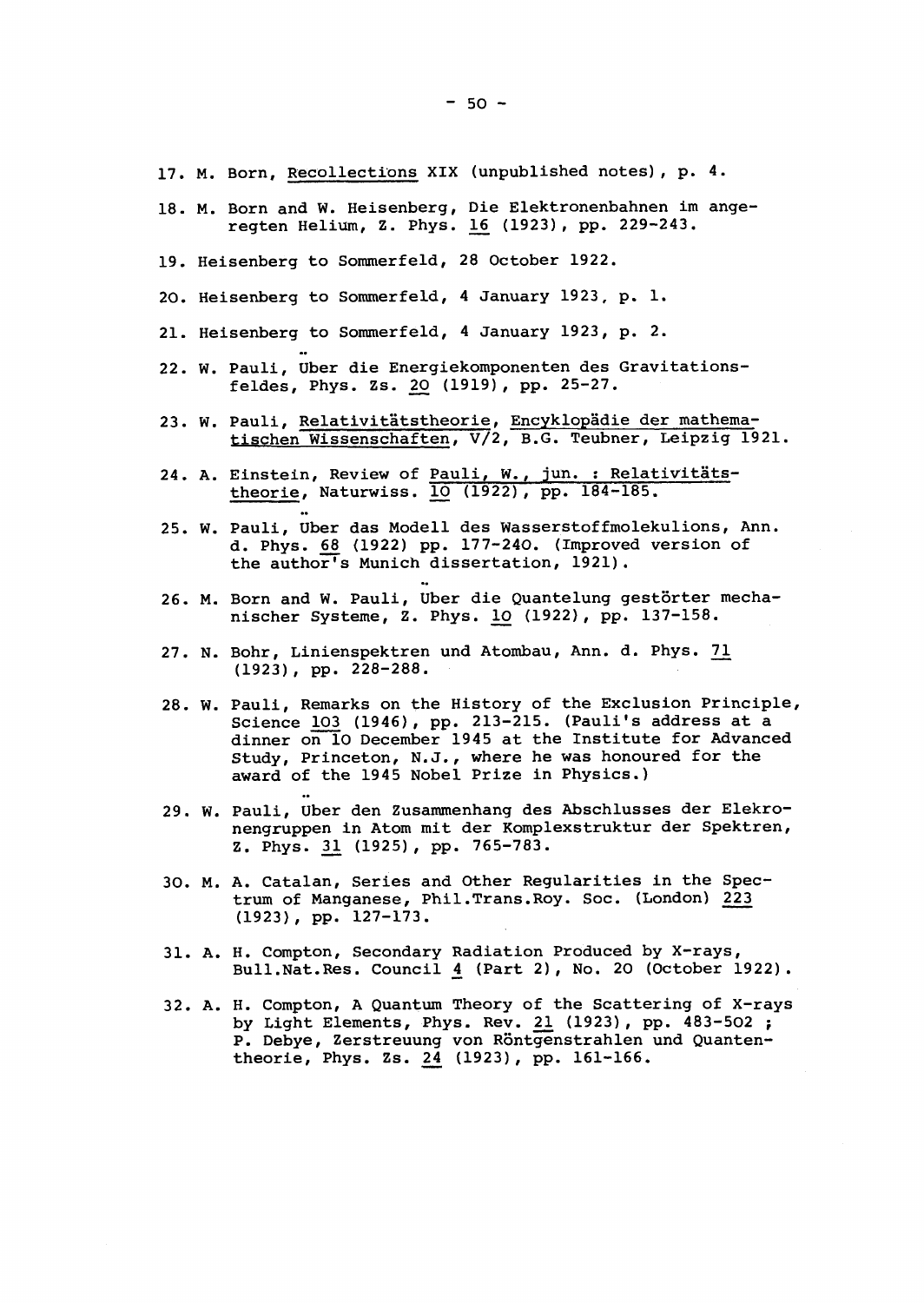- 33. A. Einstein, Uber einen die Erzeugung und Verwandlung des Lichtes betreffenden heuristischen Gesichtspunkt, Ann. d. Phys. 12 (1905), pp. 138-148.
- 34. N. Bohr, On the Constitution of Atoms and Molecules, Phil.<br>Mag. 26 (1913), pp. 1-25, 476-502, 857-875.
- 35. Conversations with Heisenberg.

pp. 307-308.<br>207-308. 307-308. 307-308. 307-308. 307-308. 307-308. 307-308. 307-308. 307-308. 307-308. 307-308. 307-308. 30

36. J. C. Slater, Radiation and Atoms, Nature 133 (1924), pp. 307-308.

Mag. 26 (1913), pp. 1-25, 476-502, 857-875.

- 37. N. Bohr, H.A. Kramers and J.C. Slater, The Quantum Theory of Radiation, Phil. Mag. 47 (1924), pp. 785-802. (In German : tîber die Quantentheorie der Strahlung, Z. Phys. 2£ (1924) , pp. 69-87.)
- 38. H. A. Kramers, The Law of Dispersion and Bohr's Theory of Spectra, Nature 113 (1924), pp. 673-674 ; The Quantum Theory of Dispersion, Nature 114 (1924) , p. 310.
- 39. R. Ladenburg, Die quantentheoretische Deutung der Zahl der Dispersionselektronen, Z. Phys. 4 (1921), pp. 451-471.
- 40. A. Einstein, Zur Quantentheorie der Strahlung, Mitt. d. Phys. Ges. Zürich 16 (1916), pp. 47-62 ; Strahlungs-emission und -absorption nach der Quantentheorie, Verh. Deutsch. Phys. Ges. 18 (1916), pp. 318-323 ; Quantentheorie der Strahlung, Phys. Zs. 18 (1917) pp. 121-128.
- 41. M. Born, Uber Quantenmechanik, Z. Phys. 26\_ (1924), pp. 379- 395.
- 42. J. J. Thomson, The Corpuscular Theory of Matter, A. Constable, London 1907.
- 43. W. Thomas, Uber die Zahl der Dispersionselektronen, die einem stationâren Zustande zugeordnet sind, Naturwiss. 13 (1925), p. 627.
- 44. W. Kuhn, Uber die Gesamtstärke der von einem Zustande ausgehenden Absorptionslinien, Z. Phys. 33 (1925), pp. 408-412.
- 45. W. Bothe and H. Geiger, Experimentelles zur Theorie von Bohr, Kramers und Slater, Naturwiss. 13 (1925), pp. 440-441 ; Uber das Wesen des Compton-effekts, ein experimenteller Beitrag zur Theorie der Strahlung, Z. Phys. 32 (1925), pp. 639-663.
- 46. Bohr to Rutherford, 18 April 1925.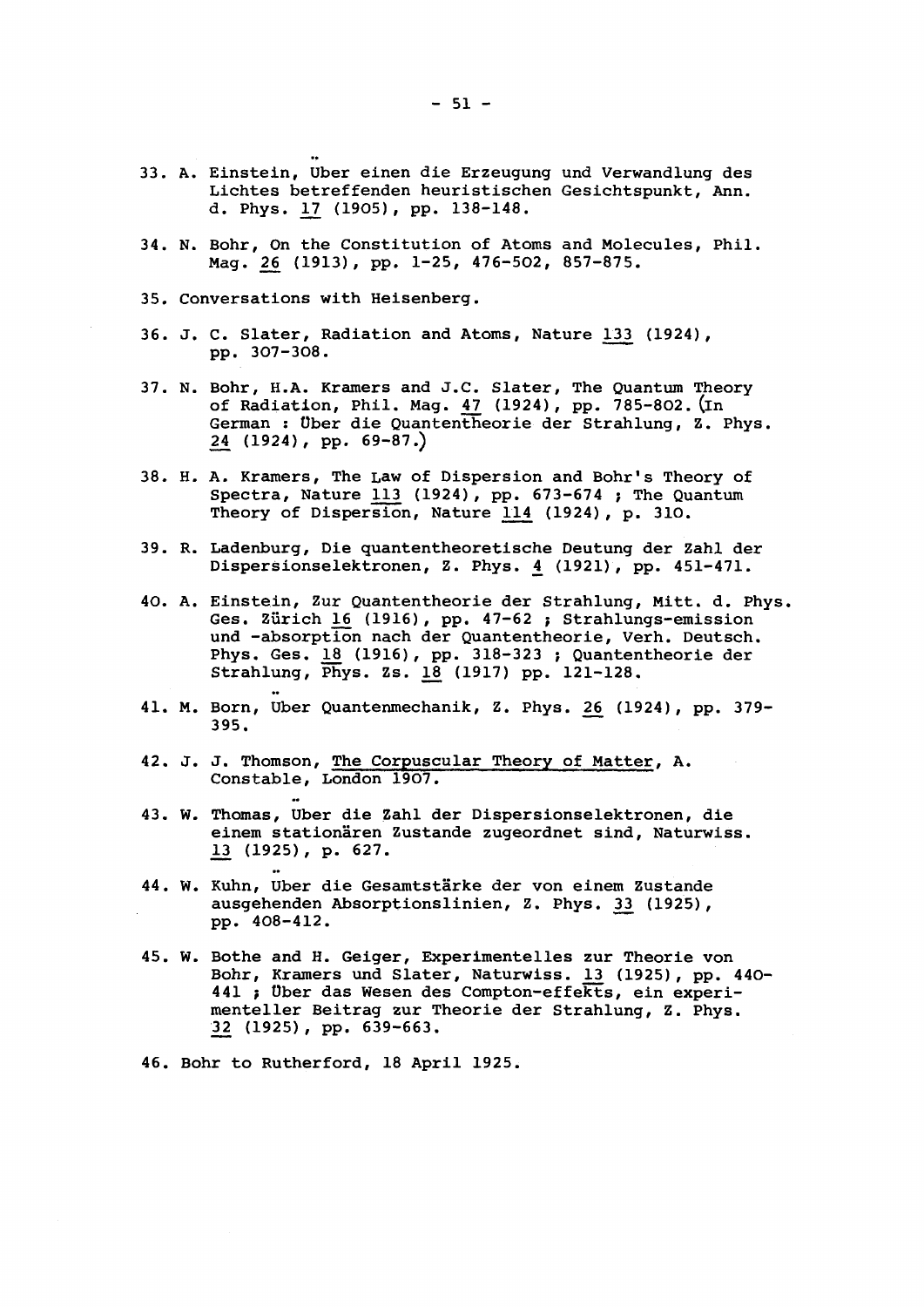- W. Heisenberg, Uber eine Anwendung des Korrespondenzprinzips auf die Frage nach der Polarization des Fluoreszenzlichtes, Z. Phys. 31 (1925), pp. 617-626.
- 48. H. A. Kramers and W. Heisenberg, Uber die Streuung von Strahlung durch Atome, Z. Phys. 31 (1925), pp. 681-708.
- W. Heisenberg, Erinnerungen an die Zeit der Entwicklung der Quantenmechanik, in Theoretical Physics in the Twentieth Century - A Memorial Volume to Wolfgang Pauli, Eds. M. Fierz and V.F. Weisskopf, Interscience, New York 1960, pp. 40-47, See p. 42.
- 50. P. A. M. Dirac, From a Life of Physics, Lecture at Trieste, June 1968, Special Supplement of the IAEA Bulletin, 1969.
- 51. Conversations with Heisenberg.
- 52. W. Heisenberg, Ref. 11, p. 61.
- W. Heisenberg, Uber quantentheoretische Umdeutung kinematischer und mechanischer Beziehungen, Z. Phys. 33 (1925), pp. 879-893.
- 54. M. Born, Recollections XIX (unpublished notes), p. 11.
- 55. M. Born, Ref. 54, p. 12.
- 56. Pauli to R. Kronig, 9 October 1925. Most of Pauli's early letters to Heisenberg were destroyed during World War II.
- 57. In any case, Pauli was still very much occupied with his article on quantum theory (Quantentheorie, in Handbuch der Physik, Vol. 23, Eds. H. Geiger and K. Scheel, J. Springer, Berlin 1926). See the letter to Kronig, Ref. 56.
- 58. M. Born and P. Jordan, Zur Quantenmechanik, Z. Phys. 34 (1925), pp. 858-888.
- 59. M. Born, W. Heisenberg and P. Jordan, Zur Quantenmechanik II, Z. Phys. 35 (1926), pp. 557-615.
- 60. P. Jordan derived from quantum mechanics the formula for the fluctuation of the radiation energy E of frequency v, enclosed in a volume V, as

 $(E-\overline{E})$  =  $\frac{1}{\sqrt{2}}$  +  $\frac{1}{\sqrt{1}}$ , where h is Planck's constant and  $\mathbf{E}$   $\mathbf{E}$   $\mathbf{V}$ z do is the number of modes per unit volume in the frequency range  $v_1$ ,  $v_1 + dv_2$ . This formula had been obtained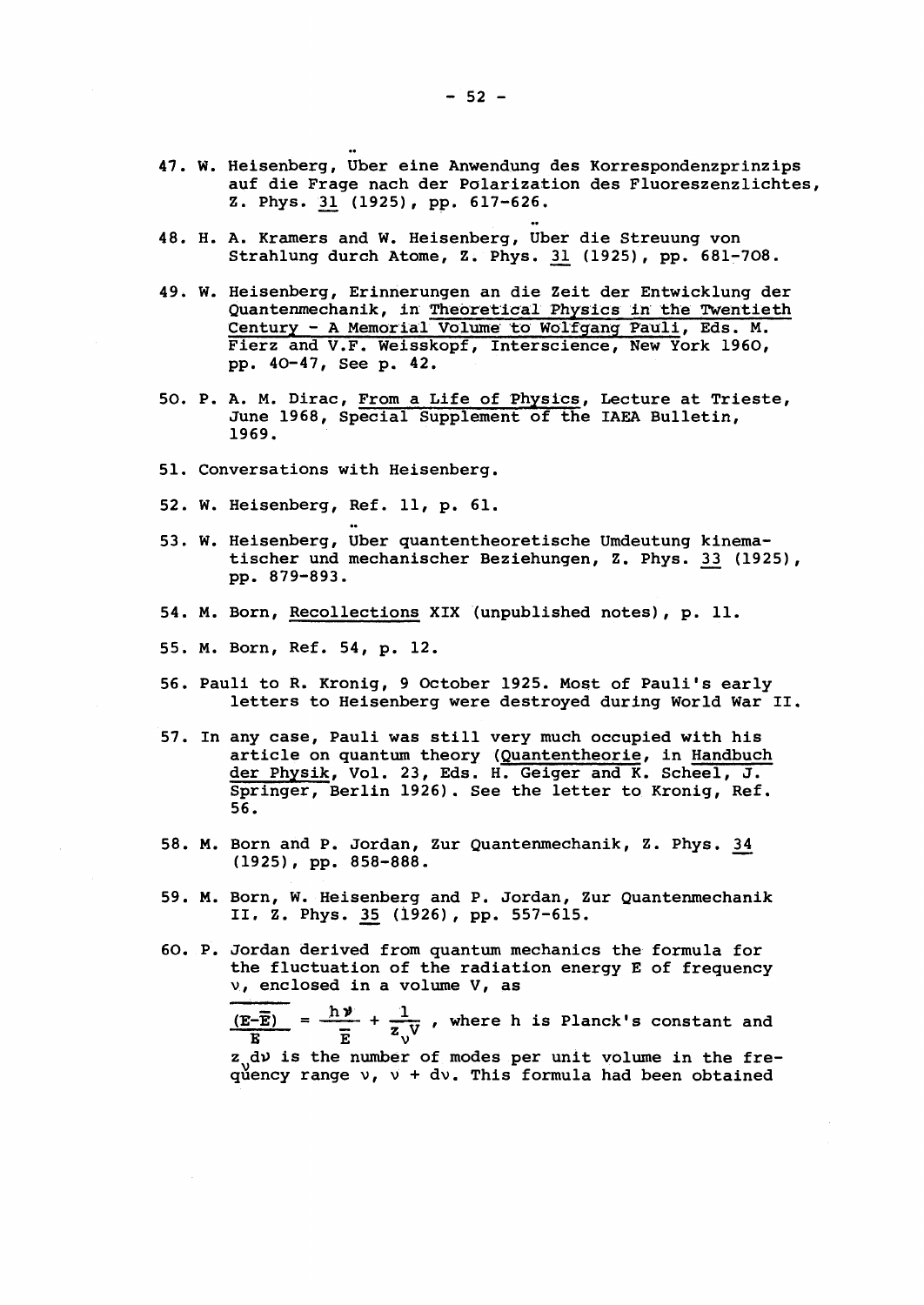by Einstein already in 1909 (A. Einstein, Zum gegenwartigen Stand des Strahlungsproblems, Phys. Z. 10 (1909) pp. 185-193).

- 61. Heisenberg to Pauli, 12 October 1925.
- 62. W. Lenz, Uber den Bewegungsablauf und die Quantenzustände der gestôrten Keplerbewegung, Z. Phys. £4 (1924), pp. 197-207.
- 63. W. Pauli, Uber das Wasserstoffsprektrum von Standpunkt der neuen Quantenmechanik, Z. Phys. 36 (1926), pp. 336-363.

neuen Quantenmechanik, Z. Phys. 3\_6 (1926) , pp. 336-363.

- 64. Bohr to Rutherford, 27 January 1926.
- 65. P. A. M. Dirac, The Fundamental Equations of Quantum Mechanics, Proc.Roy.Soc. (London) A109 (1925), pp. 642-653.
- 66. W. Heisenberg, Zur Quantentheorie der Multiplettstruktur und der Zeemaneffekte, Z. Phys. 32 (1925) pp. 841-860.
- 67. G. E. Uhlenbeck and S. Goudsmit, Ersetzung der Hypothèse vom unmechanischen Zwang durch eine Forderung beziiglich des inneren Verhaltens jedes einzelnen Elektrons, Naturwiss. 13 (1925), pp. 953-954 ; Spinning Electrons and the Structure of Spectra, Nature 117 (1926), pp. 264- 265.
- 68. W. Pauli, Uber den Einfluss der Geschwindigkeitsabhängigkeit der Elektronenmasse auf den Zeemaneffekt, Z. Phys. 31 (1925), pp. 373-385, See p. 385.
- 69. Kapitza Club Minute Book. Heisenberg spoke at the 94th Meeting of the Club on 28 July 1925.
- 70. Dirac spoke on 'Bose's and L. de Broglie's Deductions of Planck's Law' at the 95th Meeting of the Kapitza Club, 4 August 1925.
- 71. Conversations with Dirac. See my article, The Golden Age of Theoretical Physics - P.A.M. Dirac's Scientific Work from 1924 to 1933, in Aspects of Quantum Theory, Eds. A. Salam and E.P. Wigner, Cambridge 1972, pp. 17- 59.
- 72. P. A. M. Dirac, Refs. 50, 71.
- 73. P. A. M. Dirac, Quantum Mechanics and a Preliminary Investigation of the Hydrogen Atom, Proc.Roy.Soc. (London) Alio (1926), pp. 561-579. A complete development of the q-number algebra was pursued by Dirac in : on Quantum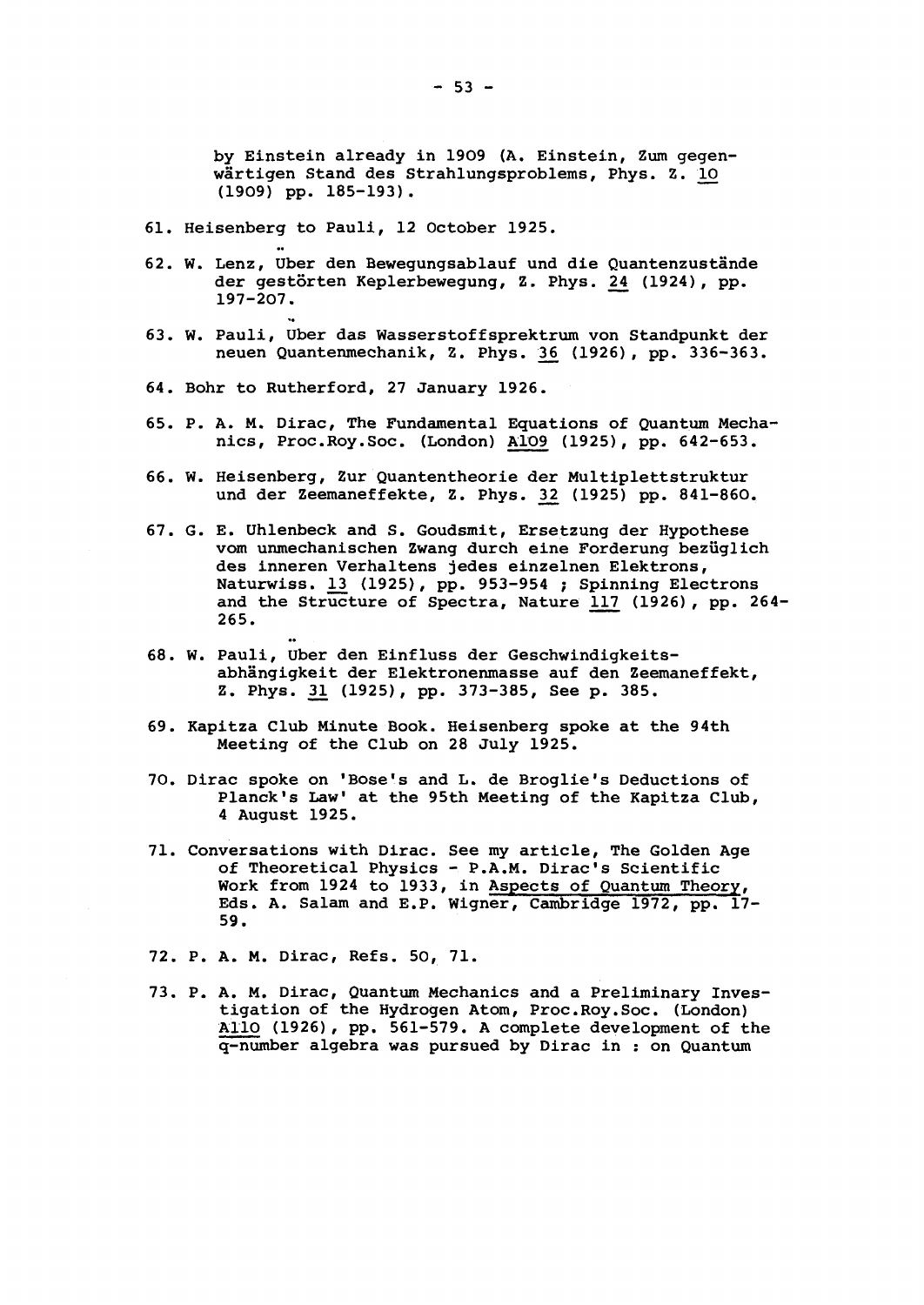Algebra, Proc.Camb.Phil.Soc. 23 (1926), pp. 412-418.

- 74. Dirac referred to Pauli's 'not yet published, paper' on the hydrogen atom in a footnote in Ref. 73, p. 570.
- 75. P. A. M. Dirac, Quantum Mechanics, Cambridge University dissertation, May 1926.
- 76. W. Heisenberg and P. Jordan, Anwendung der Quantenmechanik auf das Problem der anomalen Zeemaneffekte, Z. Phys. 3\_7 (1926) , pp. 263-277.
- 77. Einstein was Professor Extraordinarius at the University of Zurich from fall 1909 to spring 1911.
- 78. Schrbdinger to Sommerfeld, 21 July 1925.
- 79. E. Schrôdinger, Uber das Verhâltnis der Heisenberg-Born-Jordanschen Quantenmechanik zu der meinen, Ann. d. Phys. 79 (1926), pp. 734-756. See footnote 2 on p. 735.
- 80. E. Schrôdinger, Quantisierung als Eigenwertproblem I, Ann. d. Phys. 79 (1926), pp. 361-376.
- 81. Schrôdinger thanked Hermann Weyl for help in solving the eigenvalue differential equation for the hydrogen atom. See Ref. 80, footnote 1, p. 363.
- 82. H. Weyl, Singuläre Integralgleichungen mit besonderer Berücksichtigung der Fourierschen Integraltheorems, Gôttingen dissertation, February 1908.
- 83. L. de Broglie, Recherches sur la Théorie des Quanta, Thèse, Masson & Cie, Paris, 1924 ; Ann. de Physique 3 (1925), pp. 22-128, Paris dissertation, November 1924.
- 84. See Ref. 79. Schrôdinger himself was the first to furnish the proof of the formal equivalence of the two schemes.
- 85. C. Eckart, The Solution of the Problem of the Single Oscillator by a Combination of Schrôdinger's Wave Mechanics and Lanczos' Field Theory, Proc.Nat.Acad.Sci. 12 (1926), pp. 473-476.
- 86. Pauli to Jordan, 12 April 1926.
- 87. Conversations with Heisenberg.
- 88. M. Born, Zur Quantenmechanik der Stossvorgänge, Z. Phys. 37 (1926), pp. 863-867 ; 38 (1926), pp. 803-827.
- 89. Conversations with Born.

 $-54 -$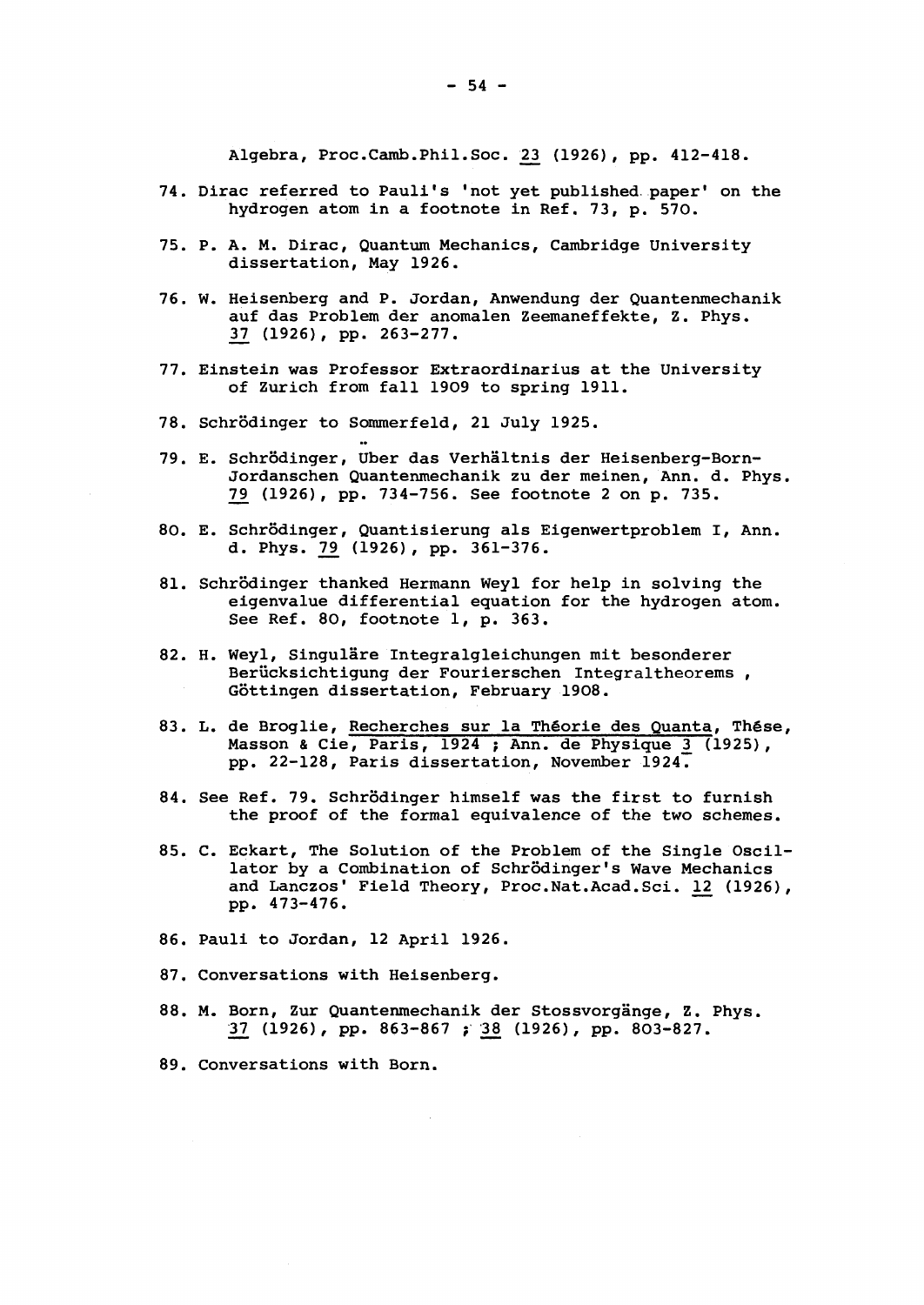- 90. Heisenberg to Pauli, 8 June 1926.
- 91. W. Heisenberg, Uber die Spektra von Atomsystemen mit zwei Elektronen, Z. Phys. 39 (1926), pp. 499-518.
- E. Schrôdinger, Verh.d.Deutsch.Phys.Ges. *1\_* (1926), p. 38 (announcement of the lecture).
- 93. W. Heisenberg, Ref. 11, p. 73.
- 94. P. A. M. Dirac, The Physical Interpretation of the Quantum Dynamics, Proc.Roy.Soc. (London) All3 (1927), pp. 621- 641.
- 95. P. Jordan, Uber eine neue Begründung der Quantenmechanik, Z. Phys. 40 (1927), pp. 809-838.
- F. London, Winkelvariable und kanonische Transformationen in der Undulationsmechanik, Z. Phys. 40 (1926), pp. 193-210.
- 97. Heisenberg to Pauli, 28 October 1926.
- 98. Heisenberg to Pauli, 23 February 1927.
- 99. W. Heisenberg, Uber den anschaulichen Inhalt der quantentheoretischen Kinematik und Mechanik, Z. Phys. 43 (1927), pp. 172-198.
- 100. W. Heisenberg, Ref. 99, See pp. 197-198 for the postscript added in proof.
- 101. A. Einstein, Elektrodynamik bewegter Körper, Ann. d. Phys. 17 (1905), pp. 891-921.
- 102. W. Heisenberg, Ref. 11, p. 63.
- E. H. Kennard, Zur Quantenmechanik einfacher Bewegungstypen, Z. Phys. 44 (1927), pp. 326-352.
- 104. N. Bohr, The Quantum Postulate and the Recent Development of Atomic Theory, in Atti del Congresso Internazionale dei Fisici, 11-20 Settembre 1927, Nicola Zanichelli, Bologna, 1928, Vol. 2, pp. 565-588.
- 105. See J. Mehra, The Solvay Conferences on Physics, D. Reidel Publishing Company, Dordrecht, Holland/Boston, U.S.A. 1975, p. xvii and p. 152.